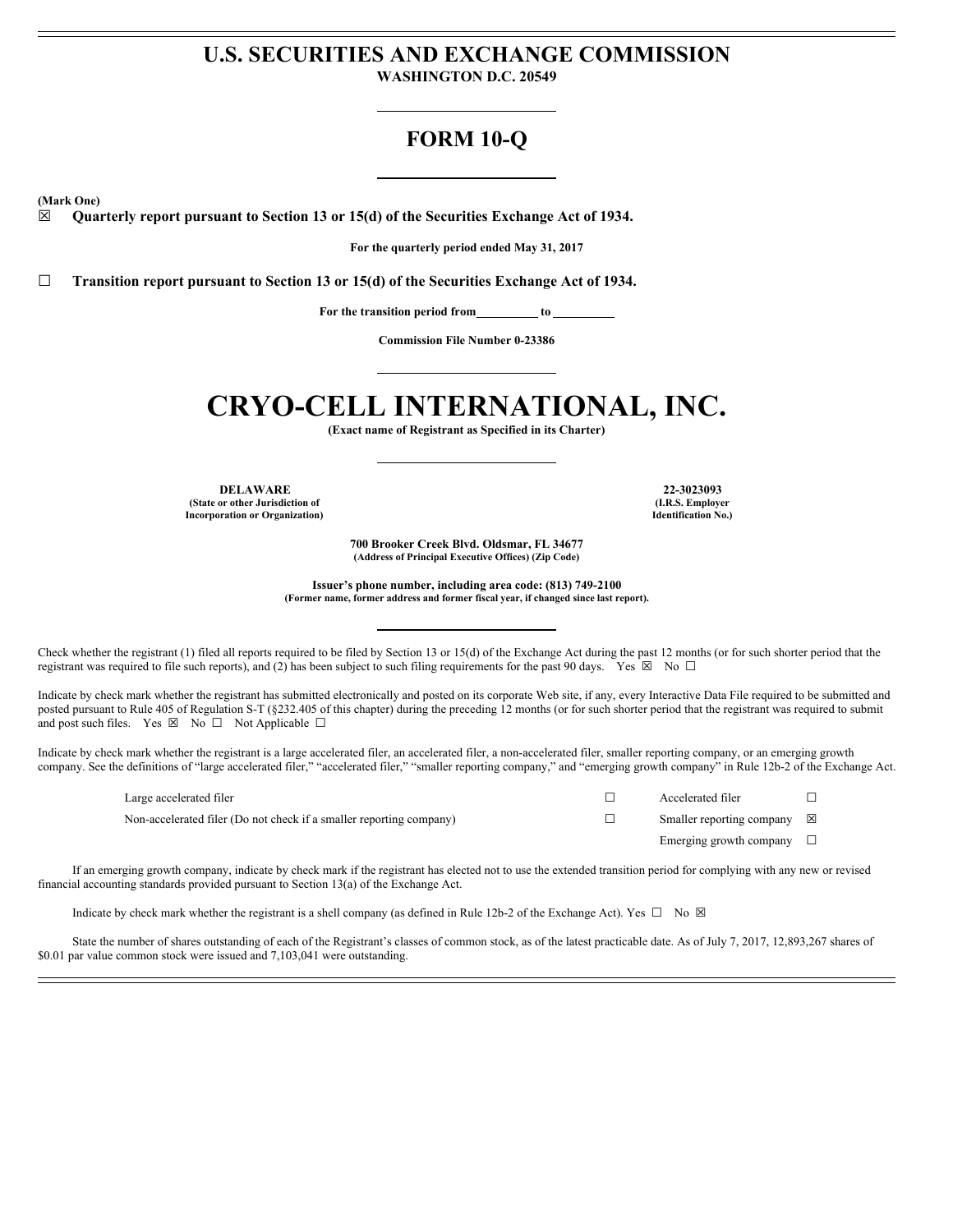# **CRYO-CELL INTERNATIONAL, INC. AND SUBSIDIARIES**

# **TABLE OF CONTENTS**

| <b>PART I - FINANCIAL INFORMATION (UNAUDITED)</b>                                                    |    |
|------------------------------------------------------------------------------------------------------|----|
| <b>Item 1. Financial Statements</b>                                                                  |    |
| <b>Consolidated Balance Sheets</b>                                                                   | 3  |
| <b>Consolidated Statements of Comprehensive Income</b>                                               | 4  |
| <b>Consolidated Statements of Cash Flows</b>                                                         | 5  |
| <b>Notes to Consolidated Financial Statements</b>                                                    | 6  |
| <b>Item 2. Management's Discussion and Analysis of Financial Condition and Results of Operations</b> | 25 |
| <b>Item 3. Quantitative and Qualitative Disclosures about Market Risk</b>                            | 34 |
| <b>Item 4. Controls and Procedures</b>                                                               | 34 |
| <b>PART II - OTHER INFORMATION</b>                                                                   |    |
| <b>Item 1. Legal Proceedings</b>                                                                     | 35 |
| <b>Item 1A. Risk Factors</b>                                                                         | 35 |
| <b>Item 2. Unregistered Sales of Equity Securities and Use of Proceeds</b>                           | 36 |
| <b>Item 3. Defaults Upon Senior Securities</b>                                                       | 36 |
| <b>Item 4. Mine Safety Disclosures</b>                                                               | 36 |
| <b>Item 5. Other Information</b>                                                                     | 36 |
| <b>Item 6. Exhibits</b>                                                                              | 37 |
| <b>SIGNATURES</b>                                                                                    | 38 |

# 2

**PAGE**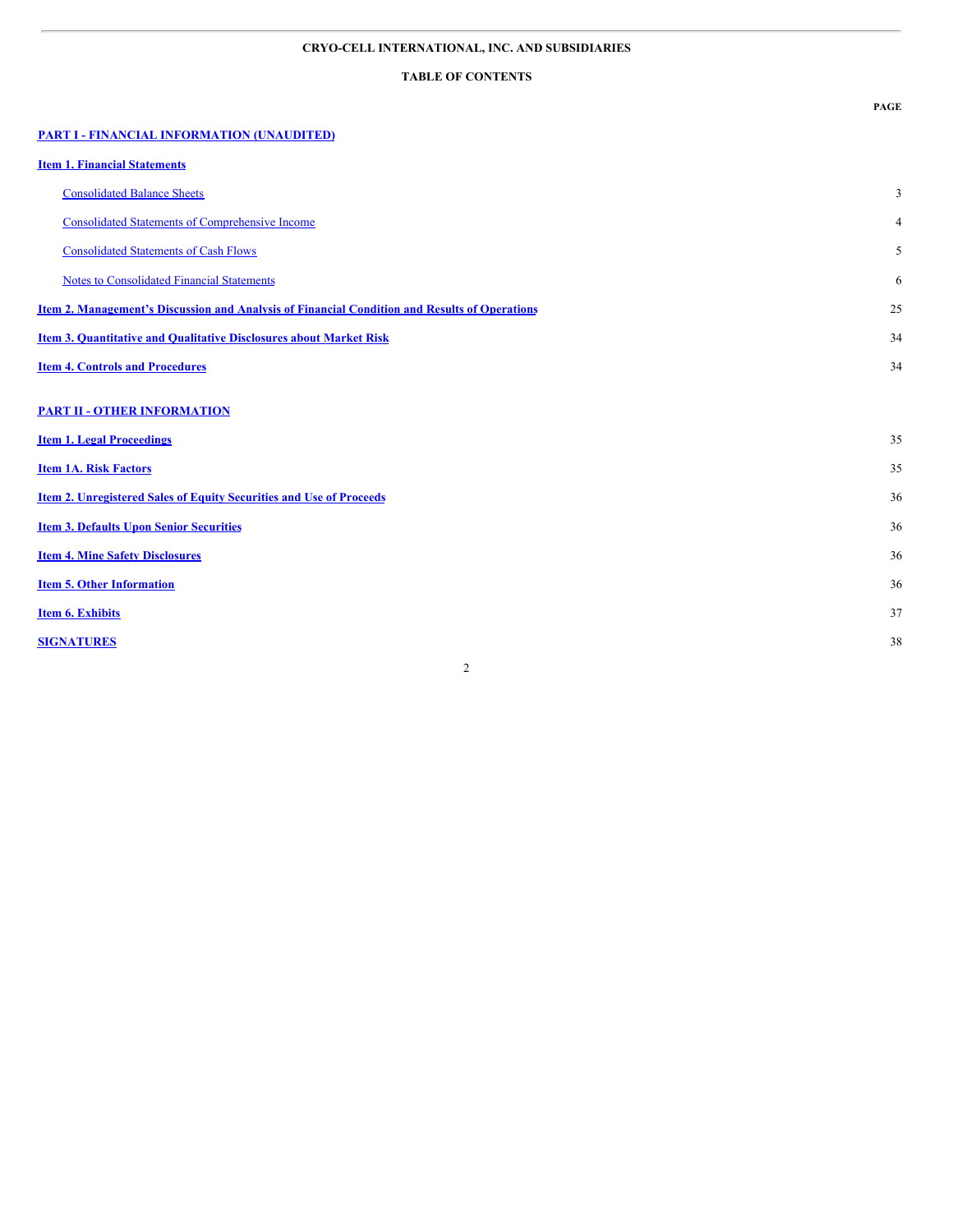#### <span id="page-2-2"></span><span id="page-2-1"></span><span id="page-2-0"></span>**CRYO-CELL INTERNATIONAL, INC. AND SUBSIDIARIES** CONSOLIDATED BALANCE SHEETS

|                                                                                                                          | (Unaudited)<br>May 31,<br>2017 | November 30,<br>2016 |
|--------------------------------------------------------------------------------------------------------------------------|--------------------------------|----------------------|
| <b>ASSETS</b>                                                                                                            |                                |                      |
| <b>Current Assets</b>                                                                                                    |                                |                      |
| Cash and cash equivalents                                                                                                | \$4,697,937                    | \$ 3,499,881         |
| Marketable securities                                                                                                    | 478,340                        | 624.223              |
| Accounts receivable (net of allowance for doubtful accounts of \$2,232,254 and \$2,278,862, respectively)                | 4,556,040                      | 4,052,728            |
| Prepaid expenses                                                                                                         | 498,704                        | 395,501              |
| Inventory, net                                                                                                           | 296,258                        | 361,142              |
| Other current assets                                                                                                     | 155,403                        | 78,448               |
| Total current assets                                                                                                     | 10,682,682                     | 9,011,923            |
| <b>Property and Equipment-net</b>                                                                                        | 887,551                        | 979,463              |
| <b>Other Assets</b>                                                                                                      |                                |                      |
| Intangible assets, net                                                                                                   | 243.709                        | 261.000              |
| Deferred tax assets                                                                                                      | 9,193,787                      | 9,260,582            |
| Deposits and other assets, net                                                                                           | 28,888                         | 25,500               |
| Total other assets                                                                                                       | 9,466,384                      | 9,547,082            |
| <b>Total</b> assets                                                                                                      | \$21,036,617                   | \$19,538,468         |
| <b>LIABILITIES AND STOCKHOLDERS' DEFICIT</b>                                                                             |                                |                      |
| <b>Current Liabilities</b>                                                                                               |                                |                      |
| Accounts payable                                                                                                         | \$1,185,069                    | \$1,485,430          |
| Accrued expenses                                                                                                         | 2,635,778                      | 2,554,330            |
| Current portion of note payable                                                                                          | 2,000,000                      | 2,000,000            |
| Deferred revenue                                                                                                         | 7,156,482                      | 7,071,924            |
| Total current liabilities                                                                                                | 12,977,329                     | 13,111,684           |
| <b>Other Liabilities</b>                                                                                                 |                                |                      |
| Deferred revenue, net of current portion                                                                                 | 14,033,361                     | 12,596,292           |
| Note payable, net of current portion and debt issuance costs                                                             | 6,886,192                      | 7,819,750            |
| Long-term liability—revenue sharing agreements                                                                           | 1,425,000                      | 1,425,000            |
| Total other liabilities                                                                                                  | 22,344,553                     | 21,841,042           |
| <b>Total liabilities</b>                                                                                                 | 35,321,882                     | 34,952,726           |
| Commitments and contingencies (Note 10)                                                                                  |                                |                      |
| <b>Stockholders' Deficit</b>                                                                                             |                                |                      |
| Preferred stock (\$.01 par value, 500,000 authorized and none issued and outstanding)                                    |                                |                      |
| Series A Junior participating preferred stock (\$.01 par value, 20,000 authorized and none issued and outstanding)       |                                |                      |
| Common stock (\$.01 par value, 20,000,000 authorized; 12,893,267 issued and 7,104,664 outstanding as of May 31, 2017 and |                                |                      |
| 12,504,464 issued and 6,789,596 outstanding as of November 30, 2016)                                                     | 128,932                        | 125,044              |
| Additional paid-in capital                                                                                               | 30,859,100                     | 30,340,573           |
| Treasury stock, at cost                                                                                                  | (19, 528, 417)                 | (19, 124, 492)       |
| Accumulated other comprehensive income                                                                                   | 61,048                         | 34,408               |
| Accumulated deficit                                                                                                      | (25,805,928)                   | (26, 789, 791)       |
| Total stockholders' deficit                                                                                              | (14, 285, 265)                 | (15, 414, 258)       |
| Total liabilities and stockholders' deficit                                                                              | \$21,036,617                   | \$19.538,468         |

The accompanying notes are an integral part of these consolidated financial statements.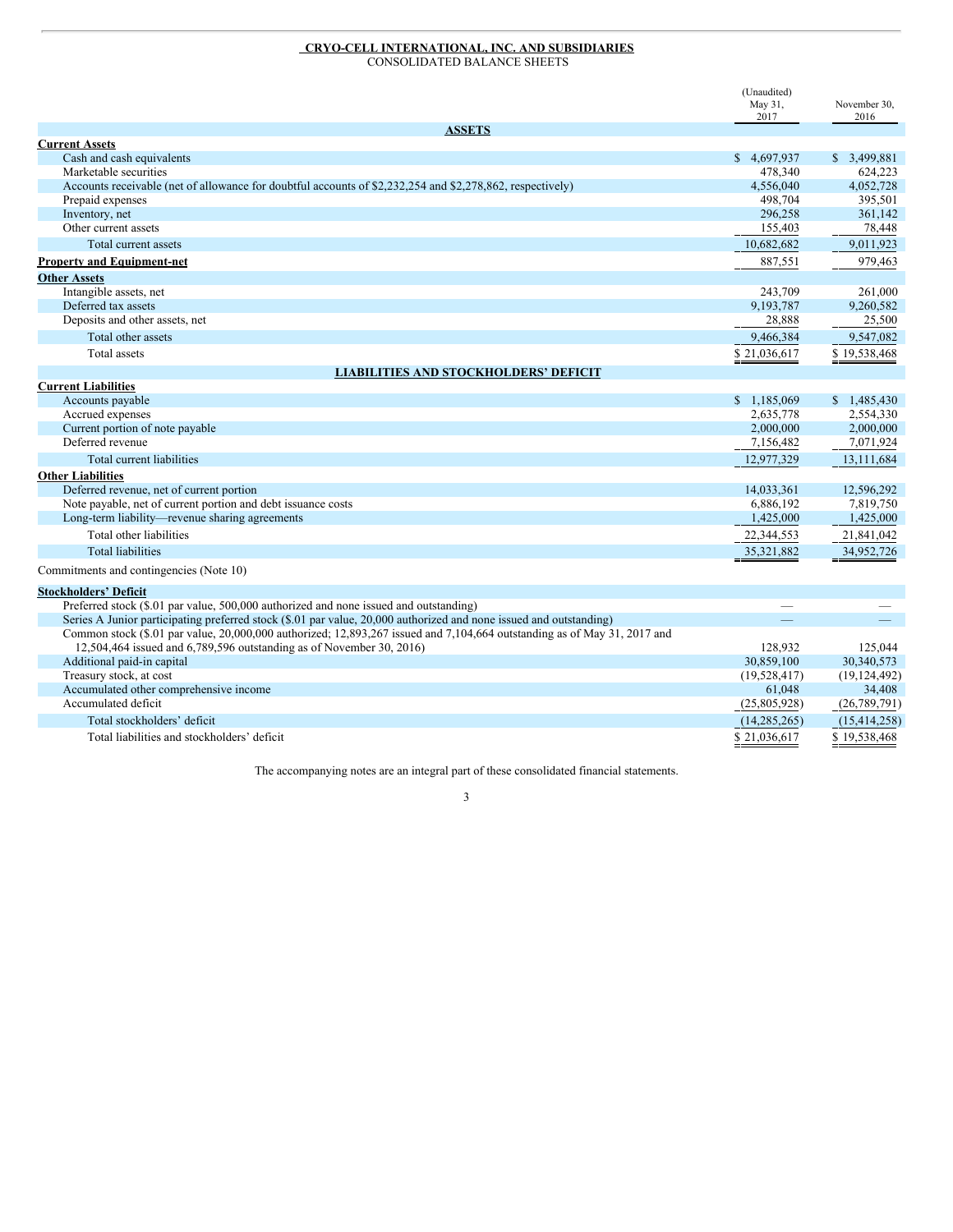#### <span id="page-3-0"></span>**CRYO-CELL INTERNATIONAL, INC. AND SUBSIDIARIES** CONSOLIDATED STATEMENTS OF COMPREHENSIVE INCOME (Unaudited)

|                                                              |                 | For the Three Months Ended |                 | For the Six Months Ended |  |
|--------------------------------------------------------------|-----------------|----------------------------|-----------------|--------------------------|--|
|                                                              | May 31,<br>2017 | May 31,<br>2016            | May 31,<br>2017 | May 31,<br>2016          |  |
| <b>Revenue:</b>                                              |                 |                            |                 |                          |  |
| Processing and storage fees                                  | \$5,846,227     | \$5,349,745                | \$11,458,051    | \$10,370,204             |  |
| Licensee and royalty income                                  | 328,669         | 356,932                    | 328,669         | 356,932                  |  |
| Product revenue                                              | 61,855          | 66,379                     | 226,655         | 198,118                  |  |
| Total revenue                                                | 6,236,751       | 5,773,056                  | 12,013,375      | 10,925,254               |  |
| <b>Costs and Expenses:</b>                                   |                 |                            |                 |                          |  |
| Cost of sales                                                | 1,591,966       | 1,431,100                  | 3,108,063       | 2,779,391                |  |
| Selling, general and administrative expenses                 | 3,411,759       | 3,405,712                  | 6,509,914       | 7,002,965                |  |
| Research, development and related engineering                | 8,840           | 11,988                     | 23,456          | 20,672                   |  |
| Depreciation and amortization                                | 31,936          | 41,872                     | 63,566          | 83,420                   |  |
| Total costs and expenses                                     | 5,044,501       | 4,890,672                  | 9,704,999       | 9,886,448                |  |
| <b>Operating Income</b>                                      | 1,192,250       | 882,384                    | 2,308,376       | 1,038,806                |  |
| <b>Other Income (Expense):</b>                               |                 |                            |                 |                          |  |
| Other expense                                                | (38, 259)       | (647)                      | (64,701)        | (18,671)                 |  |
| Interest expense                                             | (325, 314)      | (343, 463)                 | (622, 358)      | (604, 797)               |  |
| Gain on extinguishment of debt                               |                 | 300,593                    |                 | 300,593                  |  |
| Total other expense                                          | (363, 573)      | (43, 517)                  | (687,059)       | (322, 875)               |  |
| Income before income tax expense                             | 828,677         | 838,867                    | 1,621,317       | 715,931                  |  |
| Income tax expense                                           | (331, 737)      | (201, 735)                 | (637, 454)      | (201, 735)               |  |
| <b>Net Income</b>                                            | S<br>496,940    | 637,132<br>$\frac{1}{2}$   | \$<br>983,863   | 514,196<br>S             |  |
| Net income per common share—basic                            | 0.07            | \$<br>0.07                 | 0.14            | 0.06                     |  |
| Weighted average common shares outstanding—basic             | 7,144,775       | 9,087,807                  | 7,024,280       | 9,029,909                |  |
| Net income per common share—diluted                          | 0.06            | \$<br>0.07                 | 0.13<br>\$      | \$<br>0.06               |  |
| Weighted average common shares outstanding—diluted           | 7,726,560       | 9,397,230                  | 7,582,535       | 9,336,538                |  |
| <b>Other Comprehensive Income</b>                            |                 |                            |                 |                          |  |
| Unrealized gain (loss) on marketable securities (net of tax) | 33,701          | (6, 493)                   | 26,640          | (100, 220)               |  |
| <b>Comprehensive Income</b>                                  | \$<br>530.641   | \$<br>630,639              | \$1,010,503     | 413,976<br>\$            |  |

The accompanying notes are an integral part of these consolidated financial statements.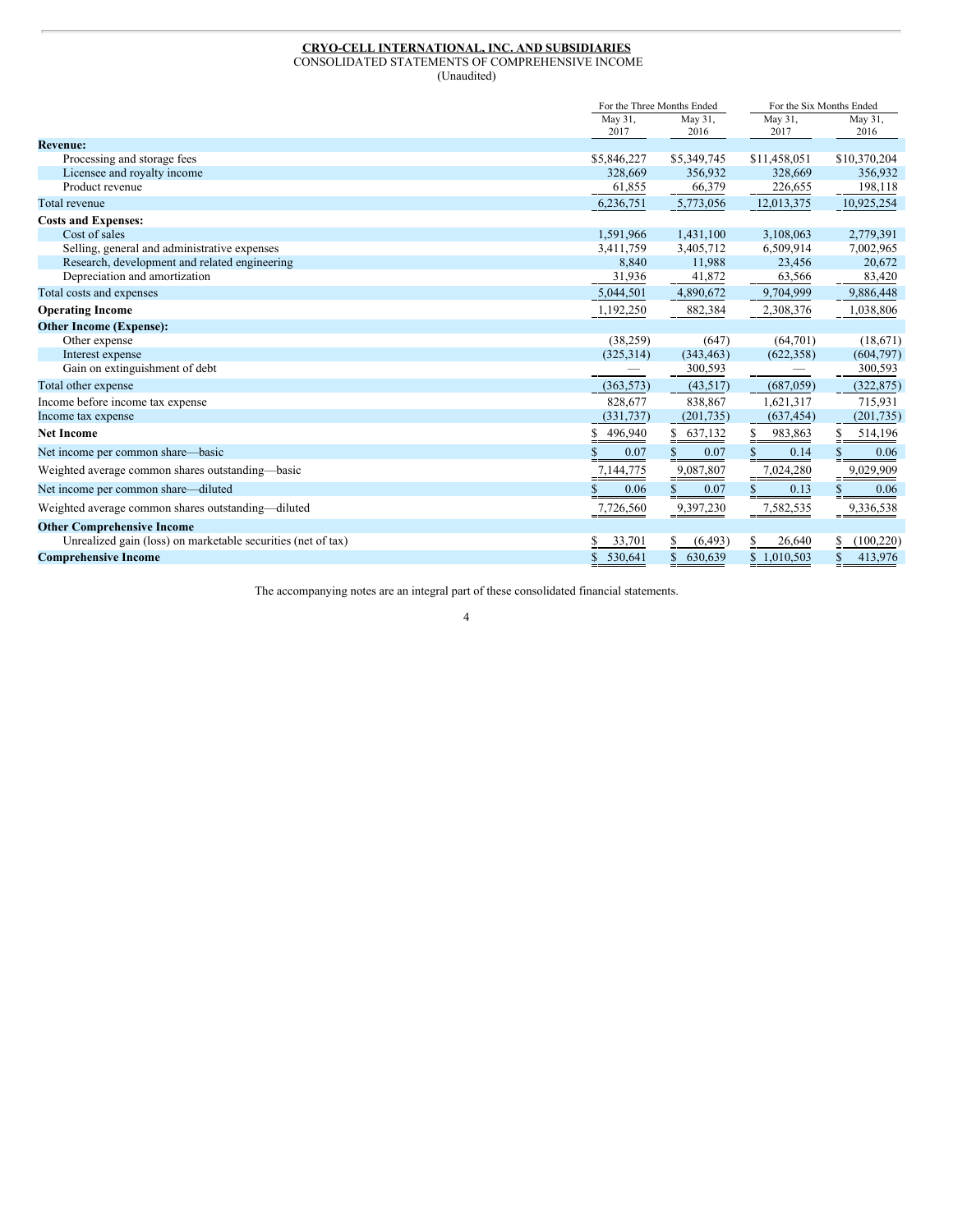#### <span id="page-4-0"></span>**CRYO-CELL INTERNATIONAL, INC. AND SUBSIDIARIES** CONSOLIDATED STATEMENTS OF CASH FLOWS

(Unaudited)

|                                                                                   | For the Six Months Ended |               |
|-----------------------------------------------------------------------------------|--------------------------|---------------|
|                                                                                   | May 31,                  | May 31,       |
|                                                                                   | 2017                     | 2016          |
| Cash flows from operating activities:                                             |                          |               |
| Net income                                                                        | \$<br>983,863            | 514,196<br>S. |
| Adjustments to reconcile net income to net cash provided by operating activities: |                          |               |
| Depreciation and amortization expense                                             | 113,708                  | 147,652       |
| Compensatory element of stock options                                             | 471,019                  | 388,115       |
| Provision for doubtful accounts                                                   | 81,563                   | 375,199       |
| Gain on extinguishment of debt                                                    |                          | (300, 593)    |
| Deferred income tax benefit                                                       | 66.795                   |               |
| Amortization of debt issuance costs                                               | 66,442                   |               |
| Changes in assets and liabilities:                                                |                          |               |
| Accounts receivable                                                               | (584, 875)               | (1,018,577)   |
| Prepaid expenses                                                                  | (103, 203)               | 21,550        |
| Inventory                                                                         | 64,884                   | 16,028        |
| Other current assets                                                              | (76, 955)                | 47,380        |
| Deposits and other assets, net                                                    | (3,388)                  | 15,111        |
| Accounts payable                                                                  | (300, 361)               | 347,008       |
| Accrued expenses                                                                  | 81,448                   | (39,042)      |
| Deferred revenue                                                                  | 1,521,627                | 830,799       |
| Net cash provided by operating activities                                         | 2,382,567                | 1,344,826     |
| Cash flows from investing activities:                                             |                          |               |
| Release of restricted cash held in escrow                                         |                          | 204,344       |
| Purchases of property and equipment                                               | (4,505)                  | (292, 242)    |
| Sales (purchases) of marketable securities and other investments, net             | 172,523                  | (224, 047)    |
| Net cash provided by (used in) investing activities                               | 168,018                  | (311, 945)    |
| Cash flows from financing activities:                                             |                          |               |
| Treasury stock purchases                                                          | (403, 925)               | (443, 207)    |
| Repayments of note payable                                                        | (1,000,000)              | (875, 774)    |
| Proceeds from the exercise of stock options                                       | 51,396                   |               |
| Proceeds from note payable                                                        |                          | 650,100       |
| Net cash used in financing activities                                             | (1,352,529)              | (668, 881)    |
| Increase in cash and cash equivalents                                             | 1,198,056                | 364,000       |
| Cash and cash equivalents—beginning of period                                     | 3,499,881                | 4,152,162     |
| Cash and cash equivalents—end of period                                           | \$4,697,937              | \$4,516,162   |
| Supplemental non-cash investing activities:                                       |                          |               |
| Unrealized gain (loss) on marketable securities, net of tax                       | \$<br>26,640             | \$(100,220)   |
|                                                                                   |                          |               |

The accompanying notes are an integral part of these consolidated financial statements.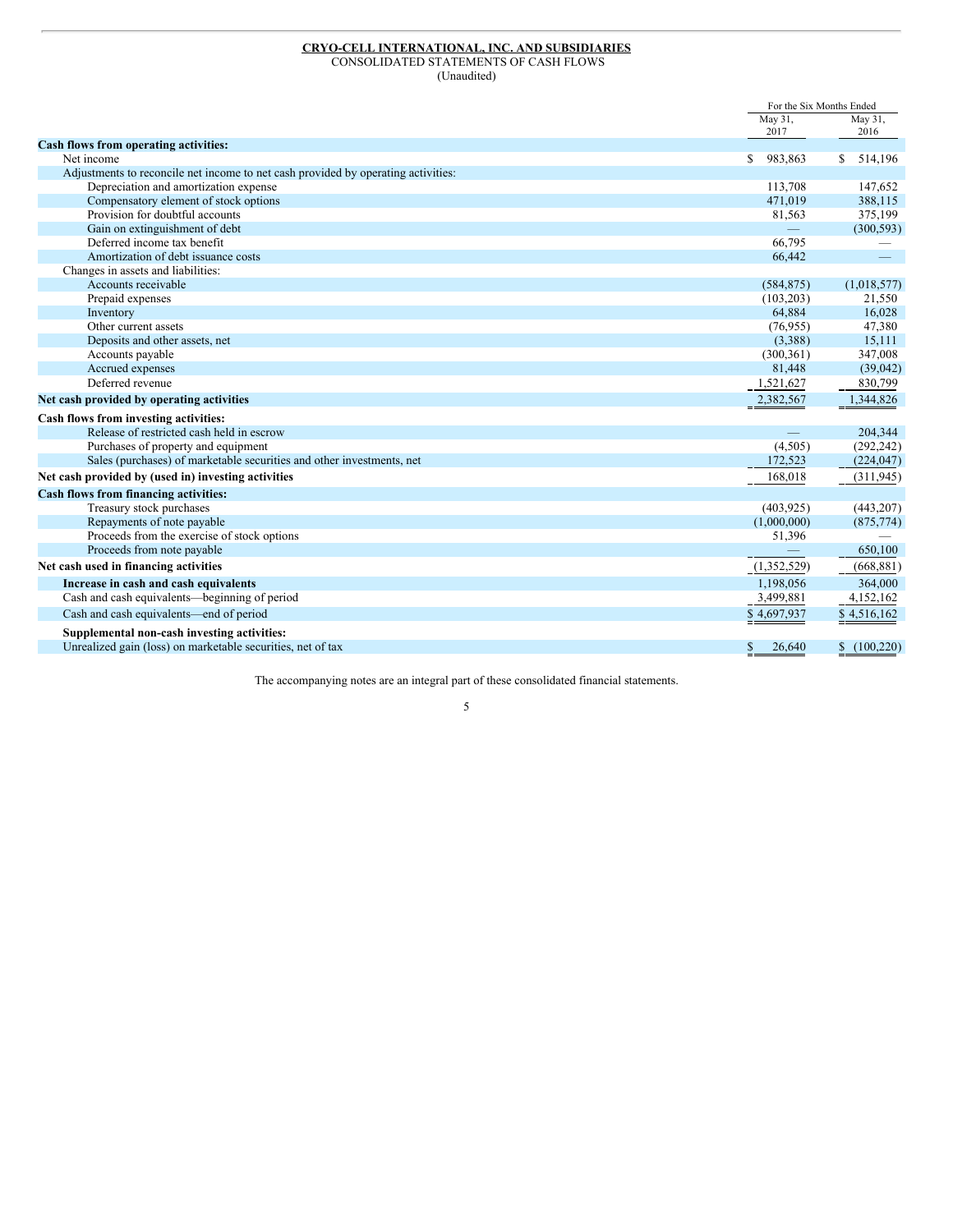#### <span id="page-5-0"></span>**CRYO-CELL INTERNATIONAL, INC. AND SUBSIDIARIES NOTES TO CONSOLIDATED FINANCIAL STATEMENTS May 31, 2017 (Unaudited)**

#### **Note 1 – Description of Business, Basis of Presentation and Significant Accounting Policies**

Cryo-Cell International, Inc. ("the Company" or "Cryo-Cell") was incorporated in Delaware on September 11, 1989 and is located in Oldsmar, Florida. The Company is organized in two reportable segments, cellular processing and cryogenic cellular storage, with a current focus on the collection and preservation of umbilical cord blood stem cells for family use and the manufacture of PrepaCyte CB units, the processing technology used to process umbilical cord blood stem cells. Revenues recognized for the cellular processing and cryogenic cellular storage represent sales of the umbilical cord blood stem cells program to customers, and income from licensees selling the umbilical cord blood stem cells program to customers outside the United States. Revenues recognized for the manufacture of PrepaCyte CB units represent sales of the PrepaCyte CB units to customers. The Company's headquarters facility in Oldsmar, Florida handles all aspects of its U.S.-based business operations including the processing and storage of specimens, including specimens obtained from certain of its licensees' customers. The specimens are stored in commercially available cryogenic storage equipment.

The unaudited consolidated financial statements including the Consolidated Balance Sheets as of May 31, 2017 and November 30, 2016, the related Consolidated Statements of Comprehensive Income for the three and six months ended May 31, 2017 and May 31, 2016 and the Consolidated Statements of Cash Flows for the six months ended May 31, 2017 and May 31, 2016 have been prepared by Cryo-Cell International, Inc. and its subsidiaries ("the Company" or "Cryo-Cell") pursuant to the rules and regulations of the Securities and Exchange Commission for interim financial reporting. Certain financial information and note disclosures, which are normally included in annual financial statements prepared in accordance with accounting principles generally accepted in the United States of America, have been condensed or omitted pursuant to those rules and regulations. It is suggested that these consolidated financial statements be read in conjunction with the financial statements and notes thereto included in the Company's November 30, 2016 Annual Report on Form 10-K. In the opinion of management, all adjustments (which include only normal recurring adjustments) necessary to present fairly the financial position, results of operations, and changes in cash flows for all periods presented have been made. The results of operations for the three and six months ended May 31, 2017 are not necessarily indicative of the results expected for any interim period in the future or the entire year ending November 30, 2017.

#### **Revenue Recognition**

#### *Revenue Recognition for Arrangements with Multiple Deliverables*

For multi-element arrangements, the Company allocates revenue to all deliverables based on their relative selling prices. In such circumstances, accounting principles establish a hierarchy to determine the selling price to be used for allocating revenue to deliverables as follows: (i) vendor-specific objective evidence of fair value  $($ "VSOE"), (ii) third-party evidence of selling price ("TPE"), and (iii) best estimate of the selling price ("ESP"). VSOE generally exists only when the Company sells the deliverable separately and it is the price actually charged by the Company for that deliverable.

The Company has identified two deliverables generally contained in the arrangements involving the sale of its umbilical cord blood product. The first deliverable is the processing of a specimen. The second deliverable is either the annual storage of a specimen, the 21-year storage fee charged for a specimen or the life-time storage fee charged for a specimen. The Company has allocated revenue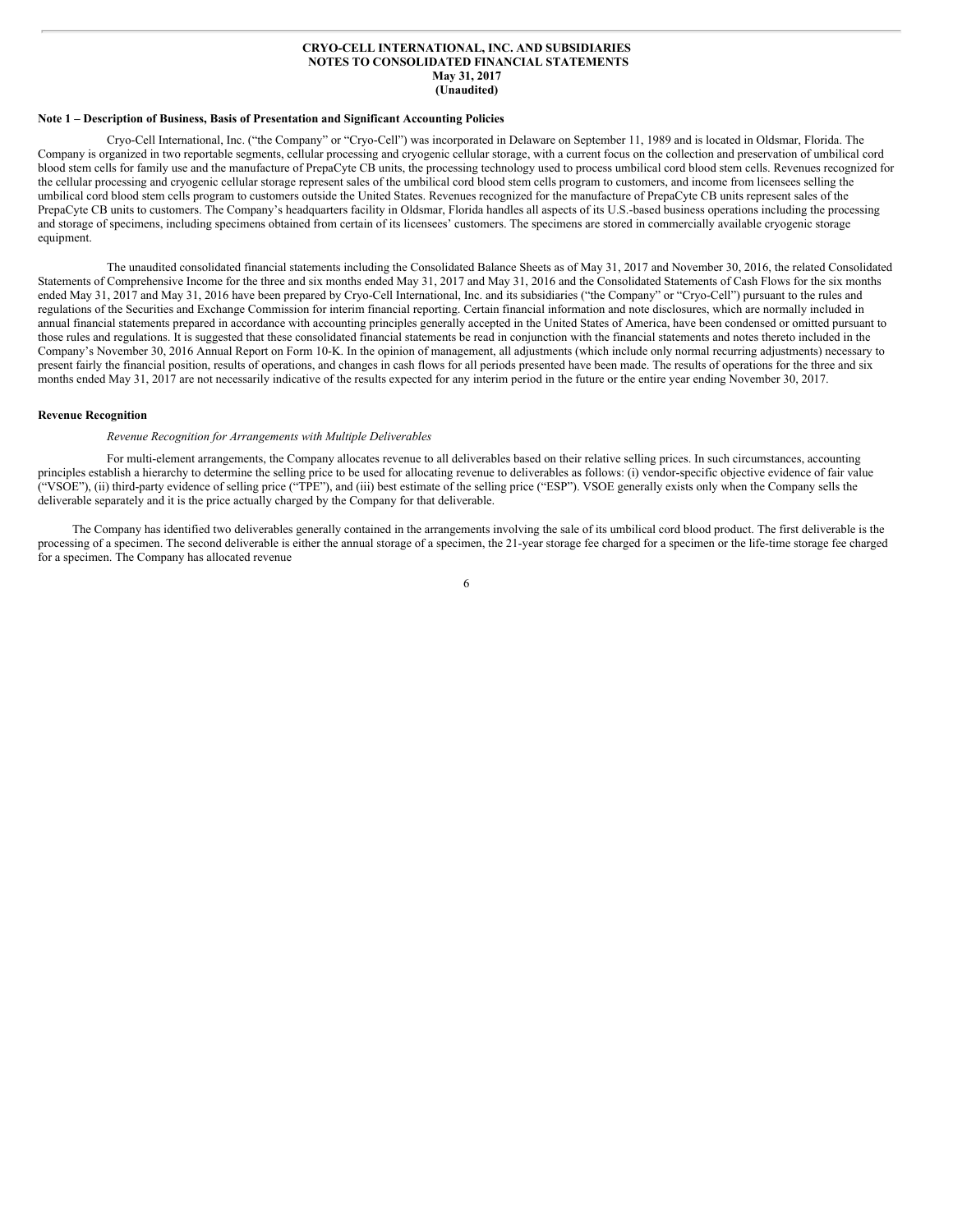between these deliverables using the relative selling price method. The Company has VSOE for its annual storage fees as the Company renews storage fees annually with its customers on a stand-alone basis. Because the Company has neither VSOE nor TPE for the processing, 21-year storage and life-time storage deliverables, the allocation of revenue has been based on the Company's ESPs. Amounts allocated to processing a specimen are recognized at the time the processing of the specimen is complete. Amounts allocated to the storage of a specimen are recognized ratably over the contractual storage period. Any discounts given to the customer are recognized by applying the relative selling price method whereby after the Company determines the selling price to be allocated to each deliverable (processing and storage), the sum of the prices of the deliverables is then compared to the arrangement consideration, and any difference is applied to the separate deliverables ratably.

The Company's process for determining its ESP for deliverables without VSOE or TPE considers multiple factors that may vary depending upon the unique facts and circumstances related to each deliverable. Key factors considered by the Company in developing the ESPs for its processing, 21-year storage and life-time storage fee include the Company's historical pricing practices, as well as expected profit margins.

The Company records revenue from processing and storage of specimens and pursuant to agreements with licensees. The Company recognizes revenue from processing fees upon completion of processing and recognizes storage fees ratably over the contractual storage period as well as other income from royalties paid by licensees related to long-term storage contracts which the Company has under license agreements. Contracted storage periods are annual, twenty-one years and lifetime. Deferred revenue on the accompanying consolidated balance sheets includes the portion of the annual storage fee, the twenty-one-year storage fee and the life-time storage fee that is being recognized over the contractual storage period as well as royalties received from foreign licensees related to long-term storage contracts in which the Company has future obligations under the license agreement. The Company classifies deferred revenue as current if the Company expects to recognize the related revenue over the next 12 months. The Company also records revenue within processing and storage fees from shipping and handling billed to customers when earned. Shipping and handling costs that the Company incurs are expensed and included in cost of sales.

The Company records revenue from the sale of the PrepaCyte CB product line upon shipment of the product to the Company's customers.

#### **Income Taxes**

Deferred income tax assets and liabilities are recognized for the estimated future tax consequences attributable to differences between financial statement carrying amounts of existing assets and liabilities and their respective tax bases. Deferred income tax assets and liabilities are measured using enacted tax rates expected to be recovered or settled. The Company has recorded a valuation allowance of \$2,301,000 and \$2,301,000 as of May 31, 2017 and November 30, 2016, as the Company does not believe it is "more likely than not" that all future income tax benefits will be realized. When the Company changes its determination as to the amount of deferred income tax assets that can be realized, the valuation allowance is adjusted with a corresponding impact to income tax expense in the period in which such determination is made. The ultimate realization of the Company's deferred income tax assets depends upon generating sufficient taxable income prior to the expiration of the tax attributes. In assessing the need for a valuation allowance, the Company projects future levels of taxable income. This assessment requires significant judgment. The Company examines the evidence related to the recent history of losses, the economic conditions in which the Company operates and forecasts and projections to make that determination.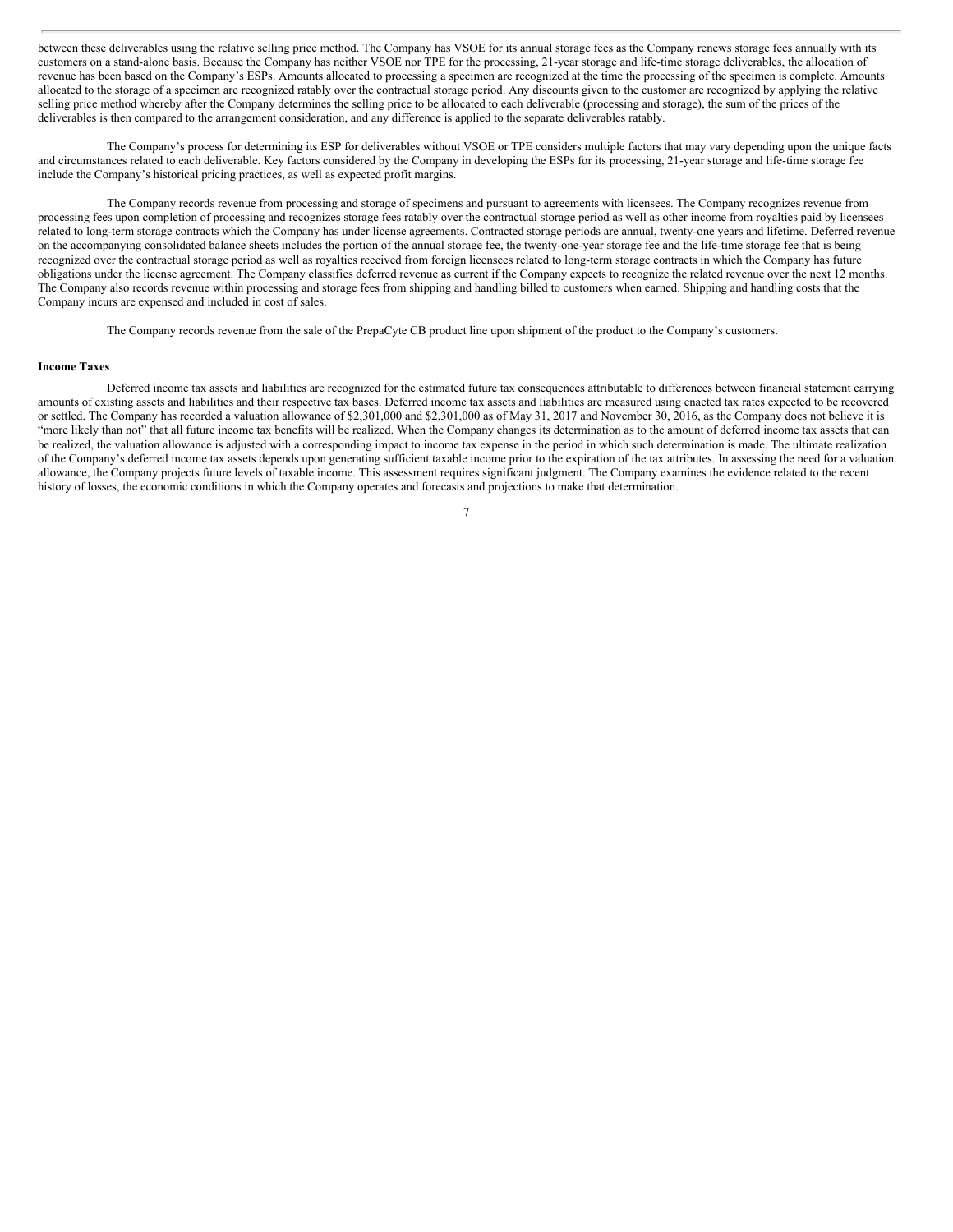The Company recorded U.S. income taxes of approximately \$296,000 and \$148,000, for the three months ended May 31, 2017 and May 31, 2016, respectively. The Company recorded U.S. income taxes of approximately \$602,000 and \$148,000 for the six months ended May 31, 2017 and May 31, 2016, respectively.

The Company records foreign income taxes withheld from installment payments of non-refundable up-front license fees and royalty income earned on the processing and storage of cord blood stem cell specimens in geographic areas where the Company has license agreements. The Company recognized approximately \$36,000 and \$54,000 for the three months ended May 31, 2017 and 2016, respectively, of foreign income tax expense. The Company recognized approximately \$36,000 and \$54,000 for the six months ended May 31, 2017 and 2016, respectively, of foreign income tax expense. Foreign income tax expense is included in income tax expense in the accompanying consolidated statements of comprehensive income.

The Company recognizes the financial statement benefit of a tax position only after determining that the relevant tax authority would more likely than not sustain the position following an audit. For tax positions meeting the more-likely-than-not threshold, the amount recognized in the financial statements is the largest benefit that has a greater than 50 percent likelihood of being realized upon ultimate settlement with the relevant tax authority. Increases or decreases to the unrecognized tax benefits could result from management's belief that a position can or cannot be sustained upon examination based on subsequent information or potential lapse of the applicable statute of limitation for certain tax positions.

The Company recognizes interest and penalties related to uncertain tax positions in income tax expense. For the three and six months ended May 31, 2017 and May 31, 2016, the Company had no provisions for interest or penalties related to uncertain tax positions.

#### **Long-Lived Assets**

The Company evaluates the realizability of its long-lived assets, which requires impairment losses to be recorded on long-lived assets used in operations when indicators of impairment, such as reductions in demand or when significant economic slowdowns are present. Reviews are performed to determine whether the carrying value of an asset is impaired, based on comparisons to undiscounted expected future cash flows. If this comparison indicates that there is impairment and carrying value is in excess of fair value, the impaired asset is written down to fair value, which is typically calculated using: (i) quoted market prices or (ii) discounted expected future cash flows utilizing a discount rate. The Company did not note any impairment for the three and six months ended May 31, 2017 and 2016.

#### **Goodwill**

Goodwill represents the excess of the purchase price of the assets acquired from CytoMedical Design Group LLC ("CMDG") (Note 2) over the estimated fair value of the net tangible and identifiable intangible assets acquired. Goodwill is not amortized but is tested for impairment at least annually at the PrepaCyte CB reporting segment level or more frequently if events or changes in circumstances indicate that the asset might be impaired. Impairment loss, if any, is recognized based on a comparison of the fair value of the asset to its carrying value, without consideration of any recoverability. The annual impairment assessment is performed during the fourth quarter and at other times if an event occurs or indicators of impairment exist by first assessing qualitative factors to determine whether it is more likely than not that the fair value of the reporting segment is less than its carrying amount. If we conclude it is more likely than not that the fair value of goodwill is less than its carrying amount, a quantitative impairment test is performed. During the third quarter of fiscal 2016, the Company determined that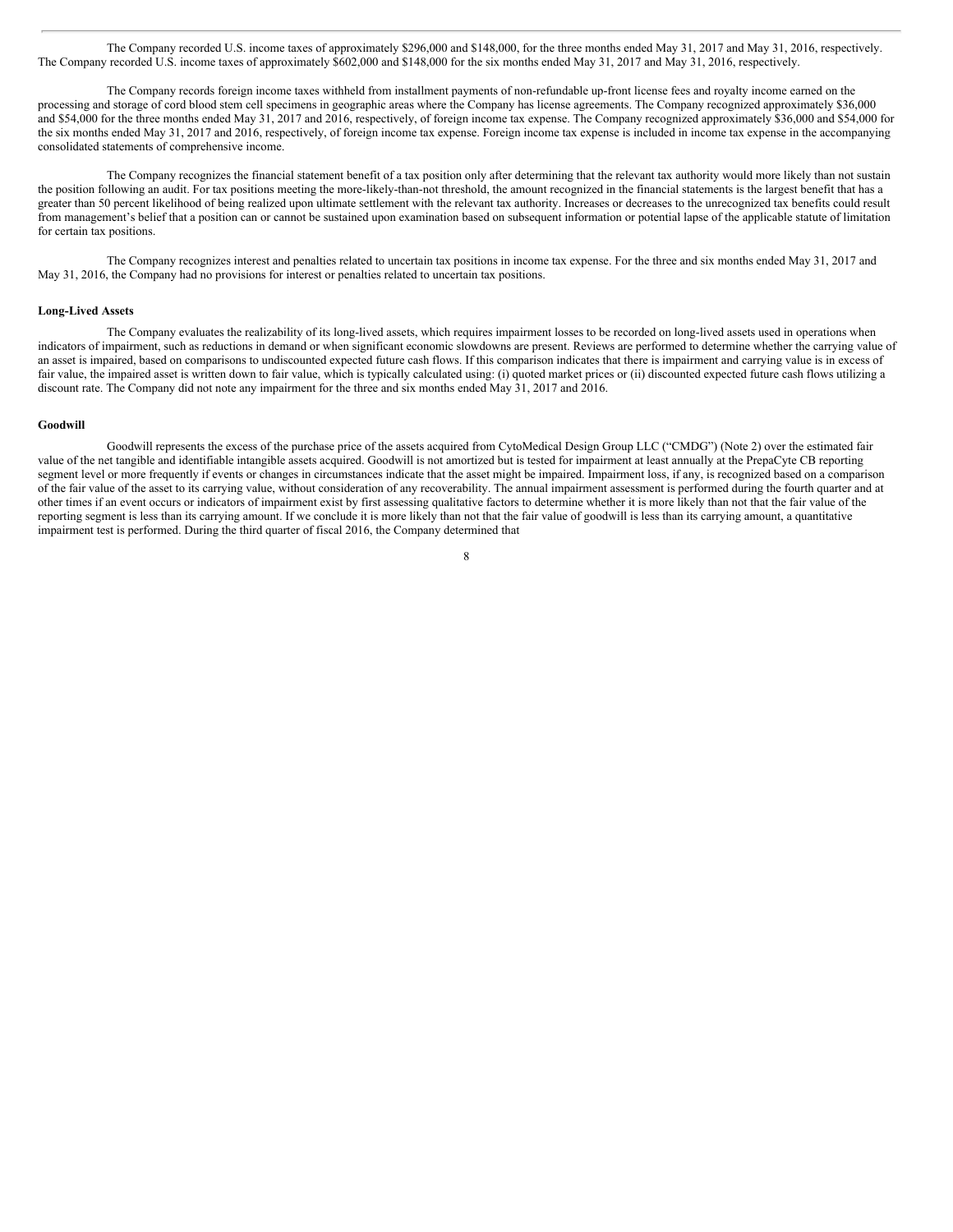there were sufficient indicators to trigger an impairment analysis. During the fourth quarter of fiscal 2016, the Company performed its annual impairment analysis. The Company concluded that an impairment of the PrepaCyte CB reporting segment existed during fiscal year 2016 and a goodwill impairment charge of \$1,777,822 was recorded during fiscal year 2016.

#### **Stock Compensation**

As of May 31, 2017, the Company has two stock-based compensation plans, which are described in Note 8 to the unaudited consolidated financial statements. The Company's most recent stock-based employee compensation plan became effective December 1, 2011 as approved by the Board of Directors and approved by the stockholders at the 2012 Annual Meeting. The Company recognized approximately \$394,000 and \$136,000 for the three months ended May 31, 2017 and May 31, 2016, respectively, of stock compensation expense. The Company recognized approximately \$471,000 and \$388,000 for the six months ended May 31, 2017 and May 31, 2016, respectively, of stock compensation expense.

The Company recognizes stock-based compensation based on the fair value of the related awards. Under the fair value recognition guidance of stock-based compensation accounting rules, stock-based compensation expense is estimated at the grant date based on the fair value of the award and is recognized as expense over the requisite service period of the award. The fair value of service-based vesting condition and performance-based vesting condition stock option awards is determined using the Black-Scholes valuation model. For stock option awards with only service-based vesting conditions and graded vesting features, the Company recognizes stock compensation expense based on the graded-vesting method. To value awards with market-based vesting conditions the Company uses a binomial valuation model. The Company recognizes compensation cost for awards with market-based vesting conditions on a graded-vesting basis over the derived service period calculated by the binomial valuation model. The use of these valuation models involves assumptions that are judgmental and highly sensitive in the determination of compensation expense and include the expected life of the option, stock price volatility, risk-free interest rate, dividend yield, exercise price, and forfeiture rate. Forfeitures are estimated at the time of valuation and reduce expense ratably over the vesting period.

The estimation of stock awards that will ultimately vest requires judgment and to the extent that actual results or updated estimates differ from current estimates, such amounts will be recorded as a cumulative adjustment in the period they become known. The Company considered many factors when estimating forfeitures, including the recipient groups and historical experience. Actual results and future changes in estimates may differ substantially from current estimates.

The Company issues performance-based equity awards which vest upon the achievement of certain financial performance goals, including revenue and income targets. Determining the appropriate amount to expense based on the anticipated achievement of the stated goals requires judgment, including forecasting future financial results. The estimate of the timing of the expense recognition is revised periodically based on the probability of achieving the required performance targets and adjustments are made as appropriate. The cumulative impact of any revision is reflected in the period of the change. If the financial performance goals are not met, the award does not vest, so no compensation cost is recognized and any previously stock-recognized stock-based compensation expense is reversed.

The Company issues equity awards with market-based vesting conditions which vest upon the achievement of certain stock price targets. If the awards are forfeited prior to the completion of the derived service period, any recognized compensation is reversed. If the awards are forfeited after the completion of the derived service period, the compensation cost is not reversed, even if the awards never vest.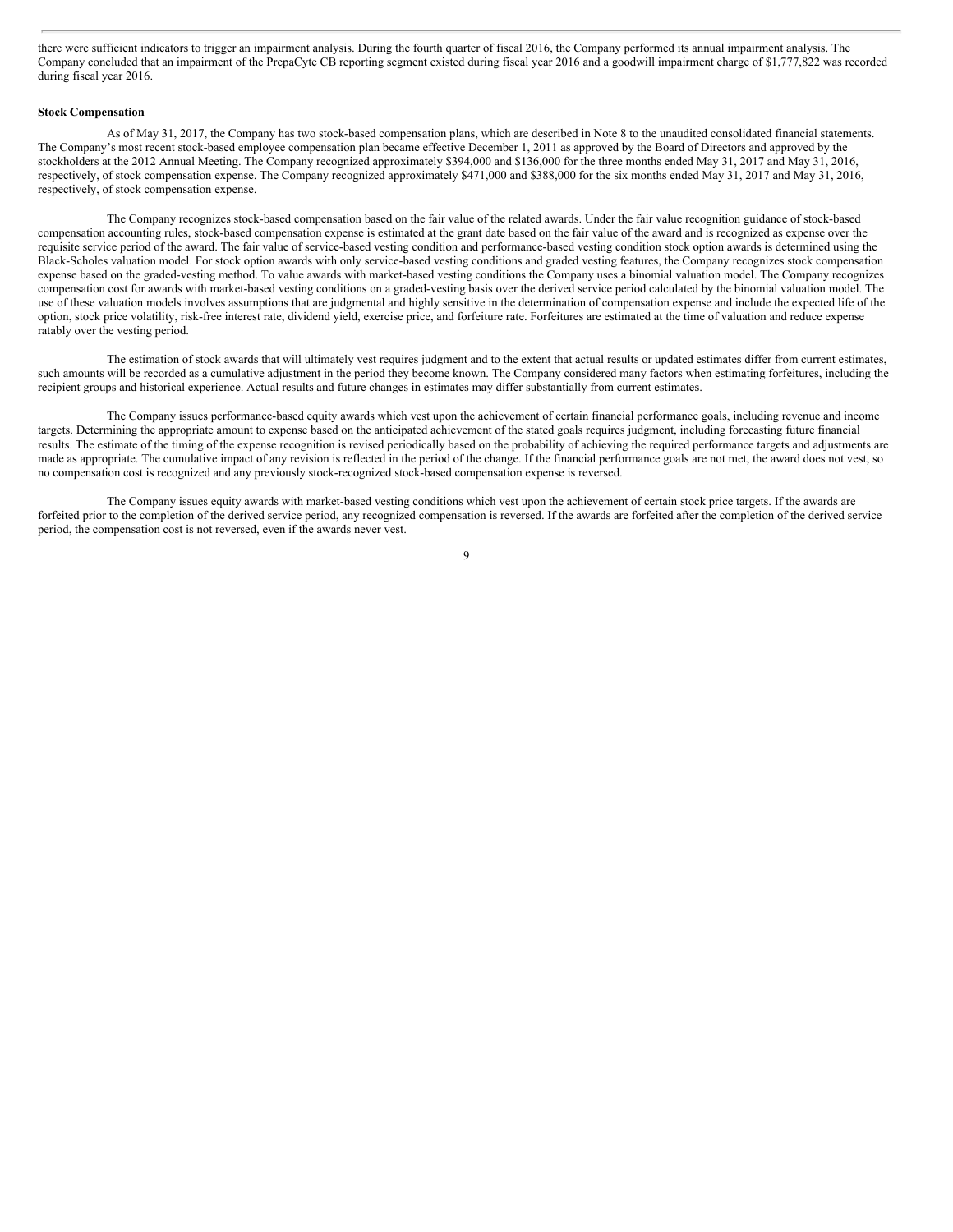#### **Fair Value of Financial Instruments**

Management uses a fair value hierarchy, which gives the highest priority to quoted prices in active markets. The fair value of financial instruments is estimated based on market trading information, where available. Absent published market values for an instrument or other assets, management uses observable market data to arrive at its estimates of fair value. Management believes that the carrying amount of cash and cash equivalents, accounts receivable, notes receivable, accounts payable and accrued expenses approximate fair value due to the short-term nature of these instruments. The Company believes that the fair value of its Revenue Sharing Agreements ("RSA") liability recorded on the balance sheet is between the recorded book value and up to the Company's previous settlement experience, due to the various terms and conditions associated with each RSA.

The Company uses an accounting standard that defines fair value as an exit price, representing the amount that would be received to sell an asset or paid to transfer a liability in an orderly transaction between market participants at the measurement date. As such, fair value is a market-based measurement that should be determined based on assumptions that market participants would use in pricing an asset or liability. As a basis for considering such assumptions, the standard establishes a three-level fair value hierarchy that prioritizes the inputs used to measure fair value. The three levels of inputs used to measure fair value are as follows:

- Level 1 Quoted prices in active markets for identical assets or liabilities.
- Level 2 Observable inputs other than quoted prices included in Level 1, such as quoted prices for similar assets and liabilities in active markets; quoted prices for identical or similar assets and liabilities in markets that are not active; or other inputs that are observable or can be corroborated by observable market data.
- Level 3 Unobservable inputs that are supported by little or no market activity and that are significant to the fair value of the assets or liabilities. This includes certain pricing models, discounted cash flow methodologies and similar techniques that use significant unobservable inputs.

The following table summarizes the financial assets and liabilities measured at fair value on a recurring basis as of May 31, 2017 and November 30, 2016, respectively, segregated among the appropriate levels within the fair value hierarchy:

|                               |                               |           | Fair Value Measurements                               |         |
|-------------------------------|-------------------------------|-----------|-------------------------------------------------------|---------|
|                               | Fair Value at                 |           | at May 31, 2017 Using                                 |         |
| Description                   | May 31, 2017                  | Level 1   | Level 2                                               | Level 3 |
| Assets:                       |                               |           |                                                       |         |
| Trading securities            | 112,976<br>S.                 | \$112,976 |                                                       |         |
| Available-for-sale securities | 365,364                       | 365,364   |                                                       |         |
| Total                         | \$478,340                     | \$478,340 |                                                       |         |
|                               | Fair Value at<br>November 30, |           | Fair Value Measurements<br>at November 30, 2016 Using |         |
| Description                   | 2016                          | Level 1   | Level 2                                               | Level 3 |
| Assets:                       |                               |           |                                                       |         |
| <b>Trading Securities</b>     | 304,142                       | \$304,142 |                                                       |         |
| Available-for-sale            | 320,081                       | 320,081   |                                                       |         |
|                               | 624,223                       | \$624,223 |                                                       |         |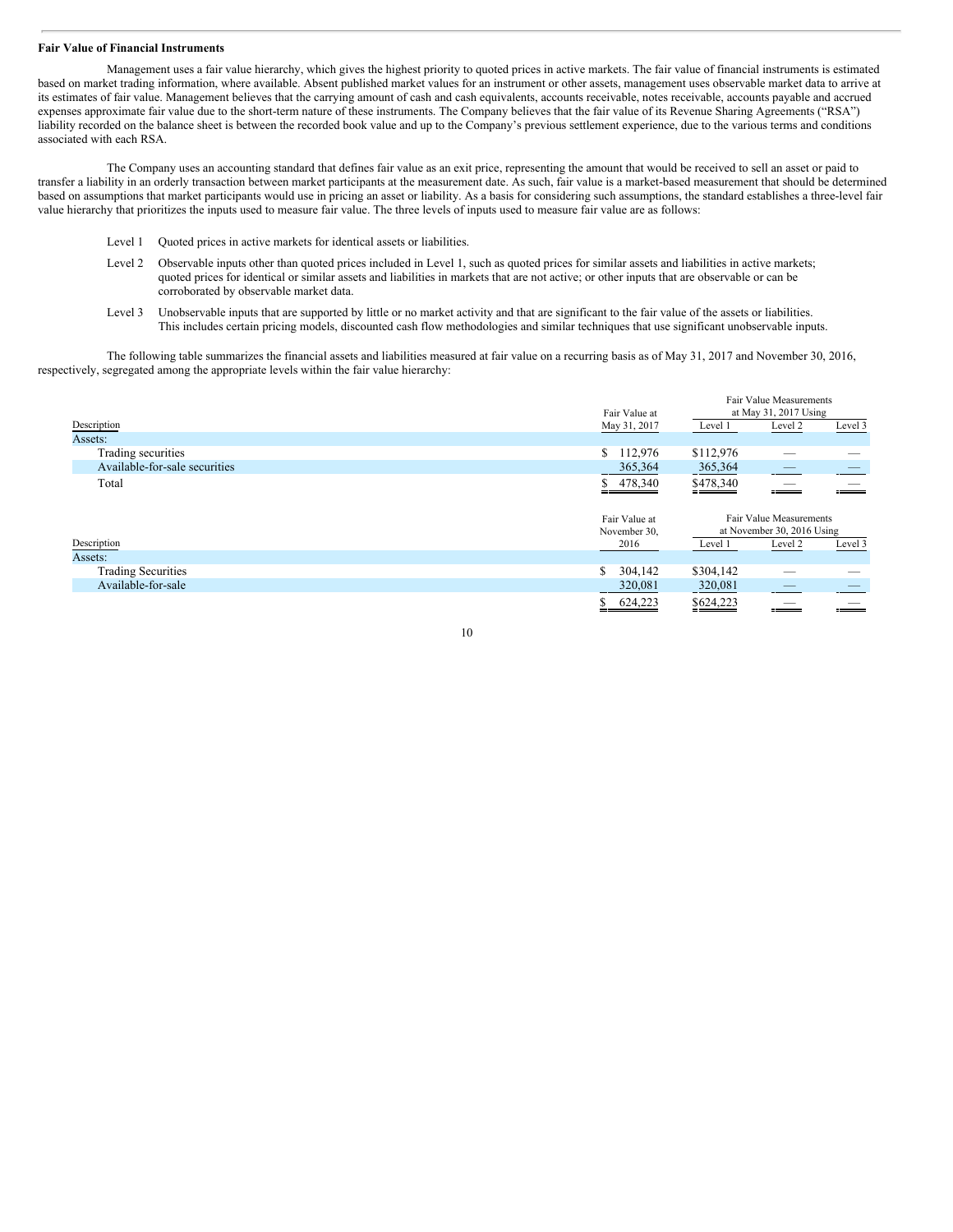The following is a description of the valuation techniques used for these items, as well as the general classification of such items pursuant to the fair value hierarchy:

*Trading securities –* Fair values for these investments are based on quoted prices in active markets and are therefore classified within Level 1 of the fair value hierarchy. For trading securities, there was (\$38,590) and (\$823) in unrealized holding loss, respectively, recorded in other income and expense on the accompanying consolidated statements of comprehensive income for the three months ended May 31, 2017 and 2016. For trading securities, there was (\$65,210) and (\$20,652) in unrealized holding loss, respectively, recorded in other income and expense on the accompanying consolidated statements of comprehensive income for the six months ended May 31, 2017 and 2016.

*Available-for-sale securities* – These investments are classified as available for sale and consist of marketable equity securities that we intend to hold for an indefinite period of time. Investments are stated at fair value and unrealized holding gains and losses are reported as a component of accumulated other comprehensive income until realized. Realized gains or losses on disposition of investments are computed using the first in, first out (FIFO) method and reported as income or loss in the period of disposition in the accompanying consolidated statements of comprehensive income. For available-for-sale securities, there was \$33,701 and (\$6,493) in unrealized holding gain and loss, net of tax, respectively, reported as comprehensive income on the accompanying statements of comprehensive income for the three months ended May 31, 2017 and 2016. For available-for-sale securities, there was \$26,640 and (\$100,220) in unrealized holding gain and loss, net of tax, respectively, reported as a component of comprehensive income on the accompanying consolidated statements of comprehensive income for the six month period ended May 31, 2017 and 2016.

#### **Product Warranty and Cryo-Cell CaresTM Program**

In December 2005, the Company began providing its customers that enrolled after December 2005 a payment warranty under which the Company agrees to pay \$50,000 to its client if the umbilical cord blood product retrieved is used for a stem cell transplant for the donor or an immediate family member and fails to engraft, subject to various restrictions. Effective February 1, 2012, the Company increased the \$50,000 payment warranty to a \$75,000 payment warranty to all of its new clients. Additionally, under the Cryo-Cell Cares**TM** program, the Company will pay \$10,000 to the client to offset personal expenses if the umbilical cord blood product is used for bone marrow reconstitution in a myeloblative transplant procedure. The product warranty and the Cryo-Cell Cares program are available to clients who enroll under this structure for as long as the specimen is stored with the Company. The Company has not experienced any claims under the warranty program nor has it incurred costs related to these warranties. The Company does not maintain insurance for this warranty program and therefore maintains reserves to cover any estimated potential liabilities. The Company's reserve balance is based on the \$75,000 or \$50,000 (as applicable) maximum payment and the \$10,000 maximum expense reimbursement multiplied by formulas to determine the projected number of units requiring a payout. The Company determined the estimated expected usage and engraftment failure rates based on an analysis of the historical usage and failure rates and the historical usage and failure rates in other private and public cord blood banks based on published data. The Company's estimates of expected usage and engraftment failure could change as a result of changes in actual usage rates or failure rates and such changes would require an adjustment to the established reserves. The historical usage and failure rates have been very low and a small increase in the number of transplants or engraftment failures could cause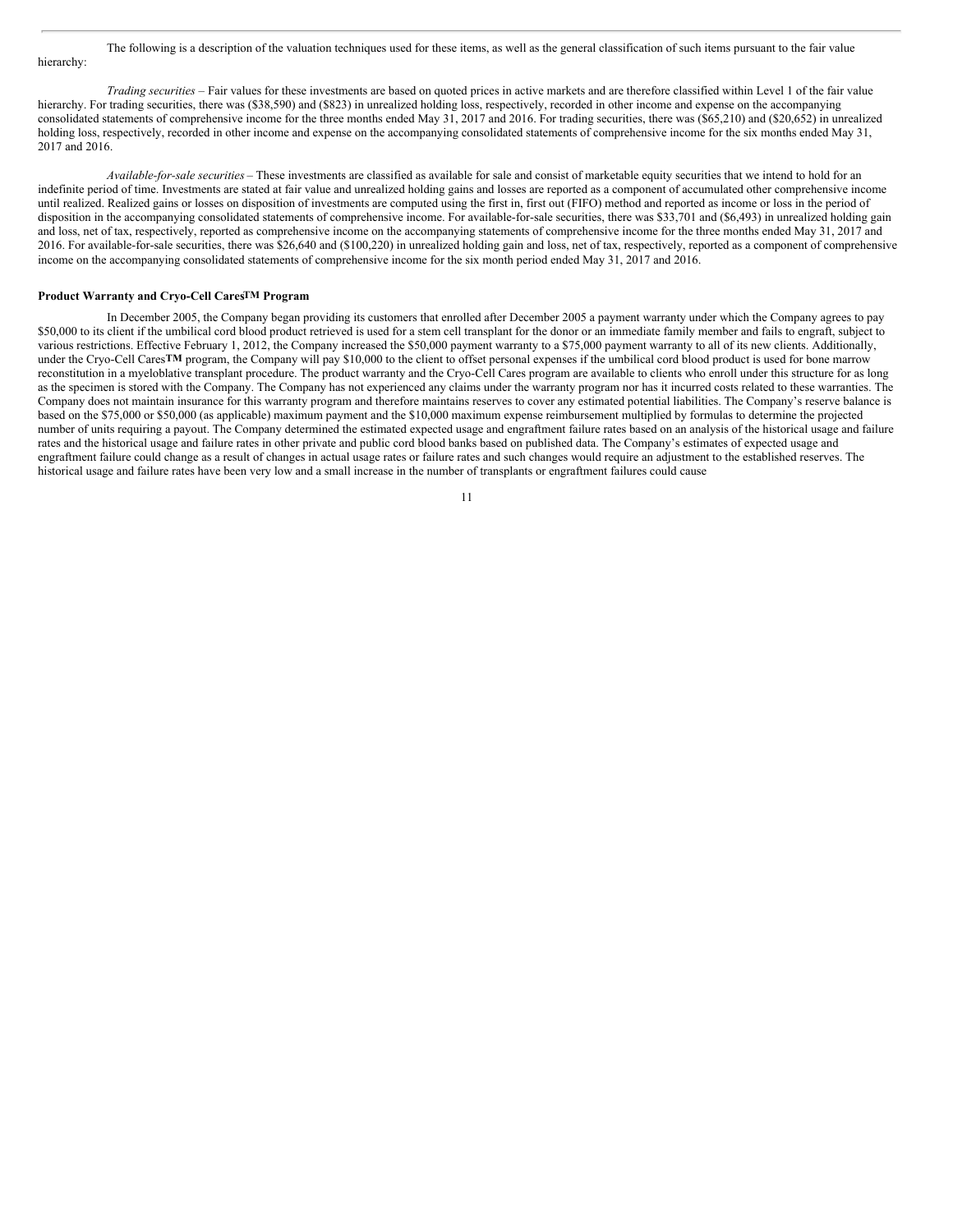a significant increase in the estimated rates used in determining the Company's reserve. In addition, the reserve will increase as additional umbilical cord blood specimens are stored which are subject to the warranty. As of May 31, 2017 and November 30, 2016 the Company recorded reserves under these programs in the amounts of approximately \$17,000 and \$17,000, respectively, which are included in accrued expenses in the accompanying consolidated balance sheets.

#### **Recently Issued Accounting Pronouncements**

In May 2017, the FASB issued Accounting Standards Update No. 2017-09,*Compensation – Stock Compensation (Topic 718): Scope of Modification Accounting.* This update provides clarity, reduces the diversity in practice, and the cost and complexity when applying the guidance in Topic 718 to a change to the terms or conditions of a share-based payment award. The new standard is effective for fiscal years, and interim periods within those fiscal years, beginning after December 15, 2017, although early adoption is permitted. The Company is currently evaluating the effect that the updated standard will have on our financial statements.

#### **Note 2 – Goodwill**

On June 11, 2015, the Company entered into an Asset Purchase Agreement (the "APA") with CMDG, for the purchase of certain assets and assumption of certain liabilities and contracts that CMDG used in the operation of its cord blood business, including the PrepaCyte CB Processing System which is used in cell processing laboratories to process and store stem cells from umbilical cord blood (the "Acquisition"). This transaction was accounted for as a business combination. The purchase price was \$2,400,000, plus the value of inventory, comprised of \$1,553,272 in cash and assumed liabilities of the seller less any prepayment made by the Company to CMDG (\$966,597 at closing and \$586,675 on or before September 30, 2015) and a note payable to the seller in the amount of \$1,300,000. The closing was effective on June 30, 2015.

In connection with the APA, the Company assumed an exclusive perpetual license agreement which enables the Company to use licensed technology in its umbilical cord blood processing and storage product for cord blood banking. Under the terms of the APA, the Company will pay a royalty of \$5 per bag set unit sold, subject to minimum annual royalties totaling \$35,000.

Goodwill represents the excess of the purchase price of the assets acquired from CMDG over the estimated fair value of the net tangible and identifiable intangible assets acquired. The annual impairment assessment is performed as of September 30th each year, and an assessment is performed at other times if an event occurs or circumstances change that would more likely than not reduce the fair value of the asset below its carrying value. Step one of the impairment assessment compares the fair value of the reporting unit to its carrying value and if the fair value exceeds its carrying value, goodwill is not impaired. If the carrying value exceeds the fair value, the implied fair value of goodwill is compared to the carrying value of goodwill. If the implied fair value exceeds the carrying value then goodwill is not impaired; otherwise, an impairment loss would be recorded by the amount the carrying value exceeds the implied fair value.

During the third quarter of fiscal 2016, the Company determined that there were sufficient indicators to trigger an interim goodwill impairment analysis. Goodwill is included in the PrepaCyte CB reporting segment and the indicators included, among other factors: (1) decline in projected revenues, (2) decline in forecasted cash flows, and (3) loss of a key customer.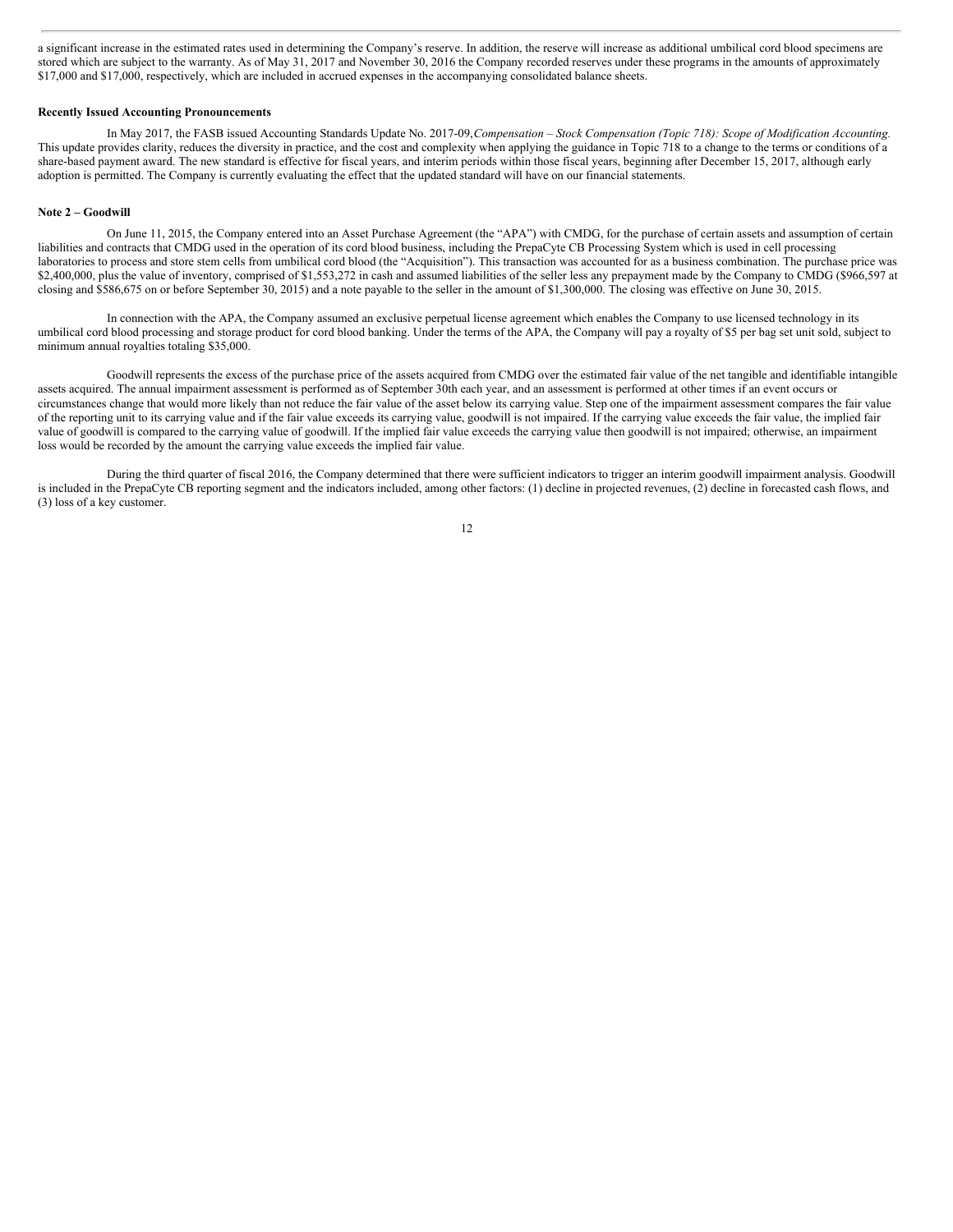Goodwill impairment testing is a two-step process. Step one involves comparing the fair value of the reporting unit to its carrying amount. If the carrying amount of the reporting unit is greater than zero and its fair value is greater than its carrying amount, there is no impairment. Fair value can be determined using market, income or costbased approaches. Our determination of estimated fair value of the reporting unit is based on a combination of the income-based and market-based approaches. Under the income-based approach, the Company determined fair value based on estimated discounted cash flows. The cash flows are discounted by an estimated weighted-average cost of capital, which is intended to reflect the overall level of inherent risk of the reporting unit. Determining the fair value of a reporting unit is judgmental in nature and requires the use of significant estimates and assumptions, including revenue growth rates and EBITDA margins, discount rates and future market conditions, among others. Under the market-based approach, we determined fair value using the Guideline Company Method, comparing our reporting unit to similar, publicly-traded companies, developing multiples and applying them to our earnings and revenue bases. As a result of the analysis, the Company concluded that the carrying value of the reporting unit exceeded its estimated fair value. The second step of the process was then performed to measure the amount of impairment loss.

Step two involves comparing the implied fair value of the reporting unit goodwill with the carrying amount of that goodwill. If the carrying amount of the reporting unit goodwill exceeds the implied fair value of that goodwill, an impairment loss is recognized in an amount equal to the excess. As a result of the analysis, the Company concluded that an impairment of the PrepaCyte CB reporting segment existed as the carrying amount of the reporting unit exceeded the implied fair value. Applying ASC 350, *Intangibles-Goodwill and Other* guidance, the Company recorded a goodwill impairment charge of \$1,666,430 as of August 31, 2016.

The annual impairment assessment was performed as of September 30, 2016. The Company concluded that there was an additional impairment of the PrepaCyte CB reporting segment as the carrying amount of the reporting unit exceeded the implied fair value. Applying ASC 350, *Intangibles-Goodwill and Other* guidance, the Company recorded an additional goodwill impairment charge of \$111,392 as of November 30, 2016.

As of May 31, 2017, and November 30, 2016, there is no goodwill reflected on the consolidated balance sheets.

The operating results of PrepaCyte CB have been included in the consolidated statements of comprehensive income since the date of acquisition.

#### **Note 3 – Inventory**

The components of inventory at May 31, 2017 and November 30, 2016 are as follows:

|                   | May 31, 2017 | November 30, 2016 |
|-------------------|--------------|-------------------|
| Raw materials     |              | 9.100             |
| Work-in-process   | 79.263       |                   |
| Finished goods    | 198,825      | 261,000           |
| Collection kits   | 25.888       | 98,760            |
| Inventory reserve | (7, 718)     | (7,718)           |
| Total inventory   | 296,258      | 361.142           |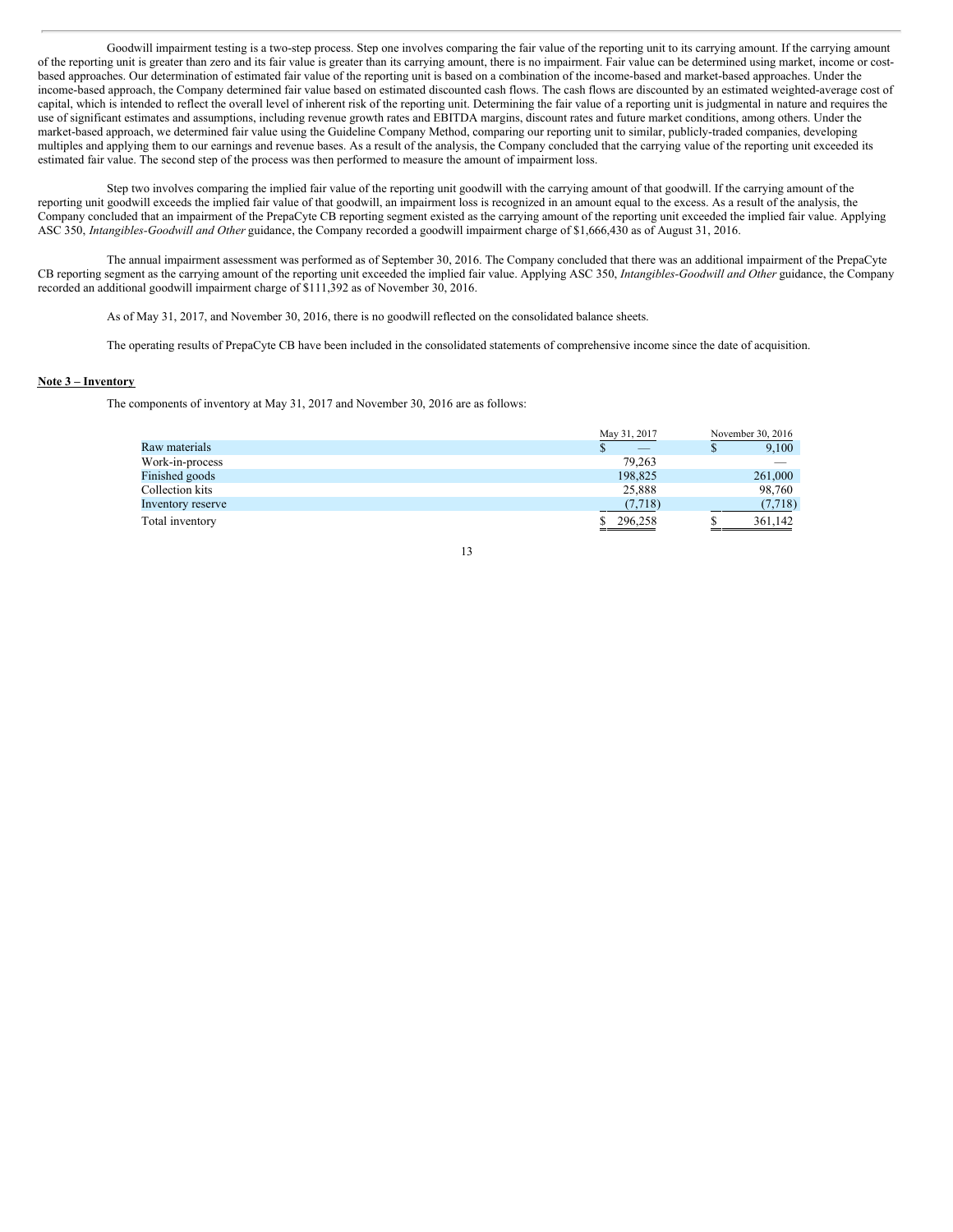#### **Note 4 – Intangible Assets**

The Company incurs certain legal and related costs in connection with patent and trademark applications. If a future economic benefit is anticipated from the resulting patent or trademark or an alternate future use is available to the Company, such costs are capitalized and amortized over the expected life of the patent or trademark. The Company's assessment of future economic benefit involves considerable management judgment. A different conclusion could result in the reduction of the carrying value of these assets.

During the quarter ended August 31, 2016, the Company determined that there were sufficient indicators to trigger an interim goodwill impairment analysis (Note 2). The Company reviews intangible assets with finite lives for impairment whenever events or changes in circumstances indicate that the related carrying amounts may not be recoverable. Determining whether an impairment loss occurred requires a comparison of the carrying amount to the sum of the future forecasted undiscounted cash flows expected to be generated by the asset per ASC 360, *Property, Plant and Equipment*. As a result of the Company's two-step impairment analysis, an impairment of intangible assets within the PrepaCyte® CB reporting segment, license agreement and customer relationships, existed and an intangible asset impairment charge of \$211,267 during the third quarter of fiscal 2016.

Intangible assets were as follows as of May 31, 2017 and November 30, 2016:

|                                   | Useful lives  | May 31, 2017 | <b>November 30, 2016</b> |
|-----------------------------------|---------------|--------------|--------------------------|
| Patents                           | $10-20$ years | 34,570       | 34,570                   |
| Less: Accumulated amortization    |               | (10, 869)    | (9,937)                  |
| License agreement                 | 10 years      | 470,000      | 470,000                  |
| Less: Intangible asset impairment |               | (185,000)    | (185,000)                |
| Less: Accumulated amortization    |               | (76,028)     | (60, 194)                |
| Customer relationships            | 15 years      | 41,000       | 41,000                   |
| Less: Intangible asset impairment |               | (26, 267)    | (26, 267)                |
| Less: Accumulated amortization    |               | (3,697)      | (3,172)                  |
| Net Intangible Assets             |               | 243,709      | 261,000                  |

Amortization expense of intangibles was approximately \$9,000 and \$13,000 for the three months ended May 31, 2017 and May 31, 2016, respectively. Amortization expense of intangibles was approximately 17,000 and \$25,000 for the six months ended May 31, 2017 and May 31, 2016, respectively.

#### **Note 5 – Notes Payable**

On June 30, 2015, the Company entered into a note payable in the amount of \$1,300,000 in connection with the APA (Note 2). The note was payable in 48 monthly installments of \$29,938 including principal and interest at the rate of 5% per annum, commencing on July 31, 2015, and ending on June 30, 2019. Pursuant to the APA, the note was secured by all assets, inventory, molds and tools sold and transferred to the Company, tangible personal property held for sale or lease, accounts, contract rights, and other rights to payment and general intangibles.

On April 22, 2016 the Company paid \$778,287 which constituted payment in full of the Company's payment obligations to CMDG pursuant to the terms of the original APA and Promissory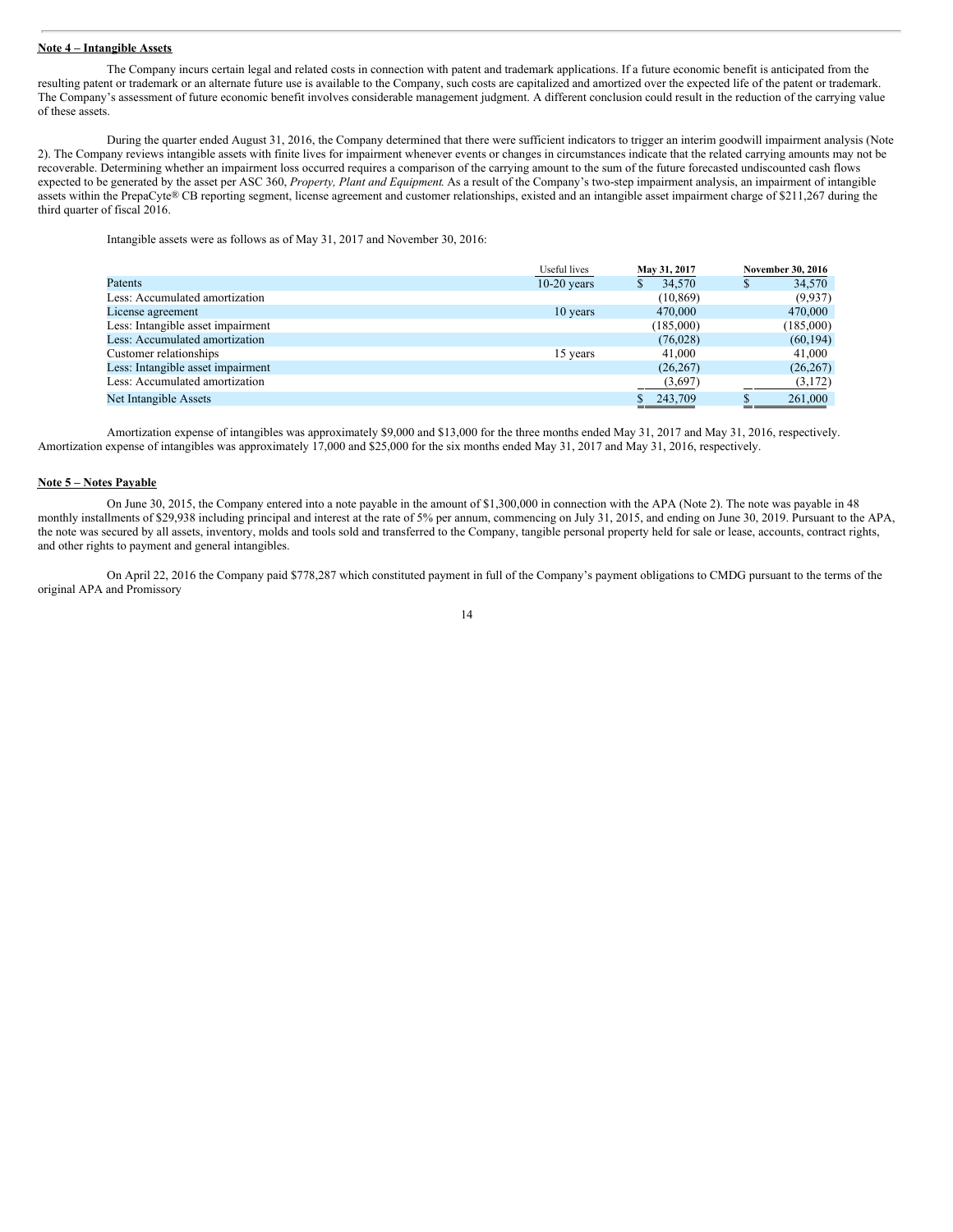Note, as well as pursuant to the terms of the Loan/Promissory Note Sale Agreement and Mutual Release executed by the Company and CMDG on April 22, 2016. Prior to making the payment in full, the Company made payments totaling \$269,443 pursuant to the terms of the original APA and Promissory Note. The difference between the remaining principal balance and the final payment made on April 22, 2016 was \$300,593 which was recorded as gain on extinguishment of debt for the three and six months ended May 31, 2016 on the accompanying consolidated statements of comprehensive income. As of the three months ended May 31, 2016, the Company recognized \$7,874 of interest expense related to the note payable. As of the six months ended May 31, 2016, the Company recognized \$22,265 of interest expense related to the note payable.

On May 20, 2016, the Company entered into a Credit Agreement ("Agreement") with Texas Capital Bank, National Association ("TCB") for a term loan of \$8.0 million in senior credit facilities. The proceeds of the term loan were used by the Company to fund repurchases of the Company's common stock. Subject to the terms of the Agreement, on May 20, 2016, TCB advanced the Company \$100.00. On July 1, 2016, TCB advanced the remaining principal amount of \$7,999,900 per a promissory note dated May 20, 2016 between the Company and TCB, at a rate of 3.75% per annum plus LIBOR, payable monthly with a maturity date of July 2021. On August 26, 2016, the Company entered into a First Amendment to Credit Agreement with TCB. Pursuant to terms of the First Amendment to Credit Agreement, on August 26, 2016, TCB made an additional advance to the Company in principal amount of \$2,133,433 per an Amended and Restated Promissory Note dated August 26, 2016 between the Company and TCB. The additional proceeds of the term loan were used by the Company to fund a portion of the Settlement Agreement and Release of All Claims with Charles D. Nyberg and Mary J. Nyberg, individually and as Trustees of the CDMJ Nyberg Family. As of May 31, 2017 and November 30, 2016, principal paid to date is \$1,633,000 and \$633,000, respectively, at a rate of 3.75% per annum plus LIBOR. As of the three month and six months ended May 31, 2017, the Company paid interest of \$104,030 and \$206,518, respectively, which is reflected in interest expense on the accompanying consolidated statements of comprehensive income. As of the three and six months ended May 31, 2016, the Company paid interest of \$0 and \$0, respectively.

On May 20, 2016, the Company also entered into a Subordination Agreement with TCB and CrowdOut Capital LLC ("CrowdOut") for a subordinated loan of the principal amount of \$650,000, which amount CrowdOut advanced to the Company on May 20, 2016. The proceeds of the subordinated loan were to be used by the Company to fund continued repurchases of the Company's common stock. Per a promissory note dated May 20, 2016 between the Company and CrowdOut, interest at 12% per annum on the principal sum of \$650,000 was payable monthly with a maturity date of July 2021, at which time, the principal amount of \$650,000 was payable. On June 5, 2017, the principal sum of \$650,000 plus interest of \$867 was paid to CrowdOut and the subordinated loan was paid in full. As of the three and six months ended May 31, 2017, the Company paid interest of \$19,933 and \$39,433, respectively which is reflected in interest expense on the accompanying consolidated statements of comprehensive income. As of the three and six months ended May 31, 2016, the Company paid interest of \$0 and \$0, respectively.

Collateral of the term and subordinated loans includes all money, securities and property of the Company.

The Company incurred debt issuance costs related to the term loan in the amount of \$378,785 which is recorded as a direct reduction of the carrying amount of the note payable and amortized over the life of the loan. As of the three and six months ended May 31, 2017, \$32,289 and \$66,442, respectively, of the debt issuance costs were amortized and are reflected in interest expense on the accompanying consolidated statements of comprehensive income. As of the three and six months ended May 31, 2016, \$0 and \$0, respectively, of the debt issuance costs were amortized.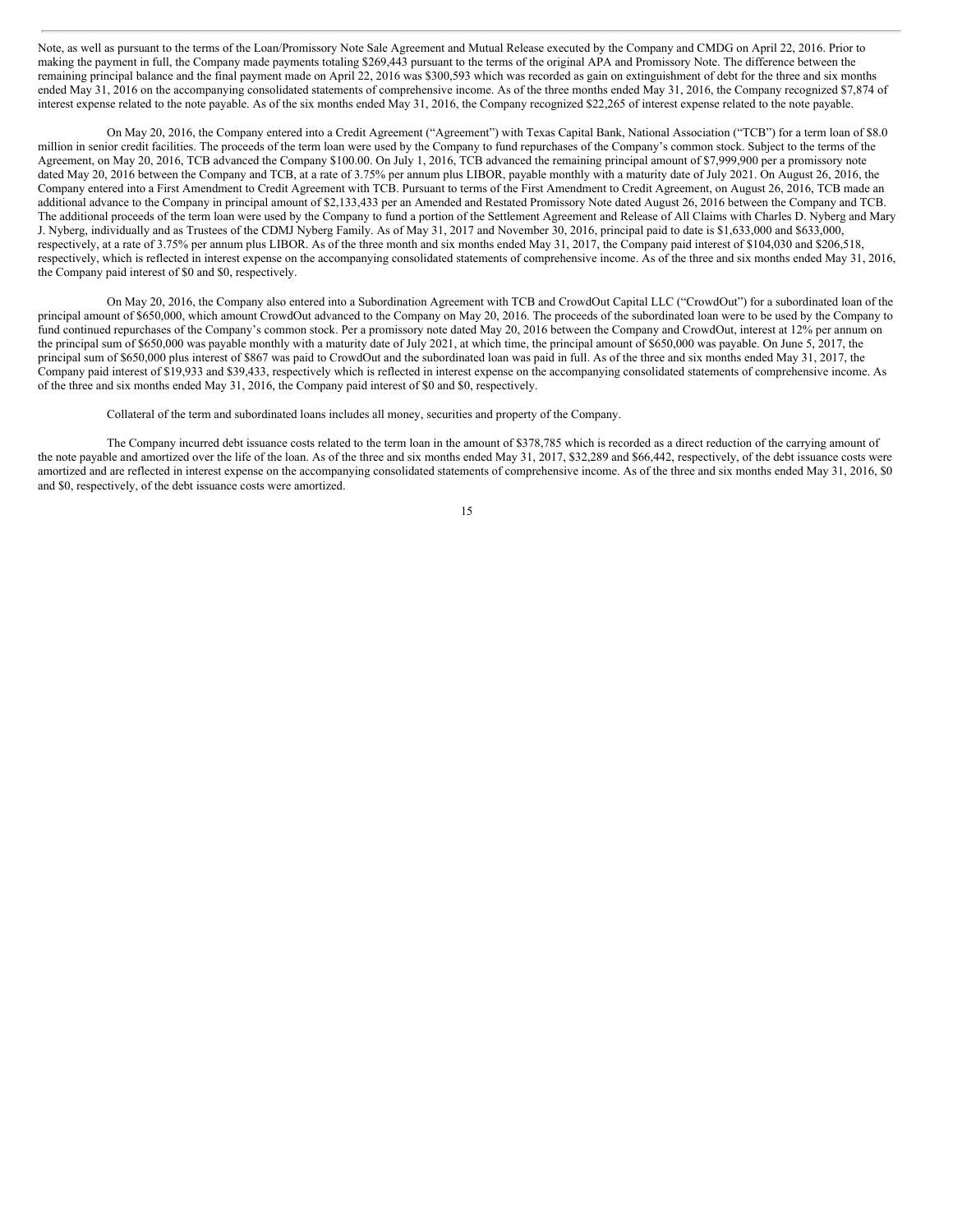As of May 31, 2017 and November 30, 2016, the note payable obligation was as follows:

|                                                    | May 31, 2017 | November 30, 2016 |
|----------------------------------------------------|--------------|-------------------|
| Note payable                                       | \$9,150,100  | 10,150,100        |
| Unamortized debt issuance costs                    | (263,908)    | (330,350)         |
| Net note payable                                   | \$8,886,192  | 9,819,750         |
| Current portion of note payable                    | \$2,000,000  | 2,000,000         |
| Long-term note payable, net of debt issuance costs | 6,886,192    | 7,819,750         |
| Total                                              | \$8,886,192  | 9,819,750         |

Interest expense on the note payable for the three and six months ended May 31, 2017 was as follows:

|                                   | For the three | For the six             |
|-----------------------------------|---------------|-------------------------|
|                                   | months ended  | months ended            |
|                                   | May 31, 2017  | May 31, 2017            |
| Interest expense on notes payable | 123.963       | 245.951<br><sup>S</sup> |
| Debt issuance costs               | 32,289        | 66.442                  |
| Total interest expense            | 156,252       | 312.393                 |
|                                   |               |                         |

There was \$0 interest expense related to the note payable for the three and six months ended May 31, 2016.

#### **Note 6** – **Segment Reporting**

During the third quarter of fiscal 2015, the Company purchased certain assets and assumed certain liabilities and contracts that CytoMedical used in the operation of its cord blood business (See Note 2). The Company evaluated and determined that this acquisition qualifies as a separate segment.

The Company is organized in two reportable segments:

- 1. The cellular processing and cryogenic storage of umbilical cord blood and cord tissue stem cells for family use. Revenue is generated from the initial processing and testing fees and the annual storage fees charged each year for storage (the "Umbilical cord blood and cord tissue stem cell service").
- 2. The manufacture of PrepaCyte® CB units, the processing technology used to process umbilical cord blood stem cells. Revenue is generated from the sales of the PrepaCyte® CB units (the "PrepaCyte® CB").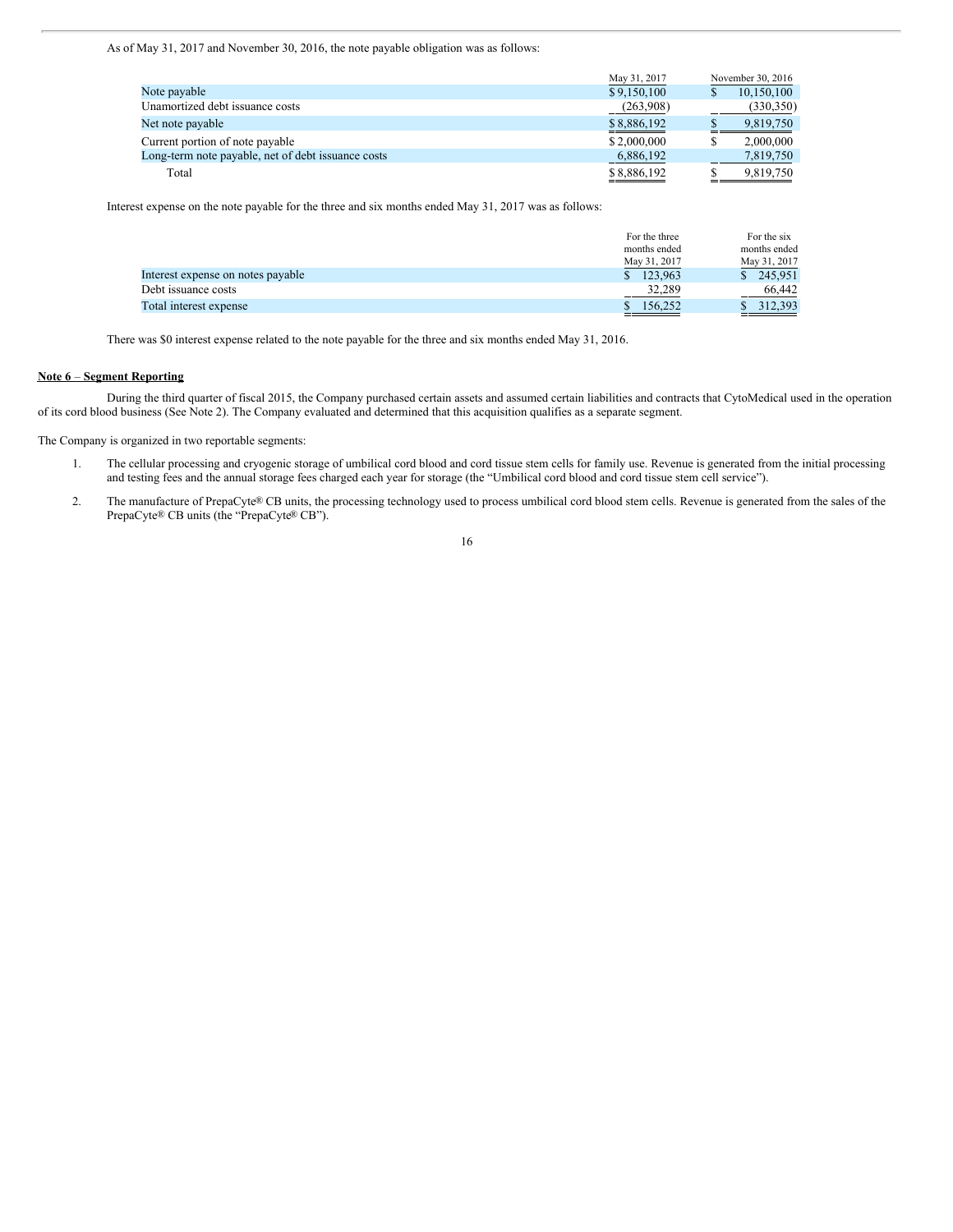The following table shows, by segment: net revenue, cost of sales, operating profit, depreciation and amortization, interest expense, income tax benefit (expense) and other comprehensive income for the three months and six months ended May 31, 2017:

|                                                        | For the three months<br>ended May 31, 2017 | For the six months<br>ended May 31, 2017 |  |
|--------------------------------------------------------|--------------------------------------------|------------------------------------------|--|
| Net revenue                                            |                                            |                                          |  |
| Umbilical cord blood and cord tissue stem cell service | \$<br>6,174,896                            | \$<br>11,786,720                         |  |
| PrepaCyte®-CB                                          | 61,855                                     | 226,655                                  |  |
| Total net revenue                                      | \$<br>6,236,751                            | \$<br>12,013,375                         |  |
| Cost of sales                                          |                                            |                                          |  |
| Umbilical cord blood and cord tissue stem cell service | \$<br>1,517,078                            | \$<br>2,909,873                          |  |
| PrepaCyte®-CB                                          | 74,888                                     | 198,190                                  |  |
| Total cost of sales                                    | \$<br>1,591,966                            | \$<br>3,108,063                          |  |
| Depreciation and amortization                          |                                            |                                          |  |
| Umbilical cord blood and cord tissue stem cell service | \$<br>22,873                               | \$<br>45,439                             |  |
| PrepaCyte®-CB                                          | 9.063                                      | 18,127                                   |  |
| Total depreciation and amortization                    | \$<br>31,936                               | \$<br>63,566                             |  |
| Operating income (loss)                                |                                            |                                          |  |
| Umbilical cord blood and cord tissue stem cell service | \$<br>1,214,346                            | \$<br>2,298,038                          |  |
| PrepaCyte®-CB                                          | (22,096)                                   | 10,338                                   |  |
| Total operating income                                 | \$<br>1,192,250                            | \$<br>2,308,376                          |  |
| Interest expense                                       |                                            |                                          |  |
| Umbilical cord blood and cord tissue stem cell service | \$<br>325,314                              | \$<br>622,358                            |  |
| PrepaCyte®-CB                                          |                                            |                                          |  |
| Total interest expense                                 | \$<br>325,314                              | 622,358<br>\$                            |  |
| Income tax expense                                     |                                            |                                          |  |
| Umbilical cord blood and cord tissue stem cell service | \$<br>(331, 737)                           | \$<br>(637, 454)                         |  |
| PrepaCyte®-CB                                          |                                            |                                          |  |
| Total income tax expense                               | \$<br>(331, 737)                           | \$<br>(637, 454)                         |  |

The following table shows the assets by segment as of May 31, 2017 and November 30, 2016:

|                                                        | As of May 31, 2017 | As of November 30,<br>2016 |
|--------------------------------------------------------|--------------------|----------------------------|
| Assets                                                 |                    |                            |
| Umbilical cord blood and cord tissue stem cell service | 20.562.496         | 18,960,261                 |
| PrepaCyte®-CB                                          | 474.121            | 578,207                    |
| Total assets                                           | 21,036,617         | 19.538.468                 |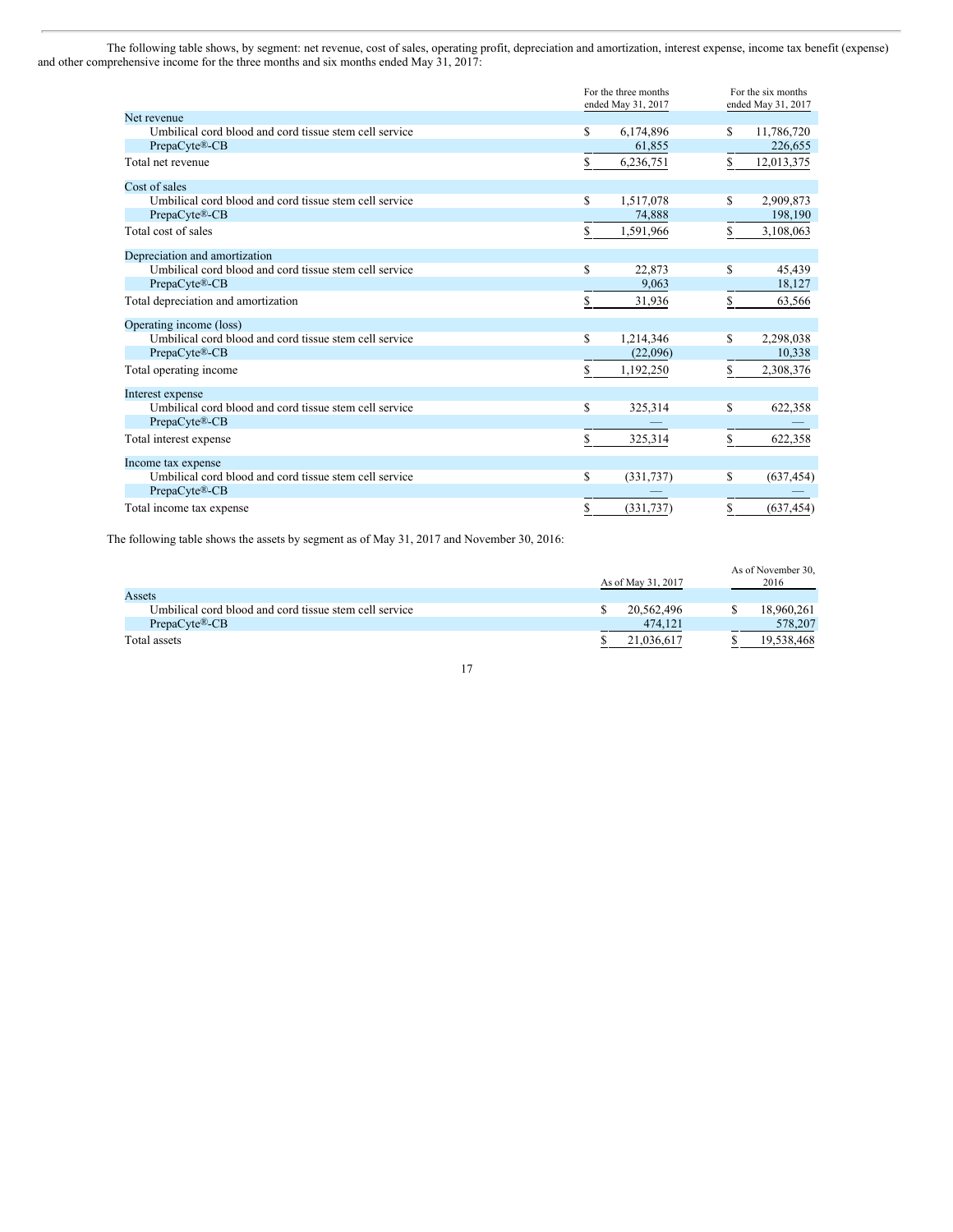The following table shows, by segment: net revenue, cost of sales, operating profit, depreciation and amortization, interest expense, income tax benefit (expense) and other comprehensive income for the three months and six months ended May 31, 2016:

|                                                        | For the three months<br>ended May 31, 2016 | For the six months<br>ended May 31, 2016 |  |
|--------------------------------------------------------|--------------------------------------------|------------------------------------------|--|
| Net revenue                                            |                                            |                                          |  |
| Umbilical cord blood and cord tissue stem cell service | \$<br>5,706,677                            | \$<br>10,727,136                         |  |
| PrepaCyte®-CB                                          | 66.379                                     | 198,118                                  |  |
| Total net revenue                                      | \$<br>5,773,056                            | \$<br>10,925,254                         |  |
| Cost of sales                                          |                                            |                                          |  |
| Umbilical cord blood and cord tissue stem cell service | \$<br>1,345,370                            | \$<br>2,590,393                          |  |
| PrepaCyte®-CB                                          | 85,730                                     | 188,998                                  |  |
| Total cost of sales                                    | \$<br>1,431,100                            | \$<br>2,779,391                          |  |
| Depreciation and amortization                          |                                            |                                          |  |
| Umbilical cord blood and cord tissue stem cell service | \$<br>28,555                               | S.<br>57,233                             |  |
| PrepaCyte®-CB                                          | 13,317                                     | 26,187                                   |  |
| Total depreciation and amortization                    | \$<br>41,872                               | \$<br>83,420                             |  |
| Operating income (loss)                                |                                            |                                          |  |
| Umbilical cord blood and cord tissue stem cell service | \$<br>915,052                              | \$<br>1,056,069                          |  |
| PrepaCyte®-CB                                          | (32,668)                                   | (17,263)                                 |  |
| Total operating income                                 | \$<br>882,384                              | \$<br>1,038,806                          |  |
| Interest expense                                       |                                            |                                          |  |
| Umbilical cord blood and cord tissue stem cell service | \$<br>335,589                              | \$<br>582,532                            |  |
| PrepaCyte®-CB                                          | 7,874                                      | 22,265                                   |  |
| Total interest expense                                 | \$<br>343,463                              | \$<br>604,797                            |  |
| Income expense                                         |                                            |                                          |  |
| Umbilical cord blood and cord tissue stem cell service | \$<br>(201, 735)                           | \$<br>(201, 735)                         |  |
| PrepaCyte®-CB                                          |                                            |                                          |  |
| Total income expense                                   | \$<br>(201, 735)                           | \$<br>(201, 735)                         |  |

# **Note 7 – Income per Common Share**

The following table sets forth the calculation of basic and diluted net income per common share:

|                                                                | Three Months Ended |               | Six Months Ended |               |  |
|----------------------------------------------------------------|--------------------|---------------|------------------|---------------|--|
|                                                                | May 31, 2017       | May 31, 2016  | May 31, 2017     | May 31, 2016  |  |
| Numerator:                                                     |                    |               |                  |               |  |
| Net Income                                                     | 496,940            | 637,132<br>\$ | 983,863<br>S.    | 514,196<br>S. |  |
| Denominator:                                                   |                    |               |                  |               |  |
| Weighted-average shares outstanding-basic                      | 7,144,775          | 9,087,807     | 7,024,280        | 9.029.909     |  |
| Dilutive common shares issuable upon exercise of stock options | 581,785            | 309,423       | 558,255          | 306,629       |  |
| Weighted-average shares-diluted                                | 7,726,560          | 9,397,230     | 7,582,535        | 9,336,538     |  |
| Net income per common share:                                   |                    |               |                  |               |  |
| Basic                                                          | 0.07               | 0.07          | 0.14             | 0.06          |  |
| Diluted                                                        | 0.06               | 0.07          | 0.13             | 0.06          |  |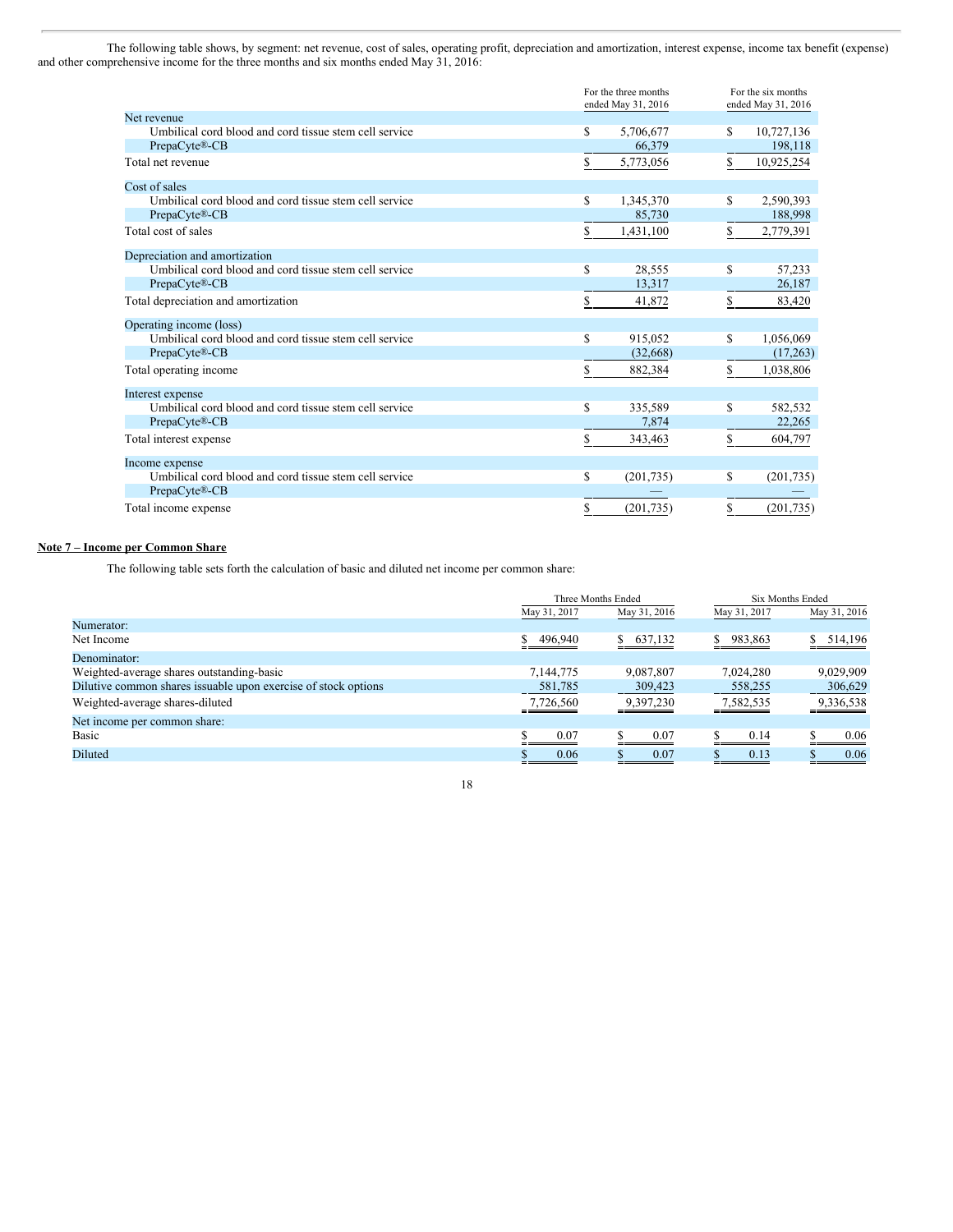For the three and six months ended May 31, 2017, the Company included the effect of all outstanding options in the computation of diluted earnings per share, as all of the outstanding stock options were in the money.

For the three and six months ended May 31, 2016, the Company excluded the effect of 40,000 and 40,000, respectively, outstanding options from the computation of diluted earnings per share, as the effect of potentially dilutive shares from the outstanding stock options would be anti-dilutive.

#### **Note 8 – Stockholders' Equity**

#### **Employee Stock Incentive Plan**

The Company maintains the 2006 Stock Incentive Plan (the "2006 Plan") under which it has reserved 1,000,000 shares of the Company's common stock for issuance pursuant to stock options, restricted stock, stock-appreciation rights (commonly referred to as "SARs") and stock awards (i.e. performance options to purchase shares and performance units). As of May 31, 2017 and November 30, 2016, there were 540,500 and 572,281 options issued, but not yet exercised, under the 2006 Plan, respectively. As of May 31, 2017, there were 231,929 shares available for future issuance under the 2006 Plan.

The Company also maintains the 2012 Equity Incentive Plan (the "2012 Plan") which became effective December 1, 2011 as approved by the Board of Directors and approved by the stockholders at the 2012 Annual Meeting on July 10, 2012. The 2012 Plan originally reserved 1,500,000 shares of the Company's common stock for issuance pursuant to stock options, restricted stock, SARs, and other stock awards (i.e. performance shares and performance units). In May 2012, the Board of Directors approved an amendment to the 2012 Plan to increase the number of shares of the Company's common stock reserved for issuance to 2,500,000 shares As of May 31, 2017, there were 569,729 service-based options issued, 129,729 service-based restricted common shares granted, 640,970 performance-based and 116,240 market-based restricted common shares granted under the 2012 Plan. As of May 31, 2017, there were 1,043,332 shares available for future issuance under the 2012 Plan.

#### *Service-based vesting condition options*

The fair value of each option award is estimated on the date of the grant using the Black-Scholes valuation model that uses the assumptions noted in the following table. Expected volatility is based on the historical volatility of the Company's stock over the most recent period commensurate with the expected life of the Company's stock options. The Company uses historical data to estimate option exercise and employee termination within the valuation model. The risk-free rate for periods within the contractual life of the option is based on the U.S. Treasury yield curve in effect at the time of grant. The expected term of options granted to employees is calculated, in accordance with the "simplified method" for "plain vanilla" stock options allowed under GAAP. Expected dividends are based on the historical trend of the Company not issuing dividends.

There were 0 and 169,729 options granted during the three and six months ended May 31, 2017 and May 31, 2016, respectively.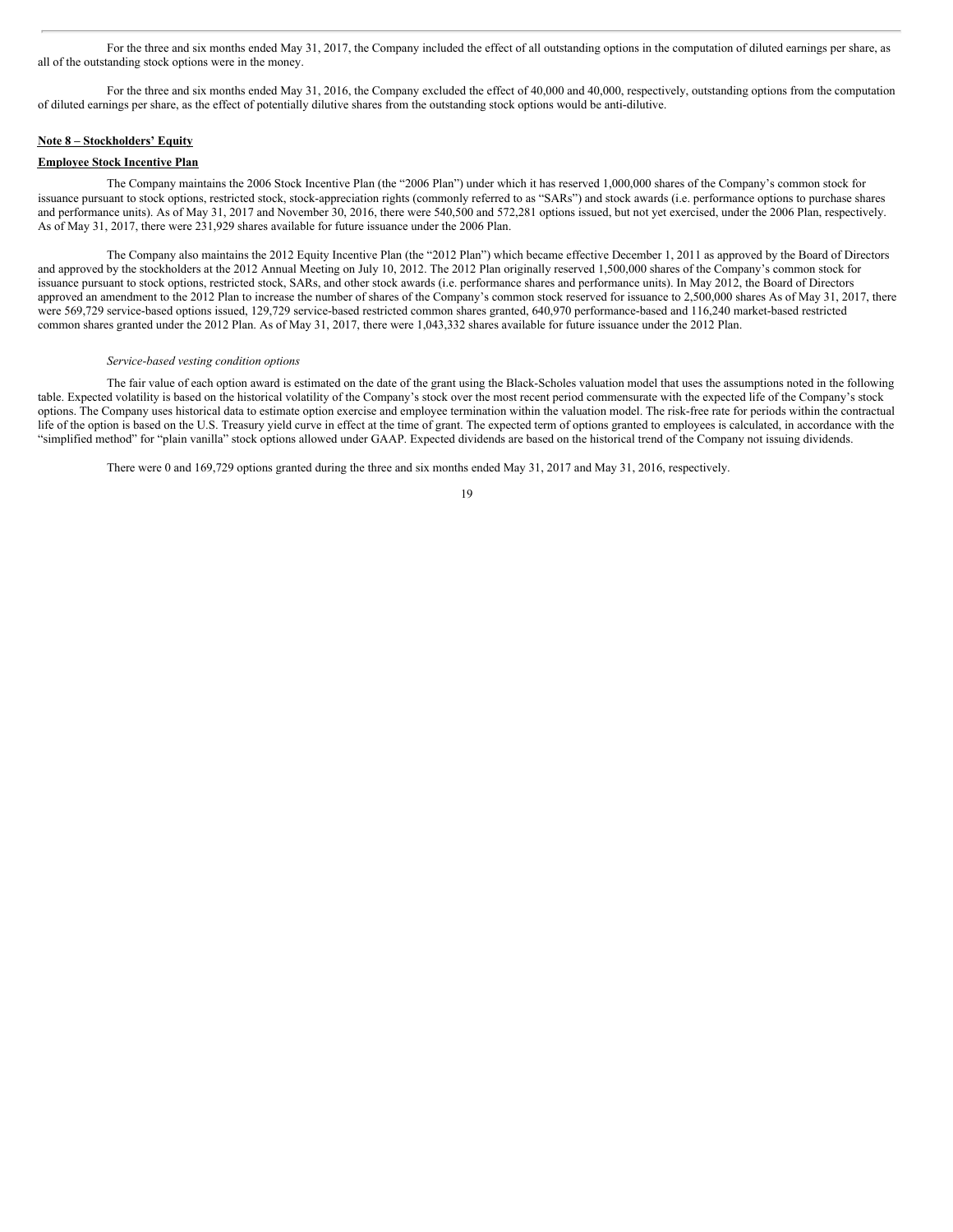Variables used to determine the fair value of the options granted for the three and six months ended May 31, 2016 are as follows:

|                          | Three Months Ended<br>May 31, 2016 | Six Months Ended<br>May 31, 2016 |
|--------------------------|------------------------------------|----------------------------------|
| Weighted average values: |                                    |                                  |
| Expected dividends       | $0\%$                              | $0\%$                            |
| Expected volatility      | 84.7%                              | 84.7%                            |
| Risk free interest rate  | 1.24%                              | $1.24\%$                         |
| Expected life            | 6 years                            | 6 years                          |

Stock option activity for options with only service-based vesting conditions for the six months ended May 31, 2017, was as follows:

|           | Weighted                                           | Average          |             |
|-----------|----------------------------------------------------|------------------|-------------|
|           | Average                                            | Remaining        | Aggregate   |
|           | Exercise                                           | Contractual      | Intrinsic   |
| Options   | Price                                              | Life (Years)     | Value       |
| 1,142,010 | 2.36                                               | 4.99             | \$2,157,112 |
| _         | $\overbrace{\hspace{25mm}}^{}$                     |                  |             |
| (26, 781) | 1.92                                               |                  | 78,149      |
|           | 1.36                                               |                  | 21,275      |
|           | 2.38                                               | 4.60             | \$3,590,126 |
| 1,037,405 | 2.32<br>$\qquad \qquad \overbrace{\qquad \qquad }$ | 4.35<br>_______  | \$3,411,901 |
|           | 1,110,229                                          | (5,000)<br>_____ | Weighted    |

The aggregate intrinsic value represents the total value of the difference between the Company's closing stock price on the last trading day of the period and the exercise price of the options, multiplied by the number of in-the-money stock options that would have been received by the option holders had all option holders exercised their options on either May 31, 2017 or May 31, 2016, as applicable. The intrinsic value of the Company's stock options changes based on the closing price of the Company's stock.

For the three and six months ended May 31, 2017, the Company issued 7,500 and 26,781 common shares to option holders who exercised options for \$17,900 and \$51,396, respectively.

There were no options exercised during the three and six months ended May 31, 2016.

Significant option groups outstanding and exercisable at May 31, 2017 and related price and contractual life information are as follows:

|                          |             | Outstanding  |    |                       |             | Exercisable |                       |  |
|--------------------------|-------------|--------------|----|-----------------------|-------------|-------------|-----------------------|--|
|                          |             | Weighted     |    |                       |             |             |                       |  |
|                          |             | Average      |    |                       |             |             |                       |  |
|                          |             | Remaining    |    | Weighted              |             |             | Weighted              |  |
|                          |             | Contractual  |    | Average               |             |             | Average               |  |
| Range of Exercise Prices | Outstanding | Life (Years) |    | <b>Exercise Price</b> | Outstanding |             | <b>Exercise Price</b> |  |
| \$1.01 to \$2.00         | 425,000     | 4.42         |    | 1.73                  | 425,000     |             | 1.73                  |  |
| \$2.01 to \$3.00         | 458,000     | 3.05         | ۰D | 2.58                  | 458,000     |             | 2.58                  |  |
| \$3.01 to \$4.00         | 227,229     | 8.07         | S  | 3.18                  | 154,405     |             | 3.19                  |  |
|                          | 1,110,229   | 4.60         |    | 2.38                  | 1,037,405   |             | 2.32                  |  |

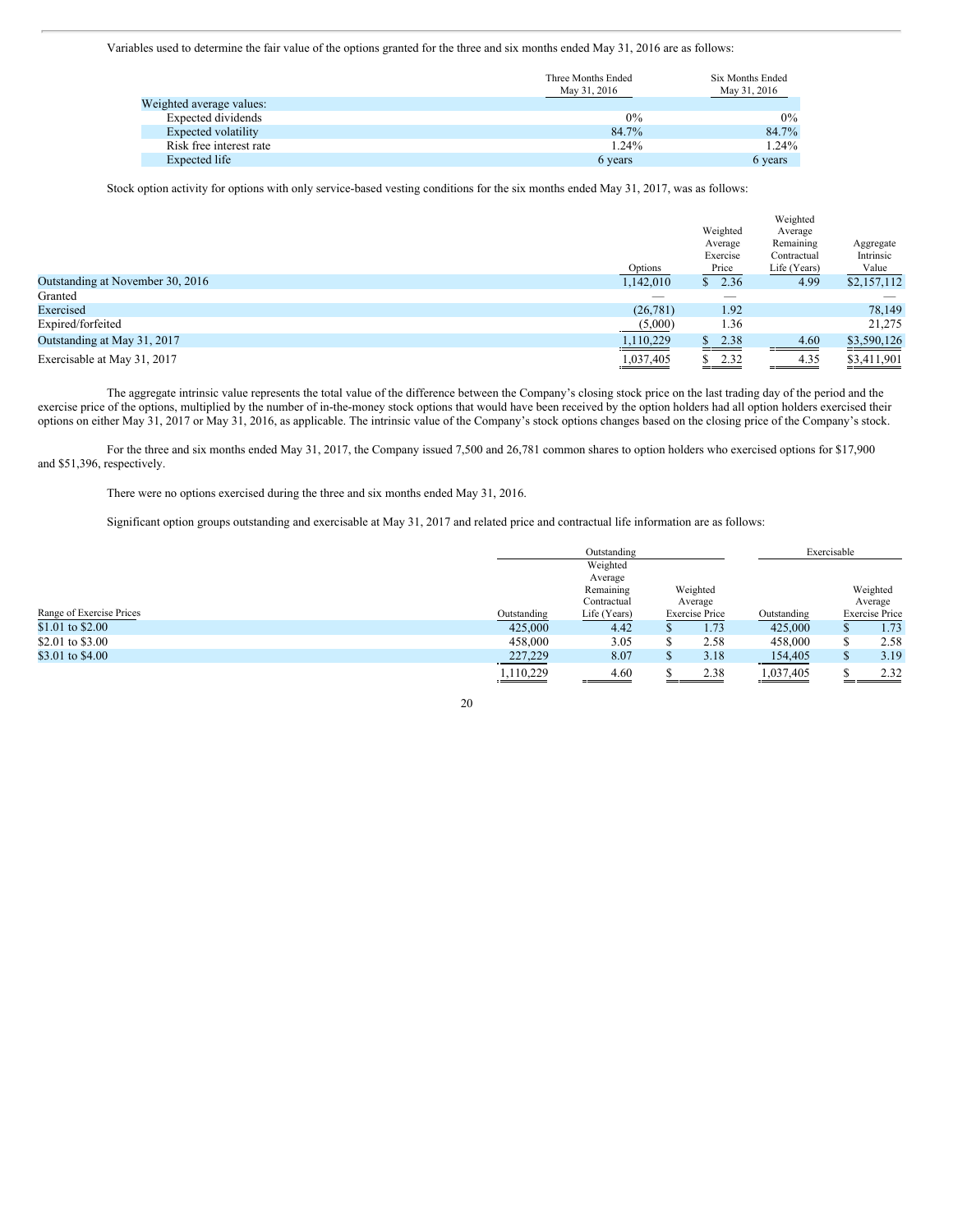A summary of the status of the Company's non-vested options as of May 31, 2017, and changes during the six months ended May 31, 2017, is presented below:

|                                 | Options                  |   | Weighted Average<br>Grant-Date<br>Fair Value |
|---------------------------------|--------------------------|---|----------------------------------------------|
| Non-vested at November 30, 2016 | 97,406                   | Φ | 1.84                                         |
| Granted                         | $\overline{\phantom{a}}$ |   |                                              |
| Vested                          | (24, 582)                |   | 1.85                                         |
| Forfeited                       | $\overline{\phantom{a}}$ |   | __                                           |
| Non-vested at May 31, 2017      | 72,824                   |   | 1.84                                         |

As of May 31, 2017, there was approximately \$91,000 of total unrecognized compensation cost related to non-vested share-based compensation arrangements granted under the 2006 Plan and the 2012 Plan. The cost is expected to be recognized over a weighted-average period of .53 years as of May 31, 2017. The total fair value of shares vested during the six months ended May 31, 2017 was approximately \$45,000.

During the second fiscal quarter of 2016, the Company entered into Amended and Restated Employment Agreements ("2016 Employment Agreements") with each of the Company's Co-CEOs. Per the 2016 Employment Agreements, each of the Co-CEOs is to receive base grant equity awards in the form of qualified options of the Company's common stock. As of April 15, 2016, David Portnoy and Mark Portnoy were granted 70,270 and 59,459 options of the Company's common stock, respectively. The options were issued under the Company's 2012 Stock Plan and will vest 1/3 upon grant, 1/3 on December 1, 2016 and the remaining 1/3 on November 30, 2017. The fair value of these options vested as of May 31, 2017 was approximately \$182,000 and is reflected as selling, general and administrative expenses in the accompanying consolidated statement of comprehensive income. As of May 31, 2017, there was approximately \$62,000 of total unrecognized compensation cost related to the non-vested options of common stock and these will continue to vest as notated above and per the 2016 Employment Agreements through November 30, 2017.

#### *Performance and market-based vesting condition options*

There were no performance-based or market-based vesting condition options granted during the three and six months ended May 31, 2017 and May 31, 2016. As of May 31, 2017 and May 31, 2016, there were no performance or market-based vesting condition options outstanding.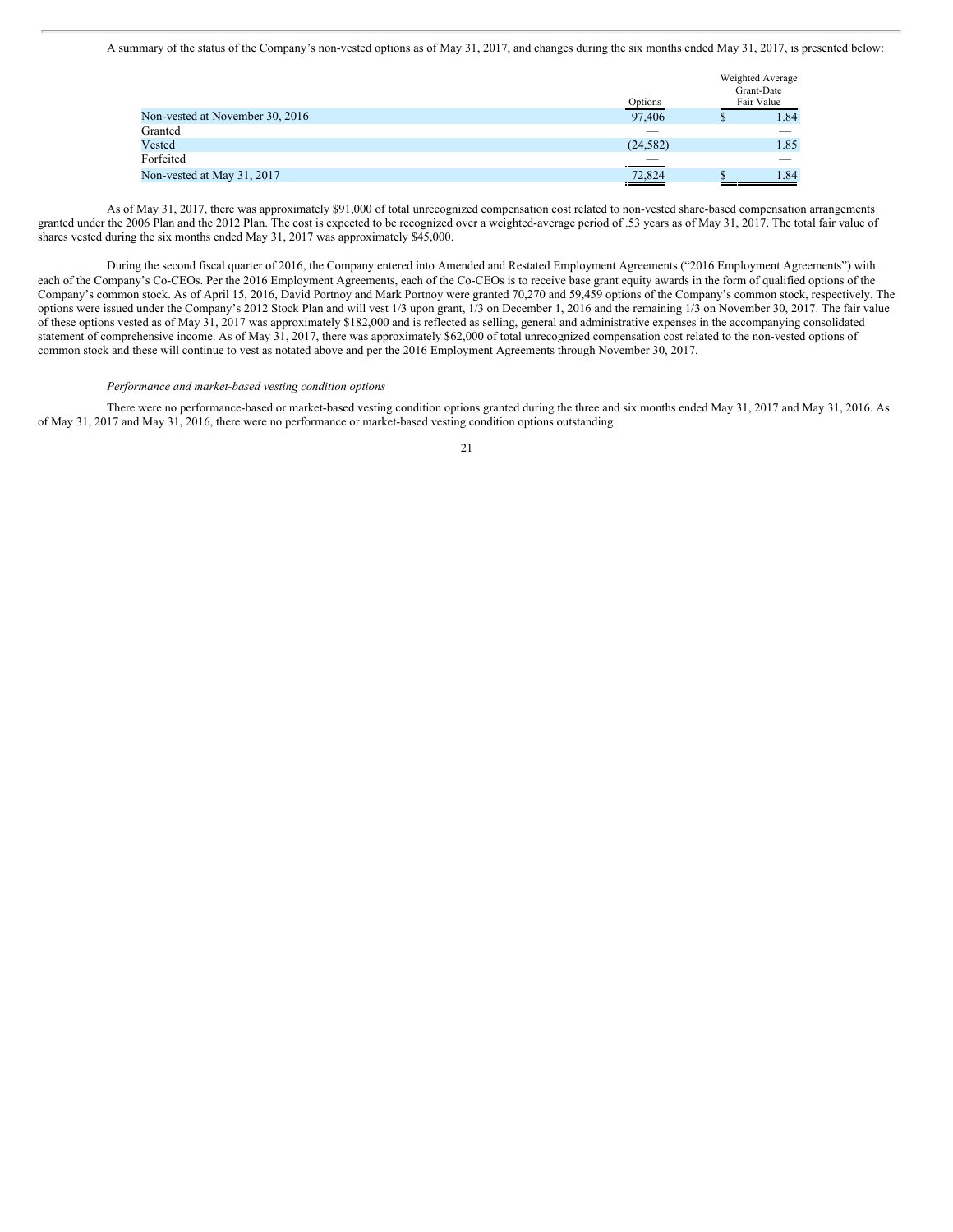#### *Restricted common shares*

During the first fiscal quarter of 2014, the Company entered into Amended and Restated Employment Agreements ("Employment Agreements") with each of the Company's Co-CEOs. The Employment Agreements provide for the grant of restricted shares of the Company's common stock based on certain performance measures being attained by each of the Company's Co-CEOs. The Employment Agreements provide that if David Portnoy and Mark Portnoy are employed by the Company on November 30, 2015, then no later than February 15, 2016, the Company will grant up to 186,487 and 162,163 shares of restricted common shares, respectively, based on certain performance thresholds, as defined in the agreements. The Company issued David Portnoy 118,062 shares and Mark Portnoy 102,663 shares during the first quarter of fiscal 2016. As of May 31, 2016, there was \$0 of total unrecognized compensation cost related to the issuance of these shares of restricted common shares.

As of April 15, 2016, the Company entered into Amended and Restated Employment Agreements ("Employment Agreements") with each of the Company's Co-CEOs. The Employment Agreements provide for the grant of shares of the Company's common stock based on certain performance measures being attained by each of the Company's Co-CEOs during fiscal year 2016. The Employment Agreements state if David Portnoy and Mark Portnoy are employed by the Company on November 30, 2016, then no later than February 28, 2017, the Company will grant up to 186,487 and 162,163 shares of common stock. Based upon the performance measures being attained, the Company granted 183,145 and 159,257 shares of common stock to David Portnoy and Mark Portnoy, respectively. The fair value of the shares granted for fiscal 2016 was approximately \$1,252,000 and was reflected as selling, general and administrative expense in the consolidated statements of comprehensive income (loss) for the year ended November 30, 2016. There was \$0 of total unrecognized compensation cost related to the fiscal 2016 performance measures as of May 31, 2017. As of May 31, 2017, the Company has recognized approximately \$362,000 of compensation cost related to the fiscal 2017 performance measures and there was approximately \$362,000 in unrecognized compensation cost related to the fiscal 2017 performance measures.

As of April 18, 2016, the Company entered into a second Amendment Agreement (the "Amendment"), with the Company's CIO Oleg Mikulinsky effective December 1, 2015, amending certain terms of the Amendment Agreement dated May 1, 2013 and Mikulinsky Employment Agreement dated March 5, 2012. The Amendment provides for the grant of shares of the Company's common stock based on certain performance measures being attained by the Company during fiscal year 2016. The Amendment states if Executive is employed by the Company on November 30, 2016, then no later than February 28, 2017, the Company will grant Executive up to 20,000 shares of restricted stock based on performance as set forth in the Amendment. Based upon performance measures being attained, the Company granted 19,620 shares of common stock to Oleg Mikulinksy. The fair value of the shares granted was approximately \$78,000. There was \$0 of total unrecognized compensation cost as of May 31, 2017.

#### **Note 9 – License Agreements**

The Company enters into two types of licensing agreements and in both types, the Company earns revenue on the initial license fees. Under the technology agreements, the Company earns processing and storage royalties from the affiliates that process in their own facility. Under the marketing agreements, the Company earns processing and storage revenues from affiliates that store specimens in the Company's facility in Oldsmar, Florida.

#### **Technology Agreements**

The Company has entered into a definitive License and Royalty Agreement with LifeCell International Private Limited, formerly Asia Cryo-Cell Private Limited, ("LifeCell") to establish and market its umbilical cord blood and menstrual stem cell programs in India.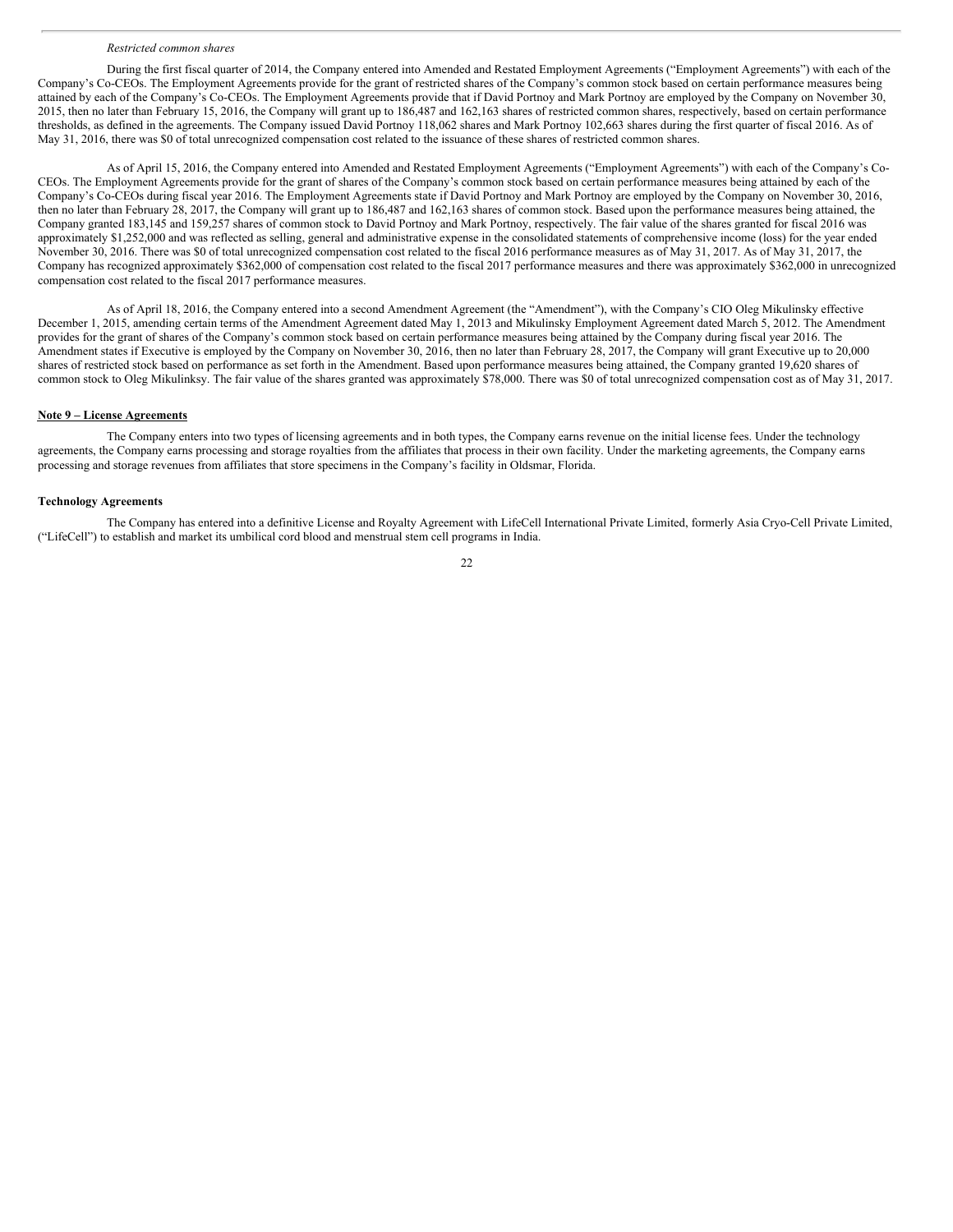Per the License and Royalty Agreement with Lifecell, there is a \$1 Million cap on the amount of royalties due to the Company per year and a \$10 Million cap on the amount of royalties due to the Company for the term of the License and Royalty Agreement. As of May 31, 2017, Lifecell has paid the Company \$5.1 Million for royalties due under the terms of the License and Royalty Agreement.

#### **Marketing Agreements**

The Company has definitive license agreements to market the Company's umbilical cord blood stem cell programs in Costa Rica, El Salvador, Guatemala, Honduras, Nicaragua, Panama and Pakistan.

The following table details the initial license fees for the technology and marketing agreements and processing and storage royalties earned under the technology agreements for the three and six months ended May 31, 2017 and May 31, 2016. The initial license fees and processing and storage royalties are reflected in licensee and royalty income in the accompanying consolidated statements of operations.

|       | Processing and Storage Royalties   |                                  |
|-------|------------------------------------|----------------------------------|
|       | Three Months Ended<br>May 31, 2017 | Six Months Ended<br>May 31, 2017 |
| India | 328,669                            | 328,669                          |
| Total | 328,669                            | 328,669                          |
|       | Three Months Ended<br>May 31, 2016 | Six Months Ended<br>May 31, 2016 |
| India | 356,932                            | 356,932                          |
| Total | 356,932                            | 356,932                          |

#### **Note 10 – Legal Proceedings**

On December 3, 2015, a complaint styled Gary T. Brotherson, M.D., et al. v. Cryo-Cell International, Inc., Case No. 15-007461-CI, Circuit Court, Sixth Judicial Circuit, Pinellas County, Florida, was served on the Company, naming it as defendant and alleging, among other things, that the Company breached certain agreements with plaintiffs and seeking damages in excess of \$15,000, the jurisdictional amount of the court in which the action is pending. On January 12, 2016, the Company served its answer, affirmative defenses, and counterclaim against the plaintiffs. The Company believes the plaintiffs' claims are without merit and it intends to contest the action vigorously. At this time, it is not possible for the Company to estimate the loss or the range of possible loss in the event of an unfavorable outcome, as the ultimate resolution of the complaint is uncertain at this time. No amounts have been accrued as of May 31, 2017.

In addition, from time to time the Company is subject to proceedings, lawsuits, contract disputes and other claims in the normal course of its business. The Company believes that the ultimate resolution of current matters should not have a material adverse effect on the Company's business, consolidated financial position or results of operations. It is possible, however, that there could be an unfavorable ultimate outcome for or resolution which could be material to the Company's results of operations for a particular quarterly reporting period. Litigation is inherently uncertain and there can be no assurance that the Company will prevail. The Company does not include an estimate of legal fees and other related defense costs in its estimate of loss contingencies.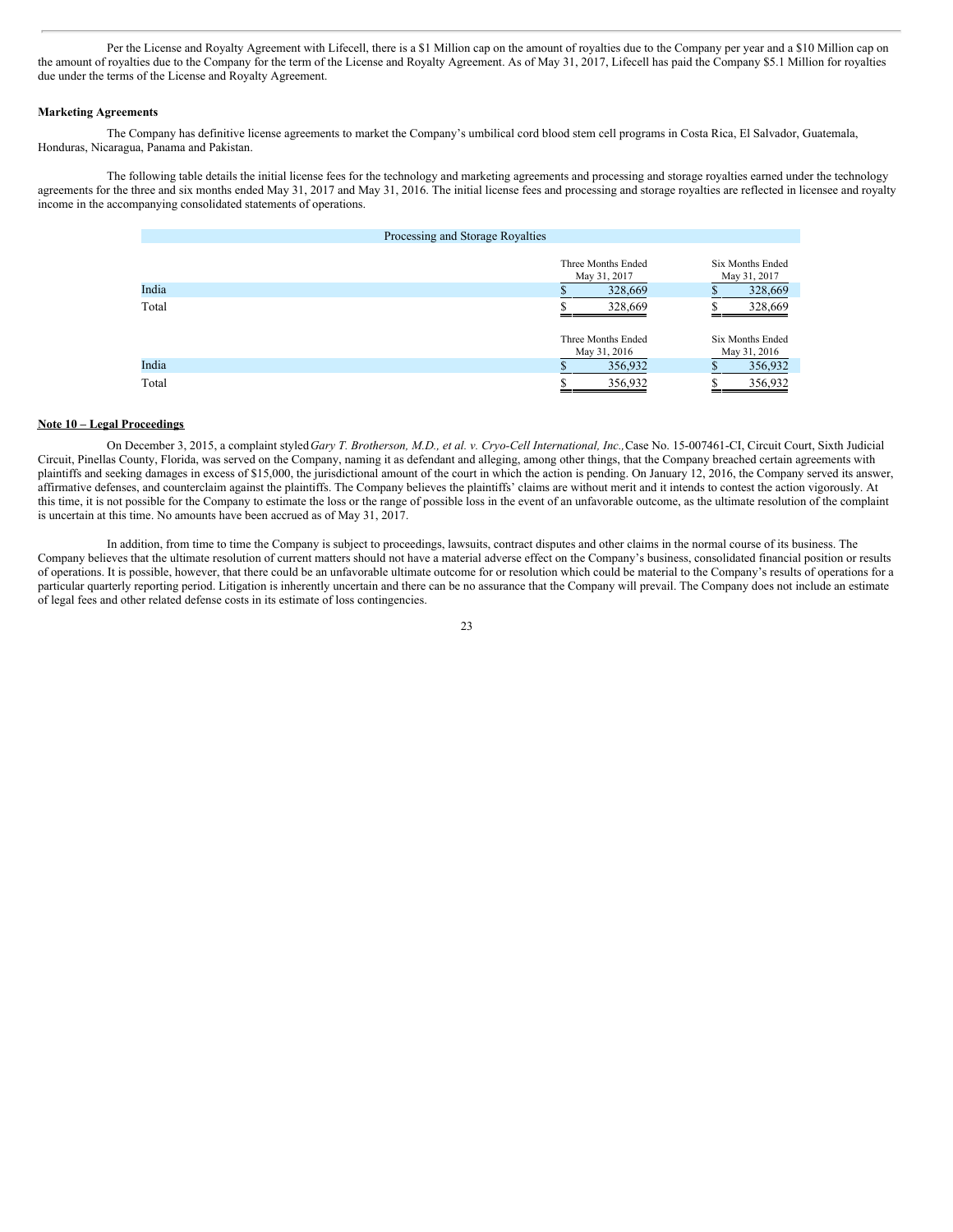#### **Note 11 – Share Repurchase Plan**

In December 2011, the Company's Board of Directors authorized management at its discretion to repurchase up to one million (1,000,000) shares of the Company's outstanding common stock. On June 6, 2012, the Board of Directors of the Company increased the number of shares of the Company's outstanding common stock that management is authorized to repurchase to up to three million (3,000,000). On April 8, 2015, the Board of Directors of the Company increased the number of shares of the Company's outstanding common stock that management is authorized to repurchase to up to six million (6,000,000) shares. On October 6, 2016, the Board of Directors of the Company increased the number of shares of the Company's outstanding common stock that management is authorized to repurchase to up to eight million (8,000,000) shares. The repurchases must be effectuated through open market purchases, privately negotiated block trades, unsolicited negotiated transactions, and/or pursuant to any trading plan that may be adopted in accordance with Rule 10b5-1 of the Securities and Exchange Commission or in such other manner as will comply with the provisions of the Securities Exchange Act of 1934.

On June 30, 2015, the Company commenced a partial tender offer to purchase up to 750,000 shares of its common stock, at a price of \$3.25 per share. The maximum number of shares proposed to be purchased in the tender offer represented 7.76% of Cryo-Cell's outstanding common shares (including shares of unvested restricted stock) as of June 30, 2015. On June 29, 2015, the last trading day prior to the commencement of the tender offer, the last sale price of Cryo-Cell's shares reported on the OTCBB was \$2.29 per share. The tender offer expired on July 28, 2015. Cryo-Cell accepted for purchase 557,805 shares of its common stock, including all "odd lots" properly tendered, at a purchase price of \$3.25 per share, for an aggregate cost of \$1,812,866 excluding fees and expenses relating to the tender offer.

On June 20, 2016, the Company entered into a Stock Purchase Agreement with Ki Yong Choi and Michael Cho. Pursuant to the Stock Purchase Agreement, the Company purchased 2,179,068 Shares from Ki Yong Choi and 13,416 Shares from Michael Cho for \$4.50 per share, \$9,866,178 in the aggregate, that was funded through the proceeds of a term loan for approximately \$8 million in senior credit facilities and the remainder through the working capital of the Company.

As of May 31, 2017, the Company had repurchased a total of 5,794,113 shares of the Company's common stock at an average price of 3.37 per share through open market and privately negotiated transactions. The Company purchased 79,942 and 143,793 shares of the Company's common stock during the six months ended May 31, 2017 and May 31, 2016, respectively, at an average price of \$5.05 per share and \$3.08 per share, respectively.

The repurchased shares will be held as treasury stock and have been removed from common shares outstanding as of May 31, 2017 and November 30, 2016. As of May 31, 2017 and November 30, 2016, 5,794,810 and 5,714,868 shares, respectively, were held as treasury stock.

Subsequent to the balance sheet date, the Company repurchased an additional 2,823 shares of the Company's common stock at an average price of \$5.77 per share through open market and privately negotiated transactions.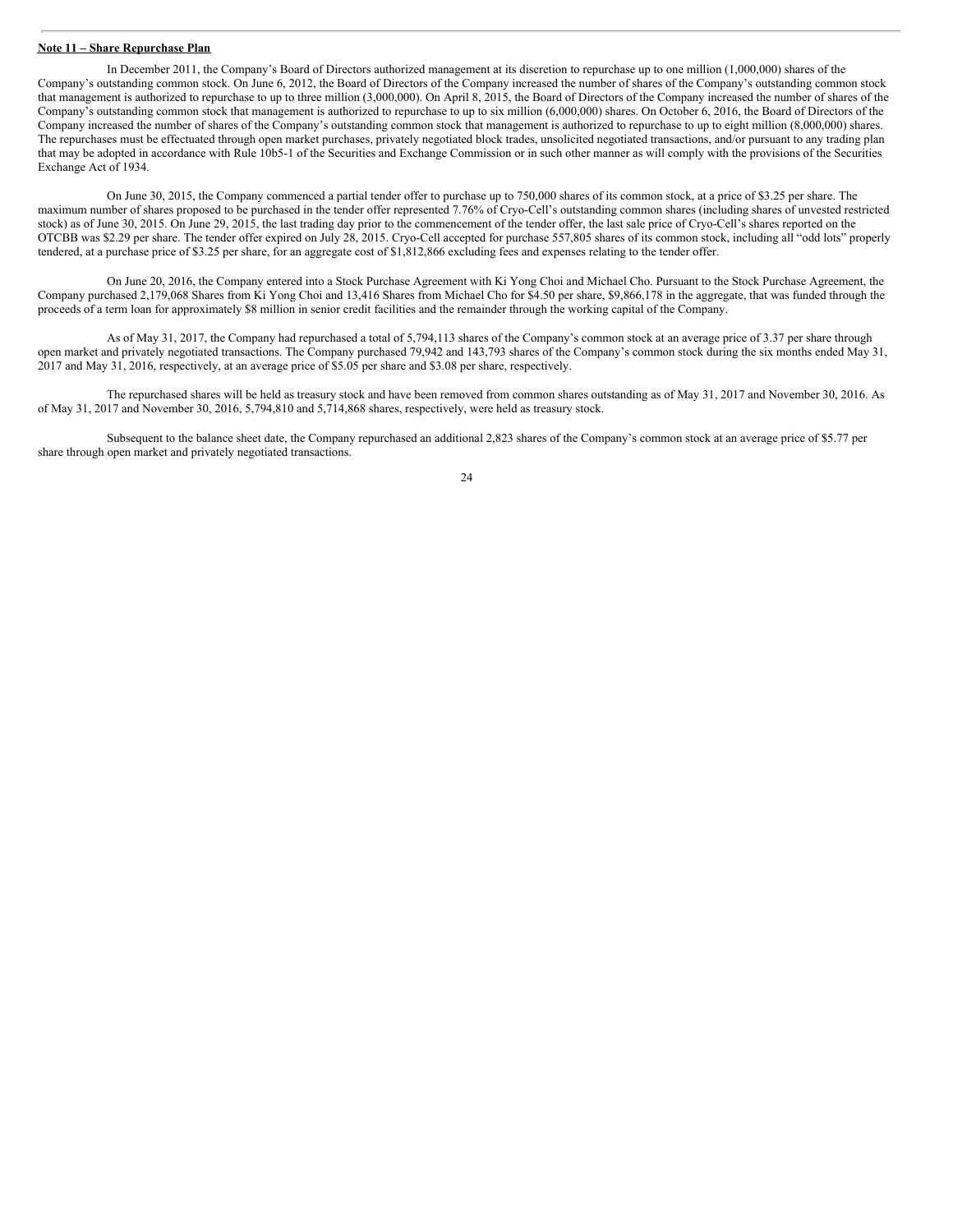#### <span id="page-24-0"></span>**Item 2. Management's Discussion and Analysis of Financial Condition and Results of Operations.**

#### **Forward Looking Statements**

This Form 10-Q, press releases and certain information provided periodically in writing or orally by the Company's officers or its agents may contain statements which constitute "forward-looking statements". The terms "Cryo-Cell International, Inc.," "Cryo-Cell," "Company," "we," "our" and "us" refer to Cryo-Cell International, Inc. The words "expect," "anticipate," "believe," "goal," "strategy," "plan," "intend," "estimate" and similar expressions and variations thereof, if used, are intended to specifically identify forward-looking statements. Those statements appear in a number of places in this Form10-Q and in other places, and include statements regarding the intent, belief or current expectations of the Company, its directors or its officers with respect to, among other things:

- (i) our future performance and operating results;
- (ii) our future operating plans;
- (iii) our liquidity and capital resources; and
- (iv) our financial condition, accounting policies and management judgments.

Investors and prospective investors are cautioned that any such forward-looking statements are not guarantees of future performance and involve risks and uncertainties, and that actual results may differ materially from those projected in the forward-looking statements as a result of various factors. The factors that might cause such differences include:

- (i) any adverse effect or limitations caused by recent increases in government regulation of stem cell storage facilities;
- (ii) any increased competition in our business including increasing competition from public cord blood banks particularly in overseas markets but also in the U.S.;
- (iii) any decrease or slowdown in the number of people seeking to store umbilical cord blood stem cells or decrease in the number of people paying annual storage fees;
- (iv) any new services relating to other types of stem cells that have not yet been offered commercially, and there is no assurance that other stem cell services will be launched or will gain market acceptance;
- (v) any adverse impacts on revenue or operating margins due to the costs associated with increased growth in our business, including the possibility of unanticipated costs relating to the operation of our facility and costs relating to the commercial launch of new types of stem cells;
- (vi) any unique risks posed by our international activities, including but not limited to local business laws or practices that diminish our affiliates' ability to effectively compete in their local markets;
- (vii) any technological or medical breakthroughs that would render our business of stem cell preservation obsolete;
- (viii) any material failure or malfunction in our storage facilities; or any natural disaster or act of terrorism that adversely affects stored specimens;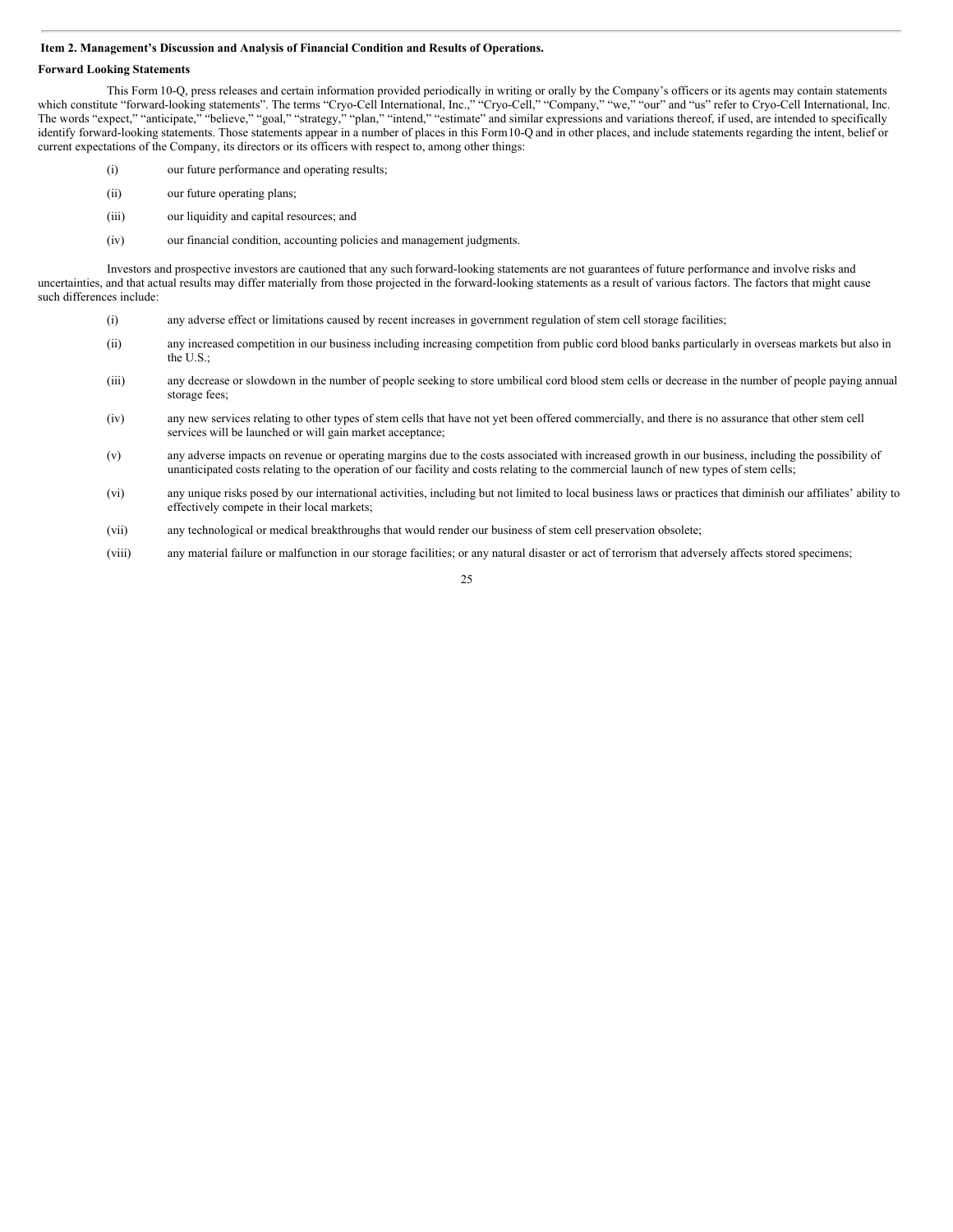- (ix) any adverse results to our prospects, financial condition or reputation arising from any material failure or compromise of our information systems;
- (x) the costs associated with defending or prosecuting litigation matters, particularly including litigation related to intellectual property, and any material adverse result from such matters;
- (xi) the success of our licensing agreements and their ability to provide us with royalty fees;
- (xii) any difficulties and increased expense in enforcing our international licensing agreements;
- (xiii) any adverse performance by or relations with any of our licensees;
- (xiv) any inability to enter into new licensing arrangements including arrangements with non-refundable upfront fees;
- (xv) any inability to realize cost savings as a result of recent acquisitions;
- (xvi) any inability to realize a return on an investment;
- (xvii) any increased U.S. income tax expense as a result of inability to utilize or exhaustion of net operating losses;
- (xviii) any adverse impact on our revenues and operating margins as a result of discounting of our services in order to generate new business in tough economic times where consumers are selective with discretionary spending;
- (xix) the success of our global expansion initiatives;
- (xx) our actual future ownership stake in future therapies emerging from our collaborative research partnerships;
- (xxi) our ability to minimize our future costs related to R&D initiatives and collaborations and the success of such initiatives and collaborations;
- (xxii) any inability to successfully identify and consummate strategic acquisitions;
- (xxiii) any inability to realize benefits from any strategic acquisitions;
- (xxiv) the Company's ability to realize a profit on the acquisition of PrepaCyte-CB;
- (xxv) the costs associated with proxy contests and its impact on our business and
- (xxvi) other factors many of which are beyond our control.

We undertake no obligation to publicly update or revise the forward-looking statements made in this Form10-Q to reflect events or circumstances after the date of this Form 10-Q or to reflect the occurrence of unanticipated events.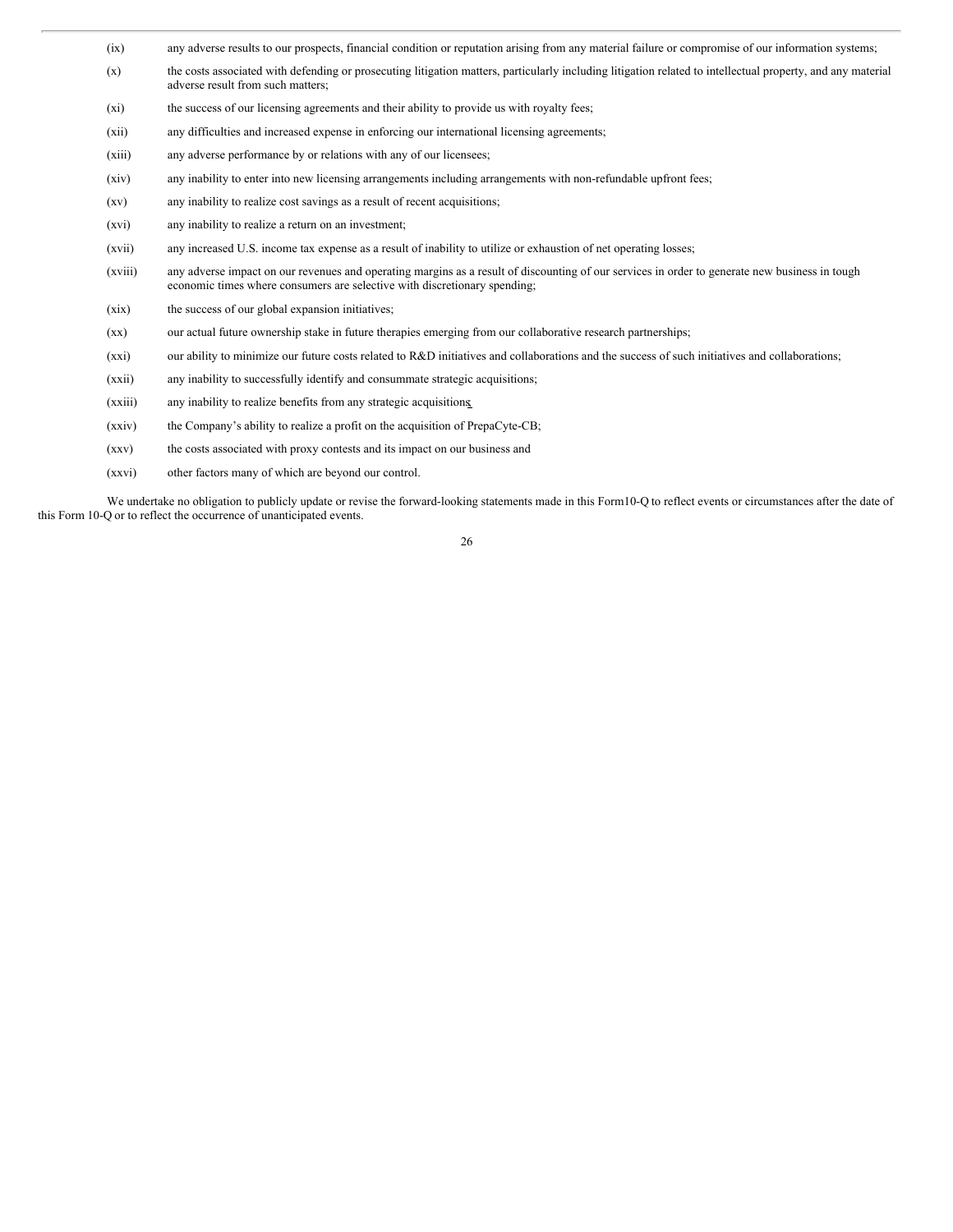Readers are cautioned not to place undue reliance on these forward-looking statements, which reflect management's analysis only as of the date hereof. Cryo-Cell International, Inc. undertakes no obligation to publicly revise these forward-looking statements to reflect events or circumstances that arise after the date hereof. Readers should carefully review the risk factors described in other documents the Company files from time to time with the Securities and Exchange Commission, including the Annual Report on Form 10-K filed by the Company and any Current Reports on Form 8-K filed by the Company.

#### **Overview**

The Company's principal sources of revenues are service fees for cord blood processing and preservation for new customers and recurring annual storage fees. Effective April 2016, the Company offers two pricing models, a standard plan and premium plan. The Company charges fees of \$1,600 for the standard plan and \$1,950 for the premium plan to new clients for the collection kit, processing, testing and return medical courier service, with discounts in the case of multiple children from the same family and in other circumstances. The Company charges an annual storage fee of \$150 for new clients that enroll in the standard and premium plans; storage fees for existing customers depend on the contracts with such customers. The Company continues to offer a one-time payment plan for 21 years of storage and a life-time payment plan, pursuant to which the client is charged \$4,099 for the standard plan and \$4,449 for the premium plan and \$6,000 for the standard plan and \$7,000 for the premium plan, respectively, less discounts in the case of multiple children from the same family and in other circumstances. The one-time plan includes the collection kit, processing and testing, return medical courier service and 21 years of pre-paid storage fees. The life-time plan includes the collection kit, processing and testing, return medical courier service and pre-paid storage fees for the life of the client. The Company also receives other income from licensing fees and royalties from global affiliates.

On June 11, 2015, the Company entered into an Asset Purchase Agreement (the "Asset Purchase Agreement") with Cytomedical Design Group LLC ("CMDG"), for the purchase of certain assets and assumption of certain liabilities and contracts that CMDG used in the operation of its cord blood business. The PrepaCyte CB Processing System is used in cell processing laboratories to process and store stem cells from umbilical cord blood. The purchase price was \$2,400,000, plus the value of inventory, comprised of \$1,553,272 in cash and assumed liabilities less any prepayment made by the Company to CMDG. On April 22, 2016, the Company paid \$778,287 which constituted payment in full of the Company's payment obligations to CMDG pursuant to the terms of the original APA and Promissory Note, as well as pursuant to the terms of the Loan/Promissory Note Sale Agreement and Mutual Release executed by the Company and CMDG on April 22, 2016. The difference between the remaining principal balance and the final payment made on April 22, 2016 was \$300,593 which was recorded as a gain on extinguishment of debt for the three and six months ended May 31, 2016 on the accompanying consolidated statements of comprehensive income.

During the six months ended May 31, 2017, total revenue increased 10% as compared to the same period in 2016. The Company reported net income of approximately \$984,000 or \$0.14 per basic common share for the six months ended May 31, 2017 compared to net income of approximately \$514,000 or \$0.06 per basic common share for the same period in 2016. The increase in net income for the six months ended May 31, 2017 principally resulted from the 10% increase in total revenues and a 7% decrease in selling, general and administrative expenses. This was partially offset by a 12% increase in cost of sales.

At May 31, 2017, the Company had cash and cash equivalents of \$4,697,937. The Company's cash increased approximately \$1,200,000 during the first six months of fiscal 2017. Cash provided by operations was approximately \$2,400,000 and cash provided by the sale of marketable securities was approximately \$173,000 which were offset by approximately \$404,000 used for stock repurchases and \$1,000,000 used to repay the note payable described below. On May 20, 2016, the Company entered into a Credit Agreement ("Agreement") with Texas Capital Bank, National Association ("TCB") for a term loan of \$8.0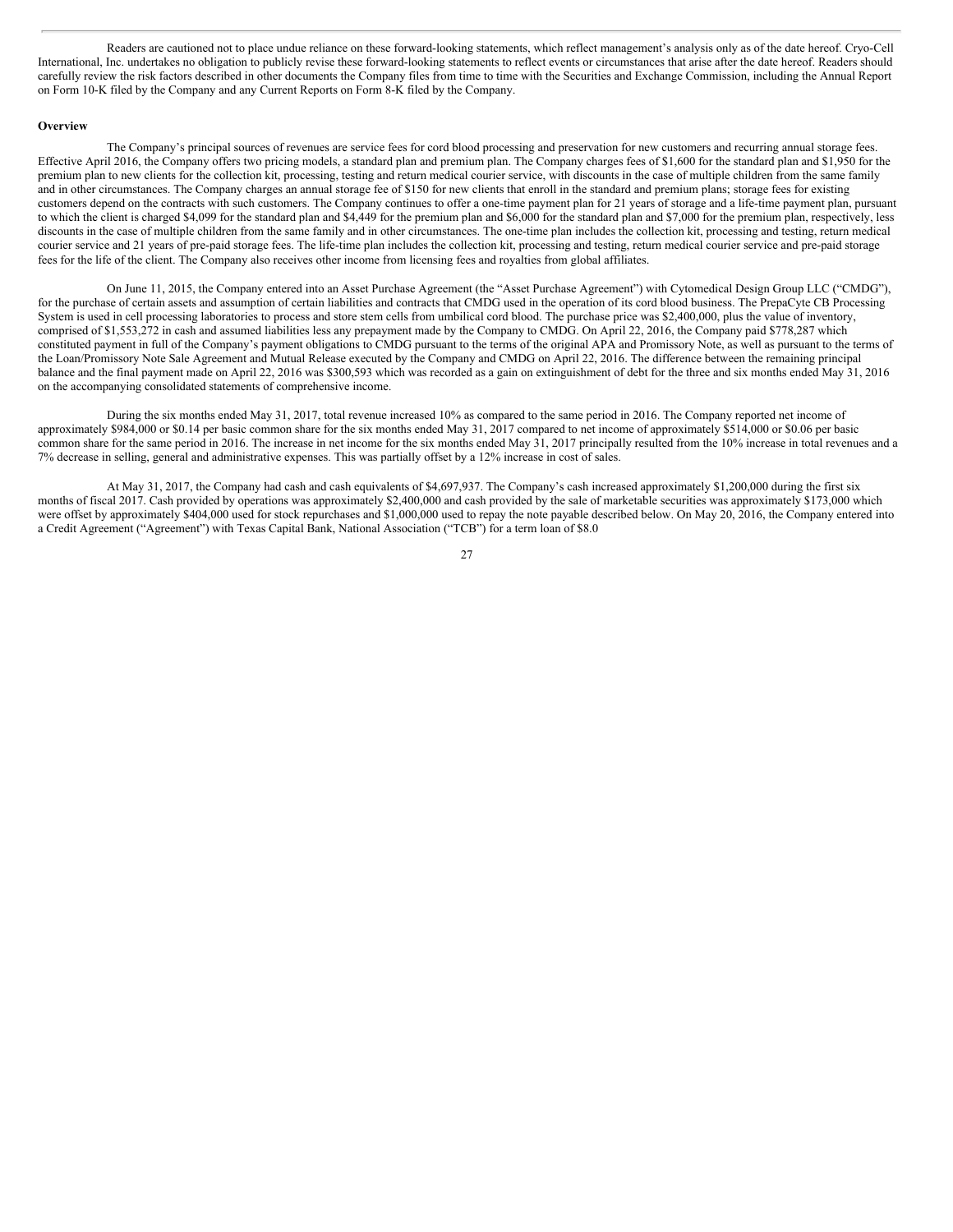million in senior credit facilities. The proceeds of the term loan were used by the Company to fund repurchases of the Company's common stock. Subject to the terms of the Agreement, on May 20, 2016, TCB advanced the Company \$100.00. On July 1, 2016, TCB advanced the remaining principal amount of \$7,999,900 per a promissory note dated May 20, 2016 between the Company and TCB. On May 20, 2016, the Company entered into a Subordination Agreement with Texas Capital Bank and CrowdOut Capital LLC ("CrowdOut") for a subordinated loan of the principal amount of \$650,000, which amount CrowdOut advanced to the Company on May 20, 2016. The proceeds of the subordinated loan were to be used by the Company to fund continued repurchases of the Company's common stock. On June 5, 2017, subsequent to the balance sheet date, the Company paid CrowdOut the principal sum of \$650,000 plus interest of \$867. The subordinated loan is paid in full.

On August 26, 2016, the Company entered into a First Amendment to Credit Agreement with TCB. Pursuant to terms of the First Amendment to Credit Agreement, on August 26, 2016, TCB made an additional advance to the Company in principal amount of \$2,133,433 per an Amended and Restated Promissory Note dated August 26, 2016 between the Company and TCB. The proceeds of the term loan were used by the Company to fund a portion of the Settlement Agreement and Release of All Claims with Charles D. Nyberg and Mary J. Nyberg, individually and as Trustees of the CDMJ Nyberg Family Trust.

Consistent with its fiduciary duties, the board of directors and management has reviewed and will continue to review strategic options and opportunities for the Company, in order to maximize shareholder value. These options may include, but are not limited to, strategic mergers or acquisitions, investments in other public and/or private companies, repurchases of RSA interests, a deregistration of the Company's common stock under the Securities Exchange Act of 1934 or a going-private transaction. These options may or may not be related to the Company's current business. In order to undertake any of the aforementioned activities, the Company may take on substantial debt or equity capital which could increase the risk of investment in the Company.

#### Results of Operations - Six Month Period Ended May 31, 2017 Compared to the Six-Month Period Ended May 31, 2016

*Revenues.* Revenues for the six months ended May 31, 2017 were \$12,013,375 as compared to \$10,925,254 for the same period in 2016, a 10% increase. The increase in revenue was primarily attributable to a 10% increase in processing and storage fees.

*Processing and Storage Fees.* The increase in processing and storage fee revenue is attributable to a 7% increase in domestic recurring annual storage fee revenue and a 17% increase in the number of new domestic cord blood specimens processed in the first six months of fiscal 2017 versus the same period in 2016.

*Product Revenue*. On June 11, 2015, the Company entered into an Asset Purchase Agreement as described in Note 2 of the Company's financial statements. For the six months ended May 31, 2017, revenue from product sales was \$226,655 compared to \$198,118 for the six months ended May 31, 2016.

*Licensee and Royalty Income.* Licensee and royalty income for the six months ended May 31, 2017, was \$328,669 as compared to \$356,932 for the 2016 period. Licensee and royalty income for the six months ended May 31, 2017 and May 31, 2016 consists of royalty income earned on the processing and storage of specimens in India where the Company has a definitive License and Royalty Agreement.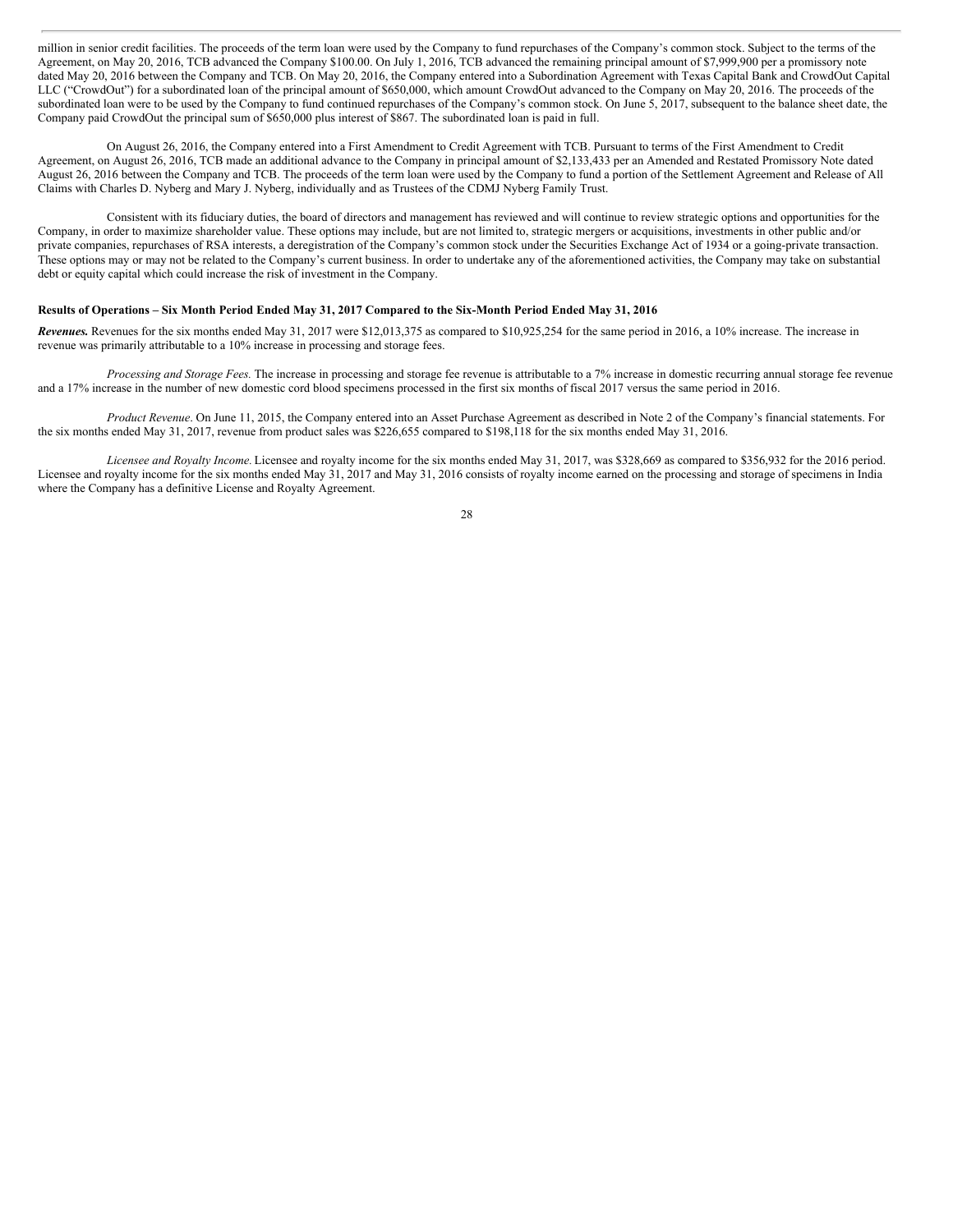Per the License and Royalty Agreement with Lifecell, there is a \$1,000,000 cap on the amount of royalty due to the Company per year and a \$10,000,000 cap on the amount of royalties due to the Company for the term of the License and Royalty Agreement. As of May 31, 2017, Lifecell has paid the Company \$5,100,000 for royalties due under the terms of the License and Royalty Agreement.

Cost of Sales. Cost of sales for the six months ended May 31, 2017 was \$3,108,063 as compared to \$2,779,391 for the same period in 2016, representing a 12% increase. Cost of sales includes wages and supplies associated with process enhancements to the existing production procedures and quality systems in the processing of cord blood specimens at the Company's facility in Oldsmar, Florida and depreciation expense of approximately \$50,000 and \$64,000 for the six months ended May 31, 2017 and 2016, respectively. Also, included in cost of sales is \$198,190 and \$188,998 related to the costs associated with production of the PrepaCyte®-CB processing and storage system for the six months ended May 31, 2017 and May 31, 2016, respectively. The increase in cost of sales for the six months ended May  $31$ , 2017 versus May 31, 2106 is due to the increased costs associated with the 15% increase in the number of new domestic cord blood specimens processed in the first six month of fiscal 2017 versus the first six month of fiscal 2016.

*Selling, General and Administrative Expenses.* Selling, general and administrative expenses for the six months ended May 31, 2017 were \$6,509,914 as compared to \$7,002,965 for the 2016 period representing a 7% decrease. These expenses are primarily comprised of expenses for consumer advertising, salaries and wages for personnel and professional fees. The decrease in selling, general and administrative expenses is primarily due to approximately \$129,000 or 4% decrease in selling and marketing expenses which is mainly due to an expenditure of \$250,000 during the six months ended May 31, 2016 which was related to the implementation of a new consumer marketing campaign. Also, contributing to the decrease in selling, general and administrative expenses is a decrease of approximately \$294,000 in bad debt expense and a decrease of approximately \$213,000 in professional fees related to accounting and legal services.

*Research, Development and Related Engineering Expenses.*Research, development and related engineering expenses for the six months ended May 31, 2017 were \$23,456 as compared to \$20,672 for the 2016 period. The expenses for each period primarily relate to the Company's cord tissue service.

*Depreciation and Amortization*. Depreciation and amortization (not included in Cost of Sales) for the six months ended May 31, 2017 was \$63,566 compared to \$83,420 for the 2016 period.

*Interest Expense.* Interest expense during the six months ended May 31, 2017 was \$622,358 compared to \$604,797 during the comparable period in 2016. Interest expense for the six months ended May 31, 2017 and May 31, 2016 was \$0 and of \$22,265, respectively, related to the repayment of the note payable as a result of the Asset Purchase Agreement (Note 2 and Note 5) and \$312,393 and \$0, respectively, related to the credit and subordination agreements with Texas Capital Bank, National Association and CrowdOut Capital LLC as described in Note 5. The remaining interest expense is mainly comprised of amounts due to the parties to the Company's revenue sharing agreements ("RSAs") based on the Company's storage revenue collected.

Gain on Extinguishment of Debt. There was no gain on extinguishment of debt for the six months ended May 31, 2017. Gain on extinguishment of debt was \$300,593 for the six months ended May 31, 2016 which is the difference between the remaining principal balance and the payment made on April 22, 2016 constituting payment in full of the Company's payment obligations to CMDG pursuant to the terms of the original APA and Promissory Note, as well as pursuant to the terms of the Loan/Promissory Note Sale Agreement and Mutual Release executed by the Company and CMDG (see Note 5) on April 22, 2016.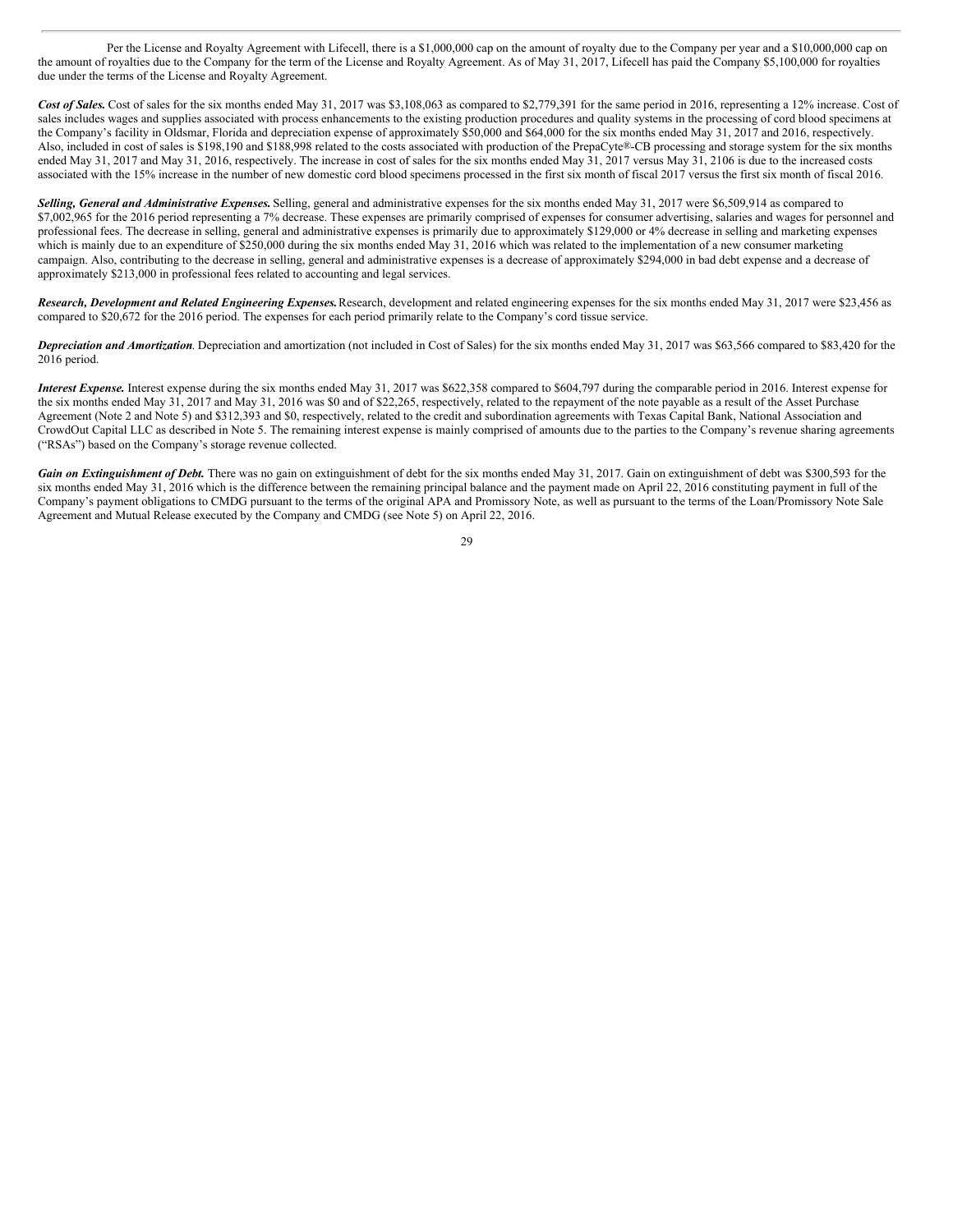*Income Taxes*. Deferred tax assets and liabilities are measured using enacted tax rates expected to be recovered or settled. The ultimate realization of our deferred tax assets depends upon generating sufficient future taxable income prior to the expiration of the tax attributes. In assessing the need for a valuation allowance, we must project future levels of taxable income. This assessment requires significant judgment. We examine the evidence related to the recent history of tax losses, the economic conditions in which we operate and our forecasts and projections to make that determination.

The Company records foreign income taxes withheld from installment payments of non-refundable up-front license fees and royalty income earned on the processing and storage of cord blood stem cell specimens in geographic areas where the Company has license agreements. The Company recorded \$35,546 and \$53,540 for the six months ended May 31, 2017 and May 31, 2016, respectively, of foreign income tax expense, which is included in income tax expense in the accompanying consolidated statements of comprehensive income.

U.S. income tax expense for the six months ended May 31, 2017 was \$601,908. U.S. income tax expense for the six months ended May 31, 2016 was \$148,195.

#### Results of Operations - Three Month Period Ended May 31, 2017 Compared to the Three-Month Period Ended May 31, 2016

*Revenues.* Revenues for the three months ended May 31, 2017 were \$6,236,751 as compared to \$5,773,056 for the same period in 2016. The increase in revenue was primarily attributable to a 9% increase in processing and storage fees.

*Processing and Storage Fees.* The increase in processing and storage fee revenue is attributable to a 7% increase in domestic recurring annual storage fee revenue and a 14% increase in the number of new domestic cord blood specimens processed for three months ended May 31, 2017 versus the same period in 2016.

*Product Revenue*. On June 11, 2015, the Company entered into an Asset Purchase Agreement as described in Note 2 of the Company's financial statements. For the three months ended May 31, 2017, revenue from the product sales was \$61,855 compared to \$66,379 for the three months ended May 31, 2016.

*Licensee and Royalty Income.* Licensee and royalty income for the three months ended May 31, 2017, was \$328,669 as compared to \$356,932 for the 2016 period. Licensee and royalty income for the three months ended May 31, 2017 and May 31, 2016 consisted of royalty income earned on the processing and storage of cord blood stem cell specimens in India where the Company has a definitive license agreement.

Per the License and Royalty Agreement with Lifecell, there is a \$1,000,000 cap on the amount of royalty due to the Company per year and a \$10,000,000 cap on the amount of royalties due to the Company for the term of the License and Royalty Agreement. As of May 31, 2017, Lifecell has paid the Company \$5,100,000 for royalties due under the terms of the License and Royalty Agreement.

*Cost of Sales.* Cost of sales for the three months ended May 31, 2017 was \$1,591,966 as compared to \$1,431,000 for the same period in 2016, representing an 11% increase. Cost of sales includes wages and supplies associated with process enhancements to the existing production procedures and quality systems in the processing of cord blood specimens at the Company's facility in Oldsmar, Florida and depreciation expense of approximately \$24,000 and \$31,000 for the three months ended May 31, 2017 and 2016, respectively. Also, included in Cost of Sales is \$74,888 and \$85,730 related to the costs associated with production of the PrepaCyte®-CB processing and storage system for the three months ended May 31, 2017 and May 31, 2016, respectively. The increase in cost of sales for the three months ended May 31,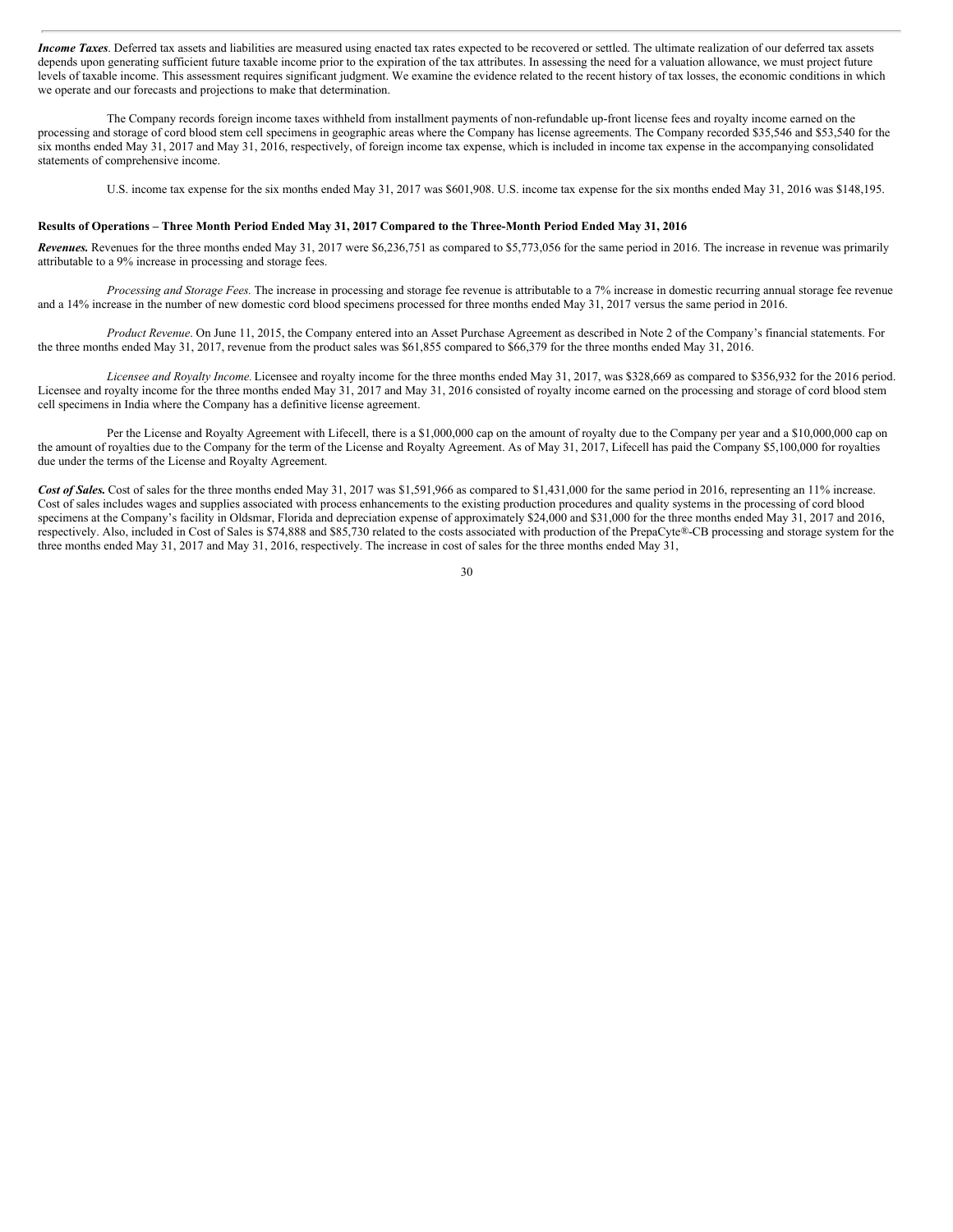2017 versus May 31, 2106 is due to the increased costs associated with the 14% increase in the number of new domestic cord blood specimens processed in the second quarter fiscal 2017 versus the second quarter fiscal 2016.

*Selling, General and Administrative Expenses.* Selling, general and administrative expenses for the three months ended May 31, 2017 were \$3,411,759 as compared to \$3,405,712 for the 2016 period representing a less than 1% increase. Selling, general and administrative expenses are primarily comprised of expenses for selling and marketing expenses, salaries and wages for personnel and professional fees. The slight increase in selling, general and administrative expenses is due to a an increase of approximately \$258,000 in stock compensation expense offset by a decrease of approximately \$204,000 in bad debt expense and a decrease of approximately \$236,000 in professional fees related to consulting and legal services.

*Research, Development and Related Engineering Expenses.*Research, development and related engineering expenses for the three months ended May 31, 2017 were \$8,840 as compared to \$11,988 for the 2016 period.

*Depreciation and Amortization*. Depreciation and amortization (not included in Cost of Sales) for the three months ended May 31, 2017 was \$31,936 compared to \$41,872 for the 2016 period.

*Interest Expense.* Interest expense during the three months ended May 31, 2017, was \$325,314 compared to \$343,463 during the comparable period in 2016. Interest expense for the three months ended May 31, 2017 and May 31, 2016 was \$0 and of \$7,874, respectively, related to the repayment of the note payable as a result of the Asset Purchase Agreement (Note 2 and Note 5) and \$156,252 and \$0, respectively, related to the credit and subordination agreements with Texas Capital Bank, National Association and CrowdOut Capital LLC as described in Note 6. The remaining interest expense is mainly comprised of amounts due to the parties to the Company's revenue sharing agreements ("RSAs") based on the Company's storage revenue collected.

*Gain on Extinguishment of Debt.* There was no gain on extinguishment of debt for the six months ended May 31, 2017. Gain on extinguishment of debt was \$300,593 for the three months ended May 31, 2016 which is the difference between the remaining principal balance and the payment made on April 22, 2016 constituting payment in full of the Company's payment obligations to CMDG pursuant to the terms of the original APA and Promissory Note, as well as pursuant to the terms of the Loan/Promissory Note Sale Agreement and Mutual Release executed by the Company and CMDG (see Note 5) on April 22, 2016.

*Income Taxes.* Deferred tax assets and liabilities are measured using enacted tax rates expected to be recovered or settled. The ultimate realization of our deferred tax assets depends upon generating sufficient future taxable income prior to the expiration of the tax attributes. In assessing the need for a valuation allowance, we must project future levels of taxable income. This assessment requires significant judgment. We examine the evidence related to the recent history of tax losses, the economic conditions in which we operate and our forecasts and projections to make that determination.

The Company records foreign income taxes withheld from installment payments of non-refundable up-front license fees and royalty income earned on the processing and storage of cord blood stem cell specimens in geographic areas where the Company has license agreements. The Company recorded \$35,546 and \$53,540 for the three months ended May 31, 2017 and 2016, respectively, of foreign income tax expense, which is included in income tax expense in the accompanying consolidated statements of comprehensive income.

U.S. income tax expense for the three months ended May 31, 2017 was 296,191. U.S. income tax expense for the three months ended May 31, 2016 was \$148,195.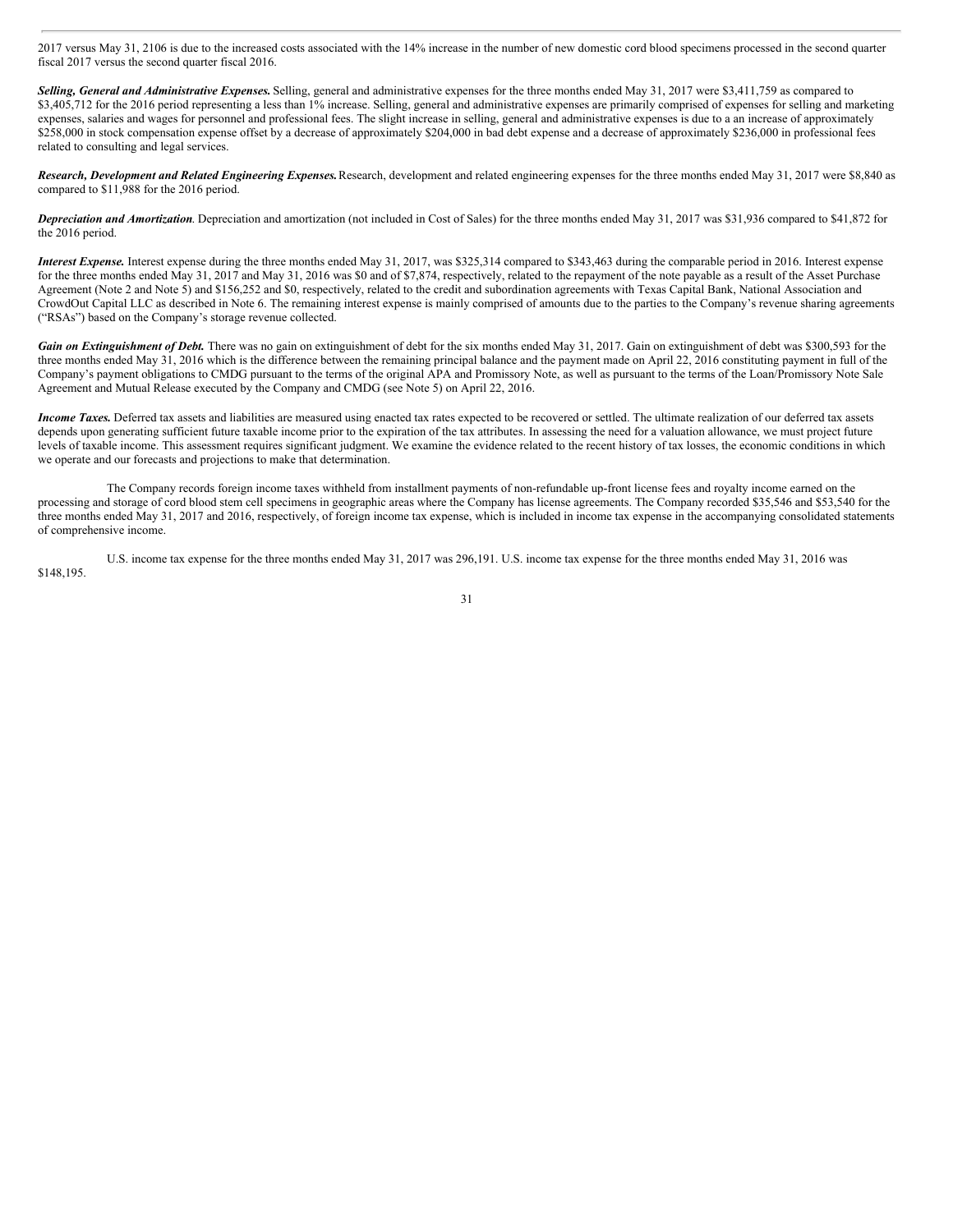#### **Liquidity and Capital Resources**

On May 20, 2016, the Company entered into a Credit Agreement ("Agreement") with Texas Capital Bank, National Association ("TCB") for a term loan of \$8.0 million in senior credit facilities. The proceeds of the term loan were used by the Company to fund repurchases of the Company's common stock. Subject to the terms of the Agreement, on May 20, 2016, TCB advanced the Company \$100.00. On July 1, 2016, TCB advanced the remaining principal amount of \$7,999,900 per a promissory note dated May 20, 2016 between the Company and TCB. On May 20, 2016, the Company entered into a Subordination Agreement with Texas Capital Bank and CrowdOut Capital LLC ("CrowdOut") for a subordinated loan of the principal amount of \$650,000, which amount CrowdOut advanced to the Company on May 20, 2016. The proceeds of the subordinated loan were to be used by the Company to fund continued repurchases of the Company's common stock. Per a promissory note dated May 20, 2016 between the Company and CrowdOut, interest at 12% per annum on the principal sum of \$650,000 was payable monthly with a maturity date of July 2021, at which time, the principal amount of \$650,000 was due. In June 2017, subsequent to the balance sheet date, the Company repaid the subordinated principal plus interest of \$650,867.

On August 26, 2016, the Company entered into a First Amendment to Credit Agreement with TCB. Pursuant to terms of the First Amendment to Credit Agreement, on August 26, 2016, TCB made an additional advance to the Company in principal amount of \$2,133,433 per an Amended and Restated Promissory Note dated August 26, 2016 between the Company and TCB. The additional proceeds of the term loan were used by the Company to fund a portion of the Settlement Agreement and Release of All Claims with Charles D. Nyberg and Mary J. Nyberg, individually and as Trustees of the CDMJ Nyberg Family Trust as previously disclosed.

Prior to the loans, the Company's principal source of cash has been from sales of its umbilical cord blood program to customers and royalties from licensees.

At May 31, 2017, the Company had cash and cash equivalents of \$4,697,937 as compared to \$3,499,881 at November 30, 2016. The increase in cash and cash equivalents during the six months ended May 31, 2017 was primarily attributable to the following:

Net cash provided by operating activities for the six months ended May 31, 2017 was \$2,382,567, which was primarily attributable to the Company's operating results and an increase in the Company's new clients choosing the prepaid storage plans versus the annual storage fee plan.

Net cash provided by operating activities for the six months ended May 31, 2016 was \$1,344,826, which was primarily attributable to the Company's operating results.

Net cash provided by investing activities for the six months ended May 31, 2017 was \$168,018, which was primarily attributable to sales and purchases of marketable securities and other investments in the amount of \$172,523 slightly offset by the purchases of property and equipment in the amount of \$4,505.

Net cash used in investing activities for the six months ended May 31, 2016 was \$311,945, which was primarily attributable to the purchases of property and equipment in the amount of \$292,242 and sales and purchases of marketable securities and other investments in the amount of \$224,047 which were partially offset by the redemption of a Certificate of Deposit in the amount of \$204,344.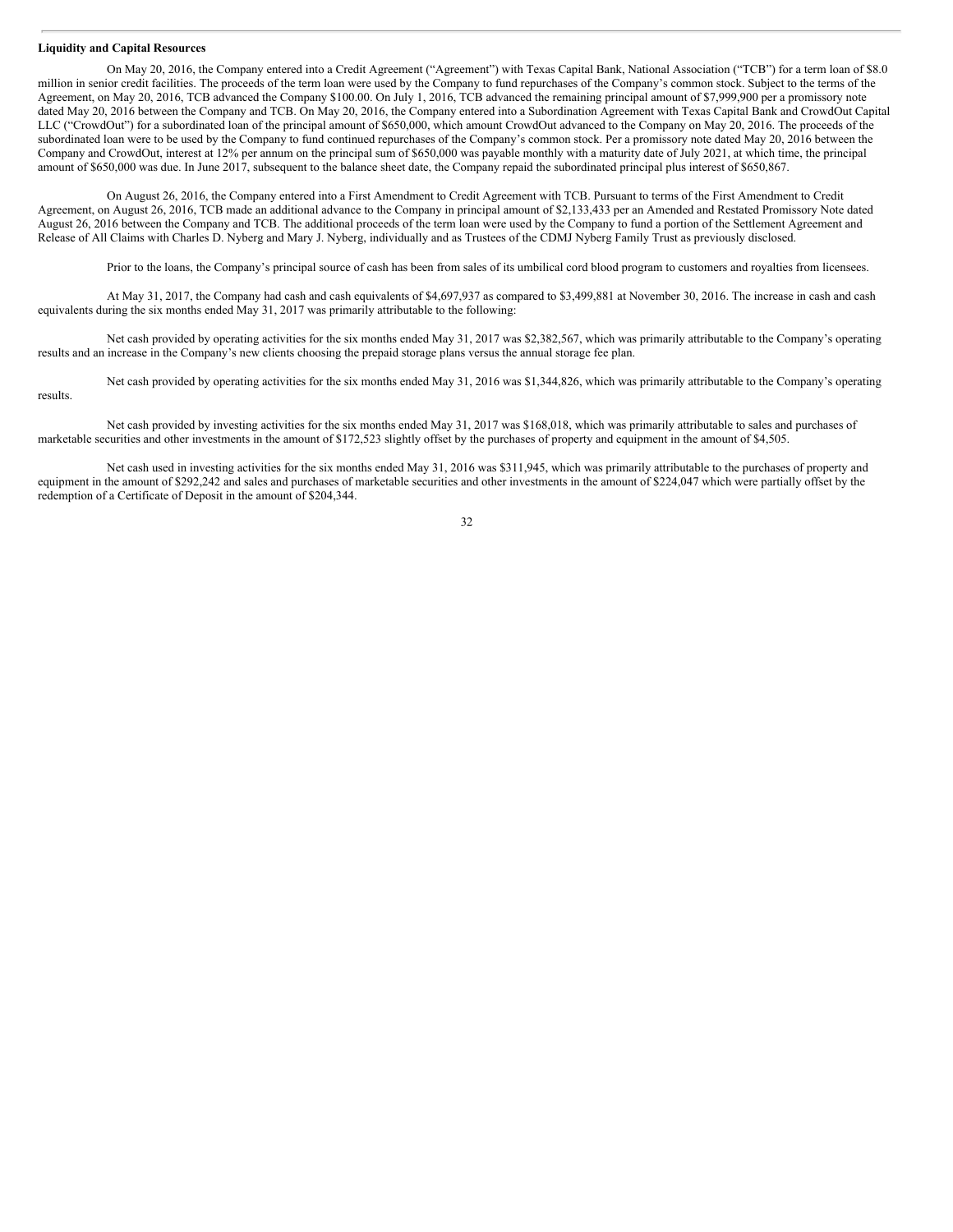Net cash used in financing activities for the six months ended May 31, 2017 was \$1,352,529, which was primarily attributable to the stock repurchase plan pursuant to which the Company has repurchased 79,942 shares of the Company's common stock for approximately \$404,000 and \$1,000,000 used to repay the note payable described above.

Net cash used in financing activities for the six months ended May 31, 2016 was \$668,881, which was primarily attributable to the stock repurchase plan pursuant to which the Company has repurchased 143,793 shares of the Company's common stock for \$443,207 and the repayments of the note payable with CMDG for \$875,774 which was partially offset by the subordinated loan in the amount of \$650,000.

The Company does not have a line of credit.

The Company anticipates making discretionary capital expenditures of approximately \$500,000 over the next twelve months for software enhancements and purchases of property and equipment. The Company anticipates funding future property and equipment purchases with cash-on-hand and cash flows from future operations.

The Company anticipates that its cash and cash equivalents, marketable securities and cash flows from future operations will be sufficient to fund its known cash needs for at least the next 12 months. Cash flows from operations will depend primarily upon increasing revenues from sales of its umbilical cord blood and cord tissue cellular storage services and managing discretionary expenses. If expected increases in revenues are not realized, or if expenses are higher than anticipated, the Company may be required to reduce or defer cash expenditures or otherwise manage its cash resources during the next 12 months so that they are sufficient to meet the Company's cash needs for that period. In addition, the Company may consider seeking equity or debt financing if deemed appropriate for its plan of operations, and if such financing can be obtained on acceptable terms. There is no assurance that any reductions in expenditures, if necessary, will not have an adverse effect on the Company's business operations, including sales activities and the development of new services and technology.

#### **Critical Accounting Policies**

This discussion and analysis of our financial condition and results of operations is based on our consolidated financial statements, which have been prepared in accordance with U.S. generally accepted accounting principles. The preparation of these financial statements requires us to make judgments, estimates, and assumptions that affect the reported amounts of assets, liabilities, revenues, expenses and disclosures of contingent assets and liabilities. For a full discussion of our accounting policies please refer to Note 1 to the Consolidated Financial Statements included in our 2016 Annual Report on Form 10-K filed with the SEC. Our most critical accounting policies and estimates include: recognition of revenue and the related allowance for doubtful accounts, stock-based compensation, income taxes and license and revenue sharing agreements. We continually evaluate our judgments, estimates and assumptions. We base our estimates on the terms of underlying agreements, historical experience and other factors that we believe are reasonable based on the circumstances, the results of which form our management's basis for making judgments about the carrying value of assets and liabilities that are not readily apparent from other sources. Actual results may differ from these estimates. There have been no material changes to our critical accounting policies and estimates from the information provided in Item 7, Management's Discussion and Analysis of Financial Condition and Results of Operations included in our 2016 Annual Report on Form 10-K.

#### **Recently Issued Accounting Pronouncements**

See Note 1 to the Consolidated Financial Statements.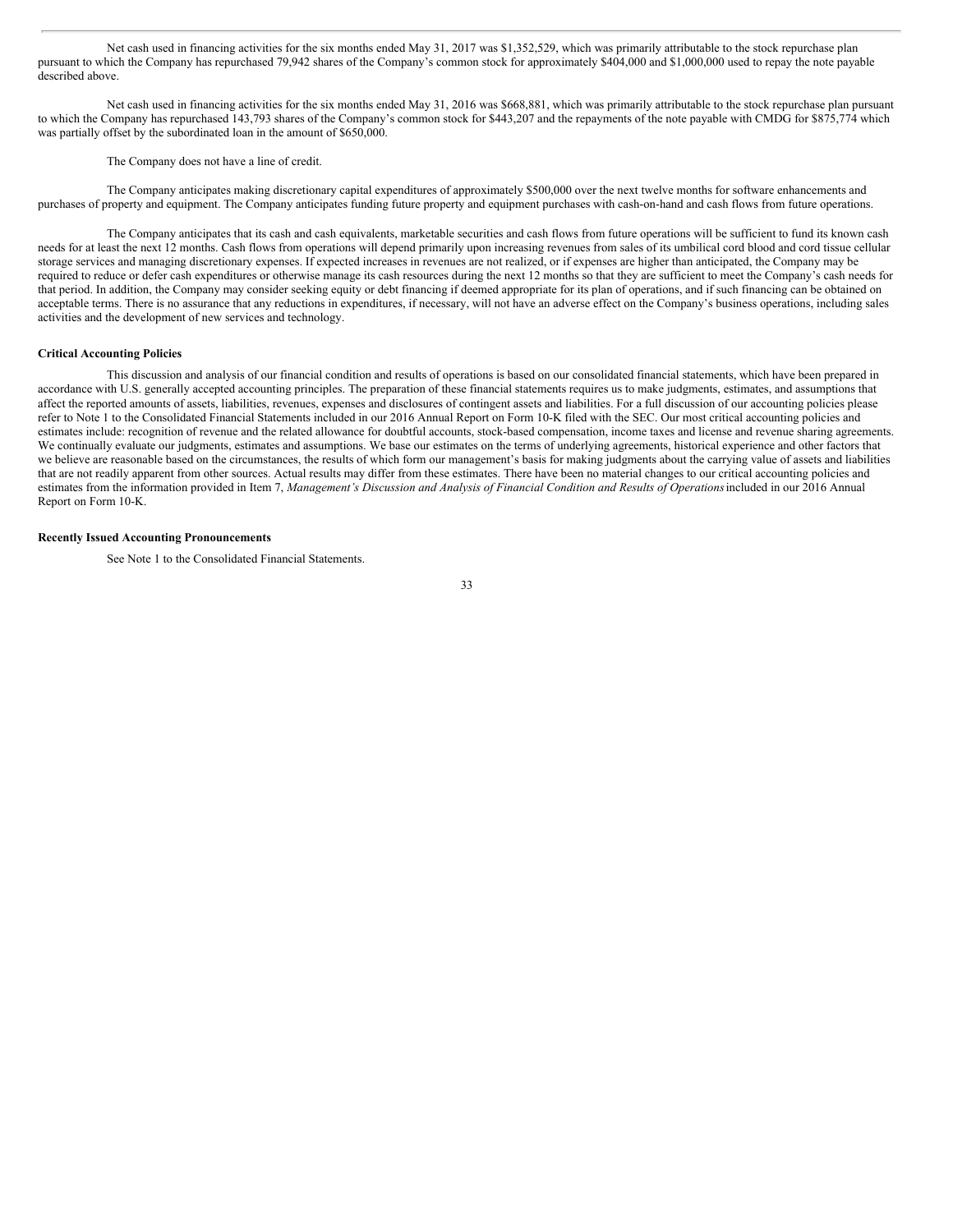#### **Off-Balance Sheet Arrangements**

The Company has no off-balance sheet arrangements that have or are reasonably likely to have a current or future effect on its financial condition, changes in financial condition, revenues or expenses, results of operations, liquidity, capital expenditures or capital resources that is material to investors.

#### <span id="page-33-0"></span>**Item 3. Quantitative and Qualitative Disclosures About Market Risk.**

Not applicable.

### <span id="page-33-1"></span>**Item 4. Controls and Procedures**

#### **Evaluation of Disclosure Controls and Procedures**

Based on their most recent review, as of the end of the period covered by this report, the Company's principal executive officer and principal financial officer have concluded that the Company's disclosure controls and procedures were effective, and that information required to be disclosed by the Company in the reports that it files or submits under the Securities Exchange Act of 1934, as amended, is accumulated and communicated to the Company's management, including its principal executive officer and principal financial officer, as appropriate to allow timely decisions regarding required disclosure and are effective to ensure that such information is recorded, processed, summarized and reported within the time periods specified in the SEC's rules and forms.

The Company has not made an amended 8-K filing with respect to the Current Reports on Form 8-K that was filed on July 16, 2015 to announce the acquisition of PrepaCyte. Accordingly, the Company is not deemed a timely filer. Management intends to subsequently make this amended 8-K filing to include the required pre-acquisition financial statements of PrepaCyte as well as the required pro forma financial information.

#### **Changes in Internal Control Over Financial Reporting**

There were no changes in the Company's internal controls over financial reporting during the six months ended May 31, 2017 that have materially affected, or are reasonably likely to materially affect, the Company's internal control over financial reporting.

#### **Limitations on the Effectiveness of Controls**

Our management, including our Co-CEOs and CFO, does not expect that our disclosure controls and internal controls will prevent all error and all fraud. A control system, no matter how well conceived and operated, can provide only reasonable, not absolute, assurance that the objectives of the control system are met. Further, the design of a control system must reflect the fact that there are resource constraints, and the benefits of controls must be considered relative to their costs. Because of the inherent limitations in all control systems, no evaluation of controls can provide absolute assurance that all control issues and instances of fraud, if any, within the Company have been detected. These inherent limitations include the realities that judgments in decision-making can be faulty, and that breakdowns can occur because of simple error or mistake. Additionally, controls can be circumvented by the individual acts of some persons, by collusion of two or more people, or by management or board override of the control.

The design of any system of controls also is based in part upon certain assumptions about the likelihood of future events, and there can be no assurance that any design will succeed in achieving its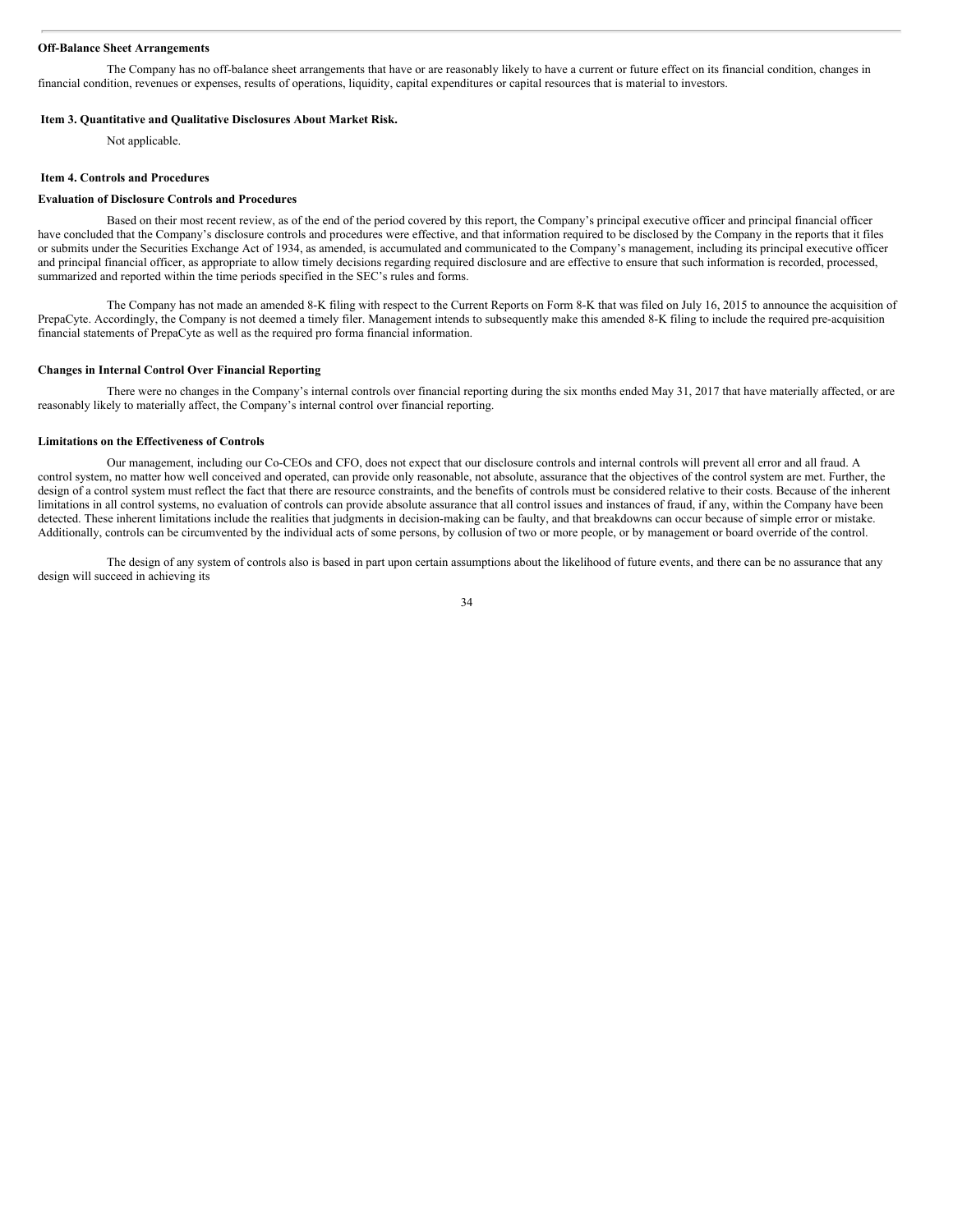stated goals under all potential future conditions; over time, control may become inadequate because of changes in conditions, or the degree of compliance with the policies or procedures may deteriorate. Because of the inherent limitations in a cost-effective control system, misstatements due to error or fraud may occur and not be detected.

#### **CEO and CFO Certifications**

Appearing as exhibits 31.1, 31.2 and 31.3 to this report there are Certifications of the Co-CEOs and the CFO. The Certifications are required in accordance with Section 302 of the Sarbanes-Oxley Act of 2002 (the Section 302 Certifications). This Item of this report is the information concerning the evaluation referred to in the Section 302 Certifications and this information should be read in conjunction with the Section 302 Certifications for a more complete understanding of the topics presented.

#### <span id="page-34-0"></span>**PART II—OTHER INFORMATION**

#### <span id="page-34-1"></span>**Item 1. Legal Proceedings**

On December 3, 2015, a complaint styled Gary T. Brotherson, M.D., et al. v. Cryo-Cell International, Inc., Case No. 15-007461-CI, Circuit Court, Sixth Judicial Circuit, Pinellas County, Florida, was served on the Company, naming it as defendant and alleging, among other things, that the Company breached certain agreements with plaintiffs and seeking damages in excess of \$15,000, the jurisdictional amount of the court in which the action is pending. On January 12, 2016, the Company served its answer, affirmative defenses, and counterclaim against the plaintiffs. The Company believes the plaintiffs' claims are without merit and it intends to contest the action vigorously. At this time, it is not possible for the Company to estimate the loss or the range of possible loss in the event of an unfavorable outcome, as the ultimate resolution of the complaint is uncertain at this time. No amounts have been accrued as of May 31, 2017.

In addition, from time to time the Company is subject to proceedings, lawsuits, contract disputes and other claims in the normal course of its business. The Company believes that the ultimate resolution of current matters should not have a material adverse effect on the Company's business, consolidated financial position or results of operations. It is possible, however, that there could be an unfavorable ultimate outcome for or resolution which could be material to the Company's results of operations for a particular quarterly reporting period. Litigation is inherently uncertain and there can be no assurance that the Company will prevail. The Company does not include an estimate of legal fees and other related defense costs in its estimate of loss contingencies.

#### <span id="page-34-2"></span>**Item 1A. Risk Factors**

Not applicable.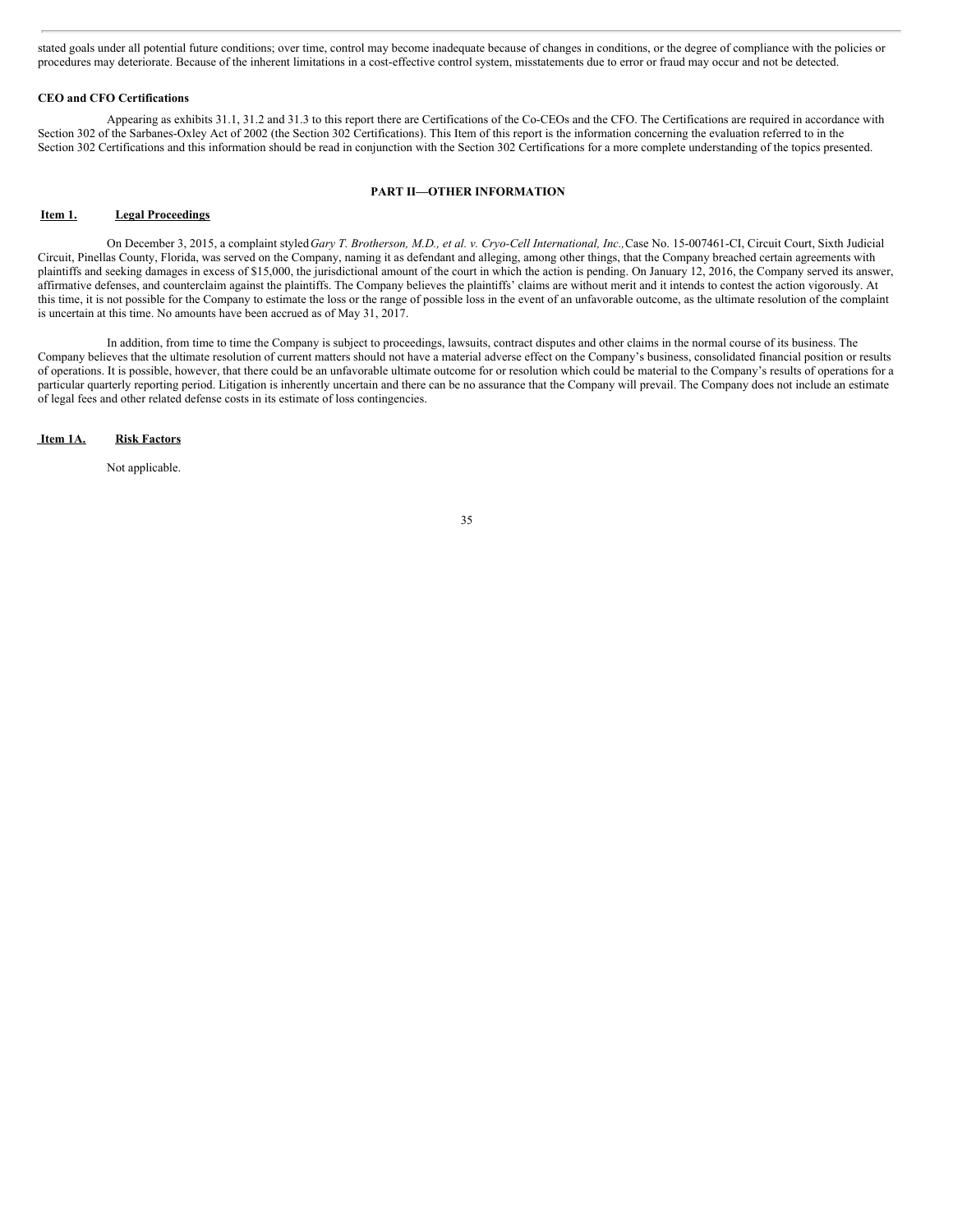# <span id="page-35-0"></span>**Item 2. Unregistered Sales of Equity Securities and Use of Proceeds**

# **ISSUER PURCHASE OF EQUITY SECURITIES**

|                       |                         |                |                         | Maximum            |
|-----------------------|-------------------------|----------------|-------------------------|--------------------|
|                       |                         |                |                         | Number (or         |
|                       |                         |                |                         | Approximate        |
|                       |                         |                | Total Number of         | Dollar Value) of   |
|                       |                         |                | <b>Shares Purchased</b> | Shares that May    |
|                       |                         |                | as Part of Publicly     | Yet Be Purchased   |
|                       | Total Number of         | Average Price  | <b>Announced Plans</b>  | Under the Plans or |
| Period                | <b>Shares Purchased</b> | Paid per Share | or Programs             | Programs           |
| March $1 - 31$ , 2017 | 4,265                   | 4.54<br>۰D     | 4,265                   | 2,261,835          |
| April $1 - 30$ , 2017 | 6,086                   | 4.68           | 6,086                   | 2,255,749          |
| May $1 - 31$ , 2017   | 49.862                  | 5.36           | 49,862                  | 2,205,887          |

<span id="page-35-1"></span>**Item 3. Defaults Upon Senior Securities**

None.

#### <span id="page-35-2"></span>**Item 4. Mine Safety Disclosures**

Not applicable.

### <span id="page-35-3"></span>**Item 5. Other Information**

None.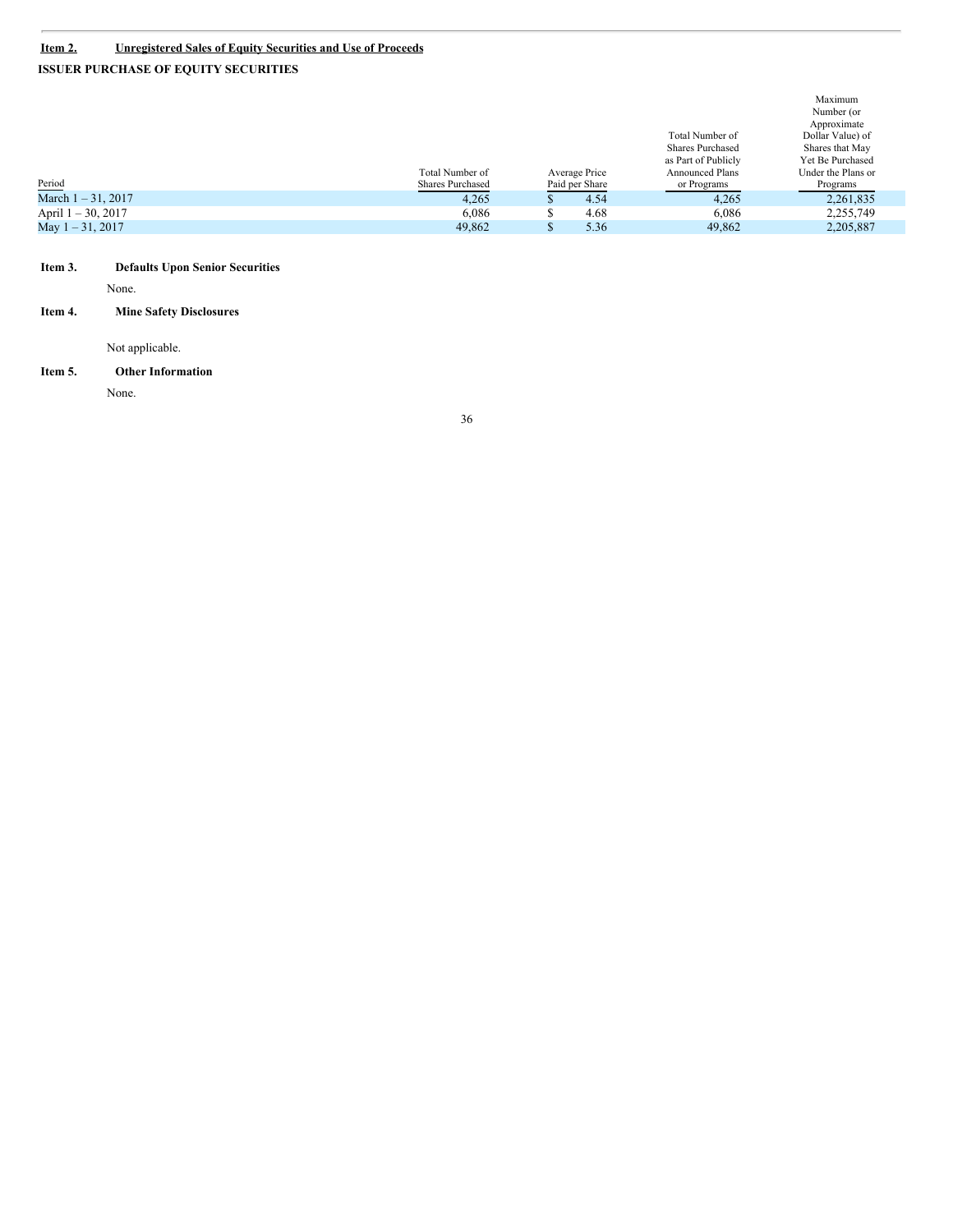<span id="page-36-0"></span>

| Item 6. | <b>Exhibits</b>                                                         |                                                                                                                         |
|---------|-------------------------------------------------------------------------|-------------------------------------------------------------------------------------------------------------------------|
| (a)     | Exhibits                                                                |                                                                                                                         |
| 31.1    |                                                                         | Certification of Co-CEO Pursuant to Section 302 of the Sarbanes-Oxley Act of 2002 (filed herewith).                     |
| 31.2    |                                                                         | Certification of Co-CEO Pursuant to Section 302 of the Sarbanes-Oxley Act of 2002 (filed herewith).                     |
| 31.3    |                                                                         | Certification of CFO Pursuant to Section 302 of the Sarbanes-Oxley Act of 2002 (filed herewith).                        |
| 32.1    |                                                                         | Certification Pursuant to 18 U.S.C. Section 1350, as Adopted Pursuant to Section 906 of the Sarbanes-Oxley Act of 2002. |
|         | 101.INS                                                                 | <b>XBRL</b> Instance Document                                                                                           |
|         | 101.SCH                                                                 | <b>XBRL Taxonomy Extension Schema Document</b>                                                                          |
|         | 101.CAL<br><b>XBRL Taxonomy Extension Calculation Linkbase Document</b> |                                                                                                                         |
|         | 101.DEF<br><b>XBRL Taxonomy Extension Definition Linkbase Document</b>  |                                                                                                                         |
|         | 101.LAB                                                                 | XBRL Taxonomy Extension Label Linkbase Document                                                                         |
|         | 101.PRE                                                                 | <b>XBRL Taxonomy Extension Presentation Linkbase Document</b>                                                           |
|         |                                                                         | 37                                                                                                                      |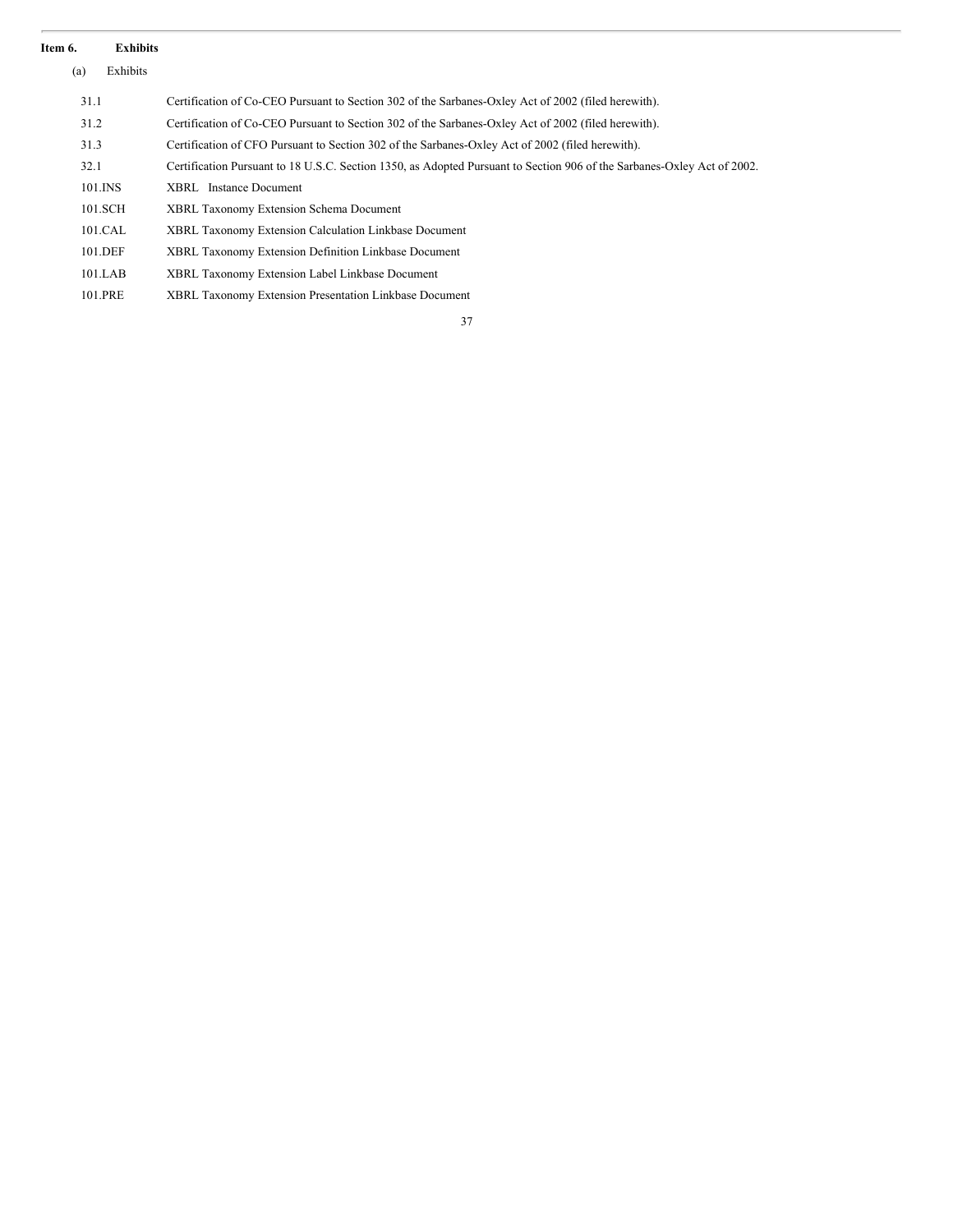## <span id="page-37-0"></span>**SIGNATURES**

In accordance with Section 13 or 15(d) of the Securities Exchange Act of 1934, the registrant has duly caused this report to be signed on its behalf by the undersigned thereunto duly authorized.

Cryo-Cell International, Inc.

## /s/ DAVID PORTNOY

David Portnoy Co-Chief Executive Officer

Cryo-Cell International, Inc.

#### /s/ MARK PORTNOY

Mark Portnoy Co-Chief Executive Officer

Cryo-Cell International, Inc.

/s/ JILL TAYMANS

Jill M. Taymans Vice President, Finance

Date: July 7, 2017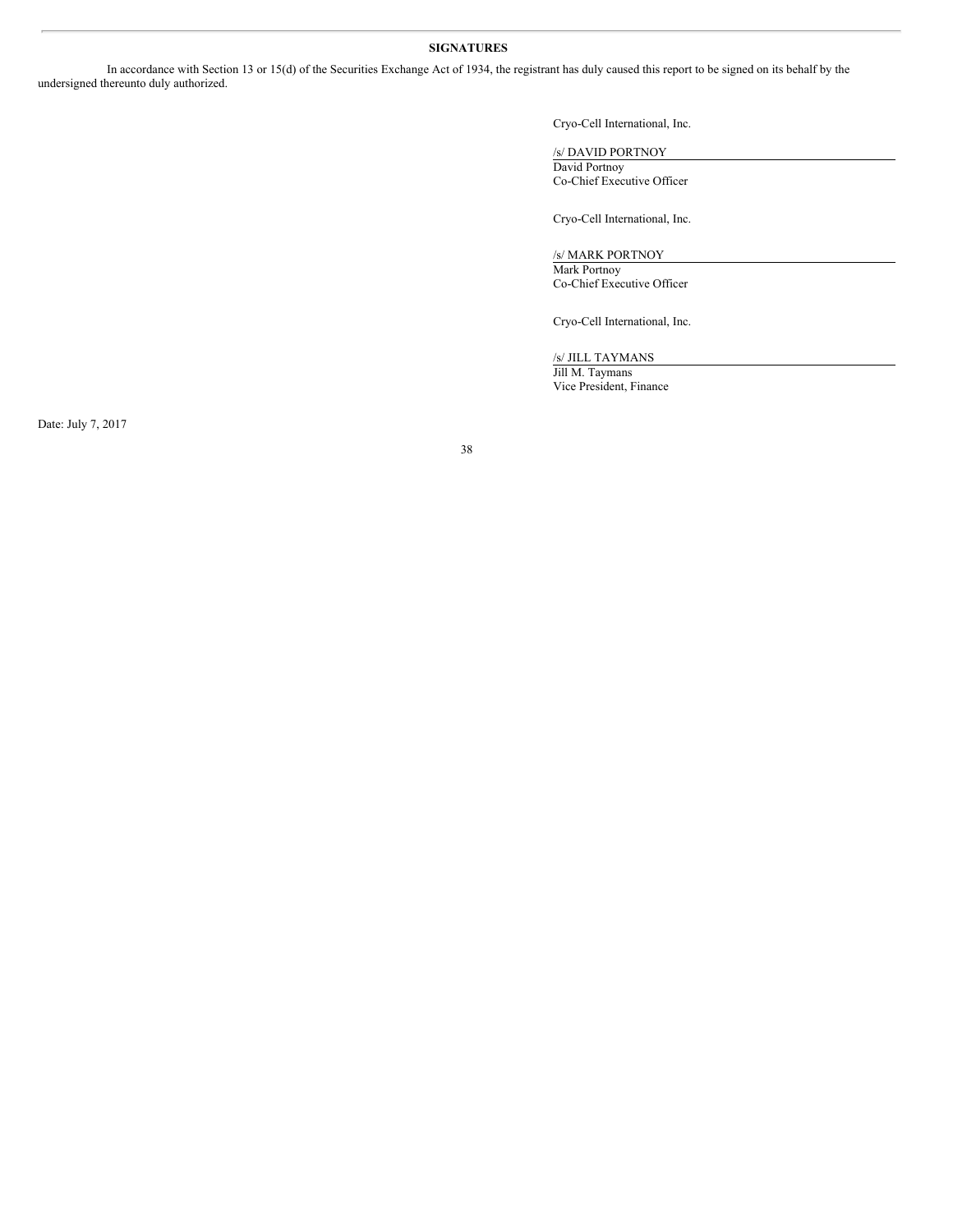#### CERTIFICATION OF CO-CHIEF EXECUTIVE OFFICER

I, David Portnoy, certify that:

- 1. I have reviewed this quarterly report on Form 10-Q of Cryo-Cell International, Inc. (the "Registrant");
- 2. Based on my knowledge, this report does not contain any untrue statement of a material fact or omit to state a material fact necessary to make the statements made, in light of the circumstances under which such statements were made, not misleading with respect to the period covered by this report;
- 3. Based on my knowledge, the financial statements, and other financial information included in this report, fairly present in all material respects the financial condition, results of operations and cash flows of the registrant as of, and for, the periods presented in this report;
- 4. The Registrant's other certifying officer(s) and I are responsible for establishing and maintaining disclosure controls and procedures (as defined in Exchange Act Rules 13a-15(e) and 15d-15(e)) and internal control over financial reporting (as defined in Exchange Act Rules 13a-15(f) for the Registrant and have:
- (a) Designed such disclosure controls and procedures, or caused such disclosure controls and procedures to be designed under our supervision, to ensure that material information relating to the Registrant, including its consolidated subsidiaries, is made known to us by others within those entities, particularly during the period in which this quarterly report is being prepared;
- (b) Designed such internal control over financial reporting, or caused such internal control over financial reporting to be designed under our supervision, to provide reasonable assurance regarding the reliability of financial reporting and the preparation of financial statements for external purposes in accordance with generally accepted accounting principles;
- (c) Evaluated the effectiveness of the Registrant's disclosure controls and procedures and presented in this report our conclusions about the effectiveness of the disclosure controls and procedures, as of the end of the period covered by this report based on such evaluation; and
- (d) disclosed in this report any change in the Registrant's internal control over financial reporting that occurred during the Registrant's most recent fiscal quarter that has materially affected, or is reasonably likely to materially affect, the Registrant's internal control over financial reporting;
- 5. The Registrant's other certifying officer(s) and I have disclosed, based on our most recent evaluation of internal control over financial reporting, to the Registrant's auditors and the audit committee of the Registrant's board of directors (or persons performing the equivalent functions):
- (a) All significant deficiencies and material weaknesses in the design or operation of internal control over financial reporting which are reasonably likely to adversely affect the Registrant's ability to record, process, summarize and report financial information; and
- (b) Any fraud, whether or not material, that involves management or other employees who have a significant role in the Registrant's internal control over financial reporting.

Dated: July 7, 2017 /s/ David Portnoy

David Portnoy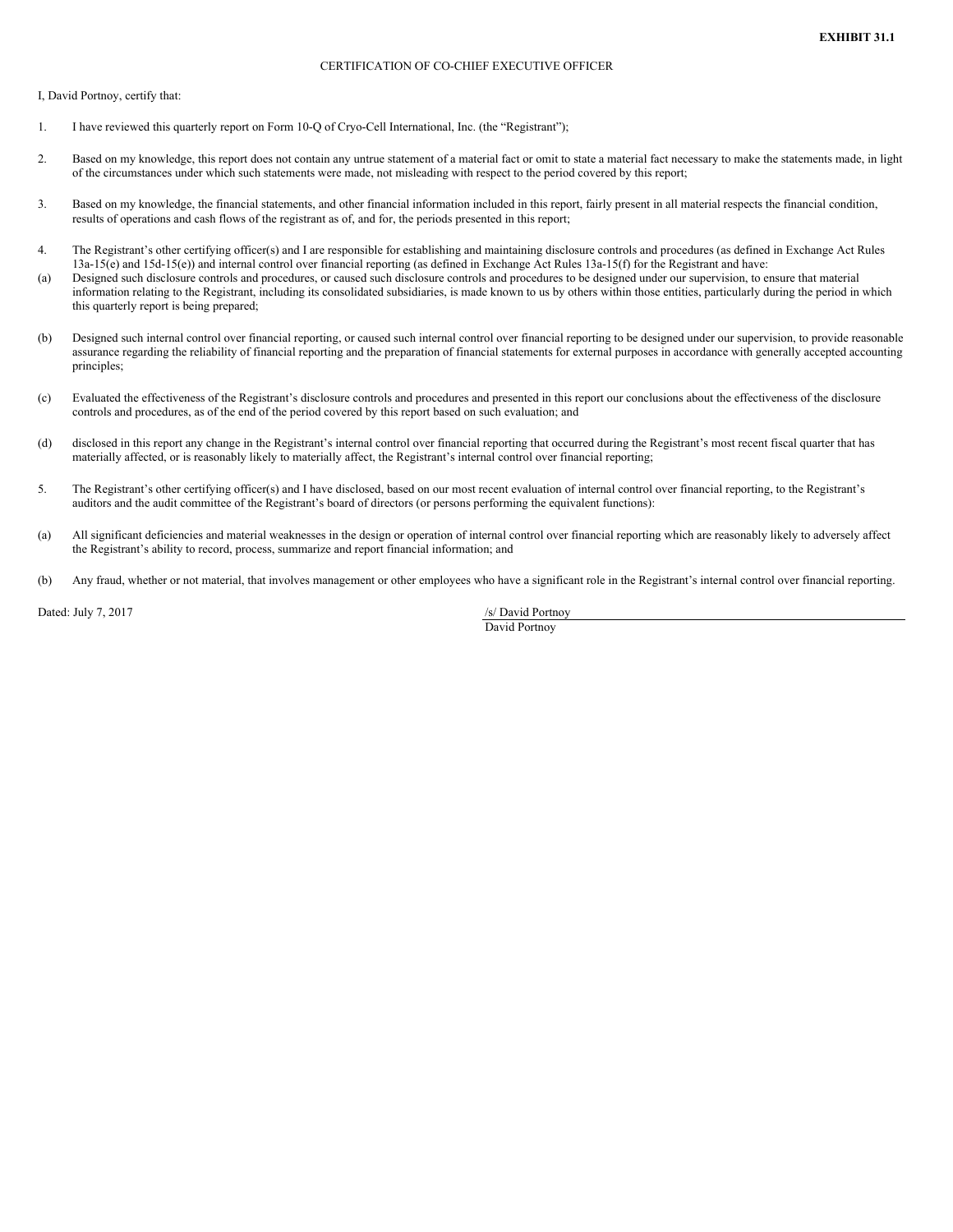#### CERTIFICATION OF CO-CHIEF EXECUTIVE OFFICER

I, Mark Portnoy, certify that:

- 1. I have reviewed this quarterly report on Form 10-Q of Cryo-Cell International, Inc. (the "Registrant");
- 2. Based on my knowledge, this report does not contain any untrue statement of a material fact or omit to state a material fact necessary to make the statements made, in light of the circumstances under which such statements were made, not misleading with respect to the period covered by this report;
- 3. Based on my knowledge, the financial statements, and other financial information included in this report, fairly present in all material respects the financial condition, results of operations and cash flows of the registrant as of, and for, the periods presented in this report;
- 4. The Registrant's other certifying officer(s) and I are responsible for establishing and maintaining disclosure controls and procedures (as defined in Exchange Act Rules 13a-15(e) and 15d-15(e)) and internal control over financial reporting (as defined in Exchange Act Rules 13a-15(f) for the Registrant and have:
- (a) Designed such disclosure controls and procedures, or caused such disclosure controls and procedures to be designed under our supervision, to ensure that material information relating to the Registrant, including its consolidated subsidiaries, is made known to us by others within those entities, particularly during the period in which this quarterly report is being prepared;
- (b) Designed such internal control over financial reporting, or caused such internal control over financial reporting to be designed under our supervision, to provide reasonable assurance regarding the reliability of financial reporting and the preparation of financial statements for external purposes in accordance with generally accepted accounting principles;
- (c) Evaluated the effectiveness of the Registrant's disclosure controls and procedures and presented in this report our conclusions about the effectiveness of the disclosure controls and procedures, as of the end of the period covered by this report based on such evaluation; and
- (d) disclosed in this report any change in the Registrant's internal control over financial reporting that occurred during the Registrant's most recent fiscal quarter that has materially affected, or is reasonably likely to materially affect, the Registrant's internal control over financial reporting;
- 5. The Registrant's other certifying officer(s) and I have disclosed, based on our most recent evaluation of internal control over financial reporting, to the Registrant's auditors and the audit committee of the Registrant's board of directors (or persons performing the equivalent functions):
- (a) All significant deficiencies and material weaknesses in the design or operation of internal control over financial reporting which are reasonably likely to adversely affect the Registrant's ability to record, process, summarize and report financial information; and
- (b) Any fraud, whether or not material, that involves management or other employees who have a significant role in the Registrant's internal control over financial reporting.

Dated: July 7, 2017 /s/ Mark Portnoy

Mark Portnoy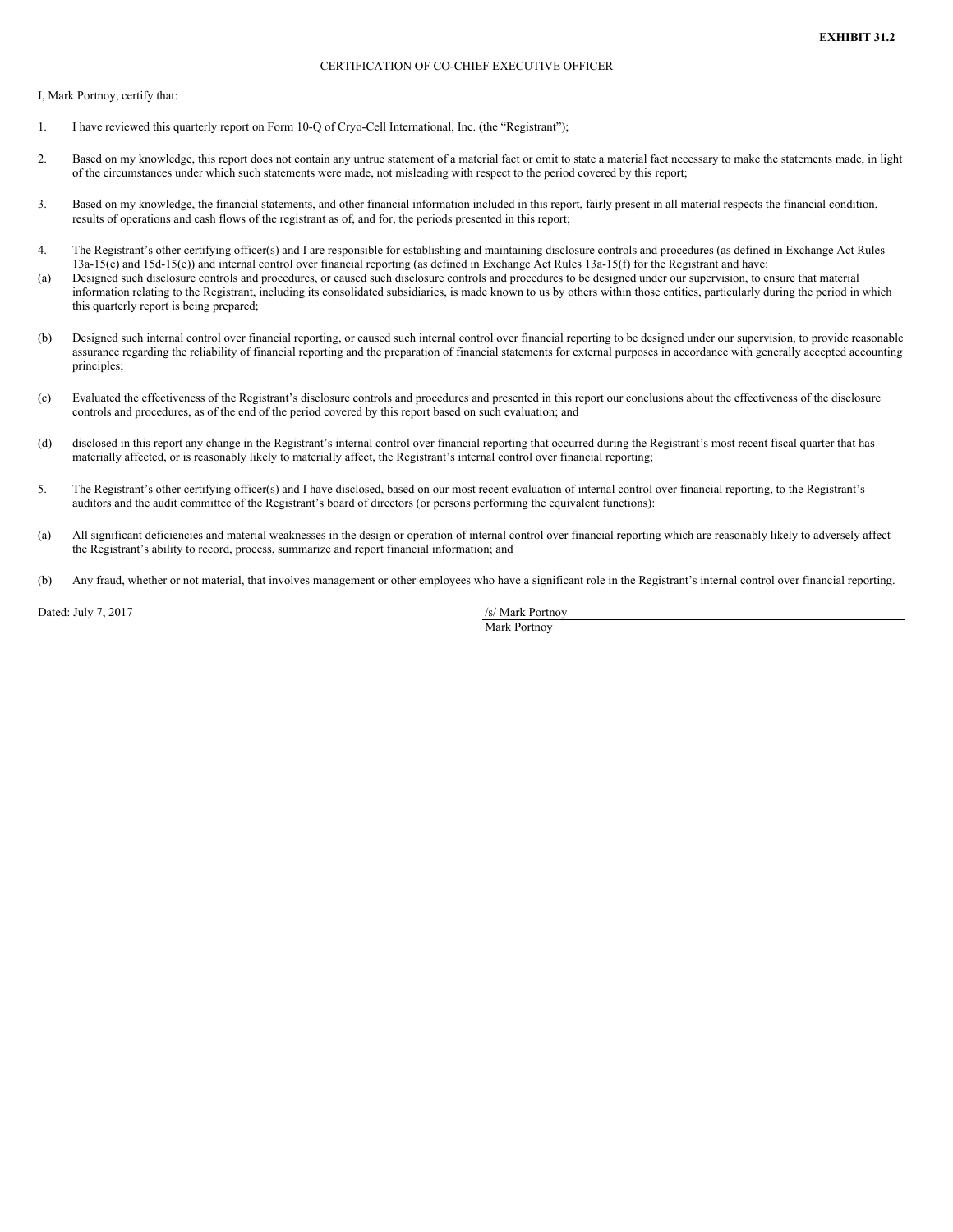#### CERTIFICATION OF CHIEF FINANCIAL OFFICER

I, Jill M. Taymans, certify that:

- 1. I have reviewed this quarterly report on Form 10-Q of Cryo-Cell International, Inc. (the "Registrant");
- 2. Based on my knowledge, this report does not contain any untrue statement of a material fact or omit to state a material fact necessary to make the statements made, in light of the circumstances under which such statements were made, not misleading with respect to the period covered by this report;
- 3. Based on my knowledge, the financial statements, and other financial information included in this report, fairly present in all material respects the financial condition, results of operations and cash flows of the registrant as of, and for, the periods presented in this report;
- 4. The Registrant's other certifying officer(s) and I are responsible for establishing and maintaining disclosure controls and procedures (as defined in Exchange Act Rules 13a-15(e) and 15d-15(e)) for the Registrant and have:

(a) Designed such disclosure controls and procedures, or caused such disclosure controls and procedures to be designed under our supervision, to ensure that material information relating to the Registrant, including its consolidated subsidiaries, is made known to us by others within those entities, particularly during the period in which this quarterly report is being prepared;

(b) Designed such internal control over financial reporting, or caused such internal control over financial reporting to be designed under our supervision, to provide reasonable assurance regarding the reliability of financial reporting and the preparation of financial statements for external purposes in accordance with generally accepted accounting principles;

(c) Evaluated the effectiveness of the Registrant's disclosure controls and procedures and presented in this report our conclusions about the effectiveness of the disclosure controls and procedures, as of the end of the period covered by this report based on such evaluation; and

(d) disclosed in this report any change in the Registrant's internal control over financial reporting that occurred during the Registrant's most recent fiscal quarter that has materially affected, or is reasonably likely to materially affect, the Registrant's internal control over financial reporting;

5. The Registrant's other certifying officer(s) and I have disclosed, based on our most recent evaluation of internal control over financial reporting, to the Registrant's auditors and the audit committee of the Registrant's board of directors (or persons performing the equivalent functions):

(a) All significant deficiencies and material weaknesses in the design or operation of internal control over financial reporting which are reasonably likely to adversely affect the Registrant's ability to record, process, summarize and report financial information; and

(b) Any fraud, whether or not material, that involves management or other employees who have a significant role in the Registrant's internal control over financial reporting.

Dated: July 7, 2017 /s/ Jill M. Taymans

Jill M. Taymans